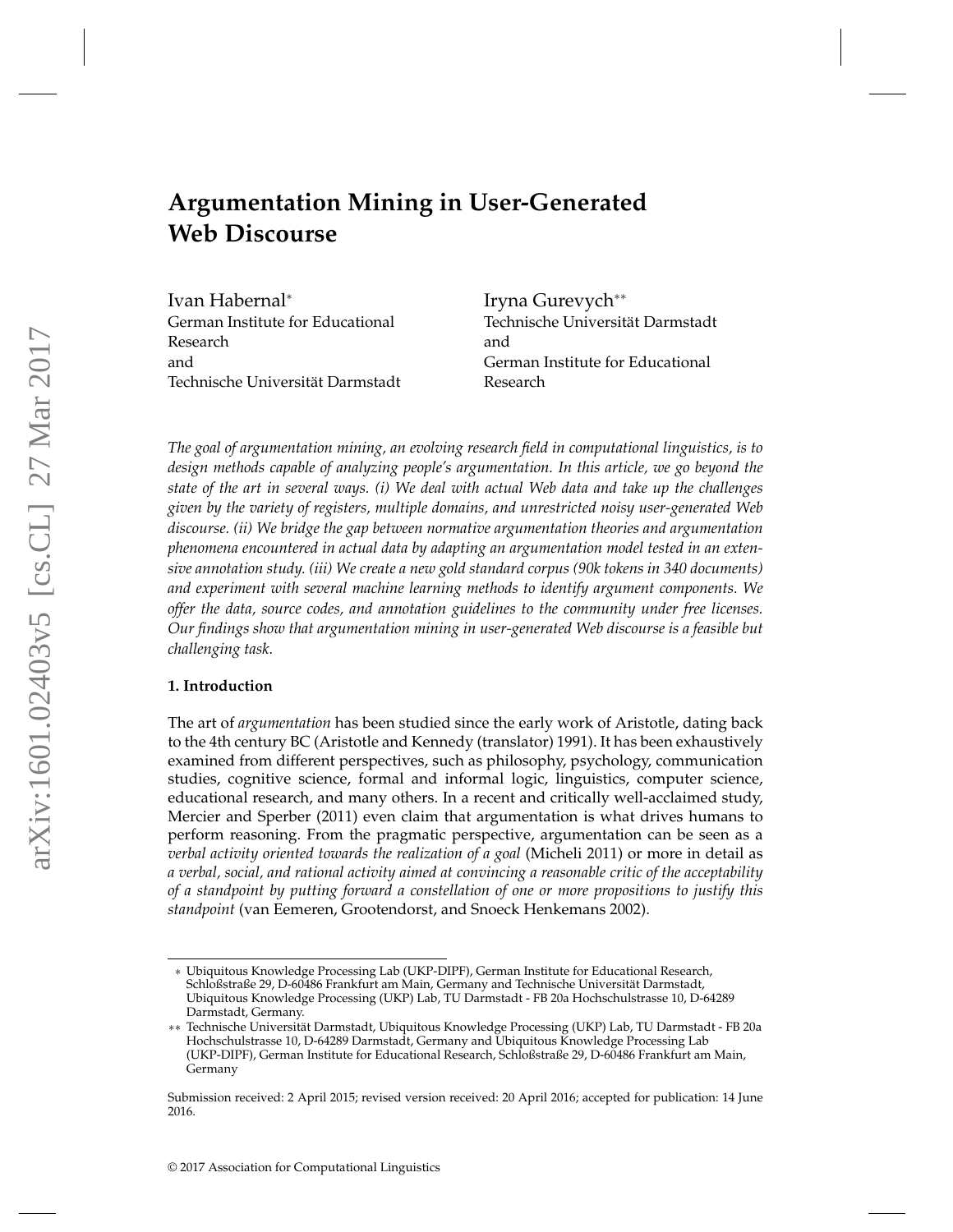## **Original text**

The public schooling system is not as bad as some may think. Some mentioned that those who are educated in the public schools are less educated, well I actually think it would be in the reverse. Student who study in the private sector actually pay a fair amount of fees to do so and I believe that the students actually get let off for a lot more than anyone would in a public school. And its all because of the money. In a private school, a student being expelled or suspended is not just one student out the door, its the rest of that students schooling life fees gone. Whereas in a public school, its just the student gone. I have always gone to public schools and when I finished I got into University. I do not feel disadvantaged at all.

#### **Extracted argument gist**

**I claim that** public schools are good **because** students in private schools are only source of money. **I can back-up my argument:** I have always gone to public schools and when I finished I got into University. I do not feel disadvantaged at all. **On the other hand** some mentioned that those who are educated in the public schools are less educated.

Figure 1: Motivation example 1: Extracting argument gist by means of analyzing the argument structure and summarizing the argument components. The bold phrases are generated automatically and invoke the component function; Madnani et al. (2012) refers to these organizational elements as *shells*. *Doc#4733, forum post, public-private schools*.

Analyzing argumentation from the computational linguistics point of view has very recently led to a new field called *argumentation mining* (Green et al. 2014). Despite the lack of an exact definition, researchers within this field usually focus on analyzing discourse on the pragmatics level and applying a certain argumentation theory to model and analyze textual data $<sup>1</sup>$  at hand.</sup>

Our motivation for argumentation mining stems from a practical *information seeking* perspective from the user-generated content on the Web. For example, when users search for information in user-generated Web content to facilitate their personal decision making related to controversial topics, they lack tools to overcome the current information overload. One particular use-case example dealing with a forum post discussing *private versus public schools* is shown in Figure 1. Here, the lengthy text on the lefthand side is transformed into an argument gist on the right-hand side by (i) analyzing argument components and (ii) summarizing their content. Figure 2 shows another usecase example, in which users search for reasons that underpin certain standpoint in a given controversy (which is *homeschooling* in this case). In general, the output of automatic argument analysis performed on the large scale in Web data can provide users with analyzed arguments to a given topic of interest, find the evidence for the given controversial standpoint, or help to reveal flaws in argumentation of others.

Satisfying the above-mentioned information needs cannot be directly tackled by current methods for, e.g., opinion mining, questions answering,<sup>2</sup> or summarization<sup>3</sup>

<sup>1</sup> Despite few recent multi-modal approaches to process argumentation and persuasion, e.g., (Brilman and Scherer 2015), the main mode of argumentation mining is natural language text.

<sup>2</sup> These research fields are still related and complementary to argumentation mining. For example, personal decision-making queries (such as *"Should I homeschool my children?"*) might be tackled by researches exploiting social question-answering sites.

<sup>3</sup> The role of argumentation moves in summarizing scientific articles was examined by Teufel and Moens (2002).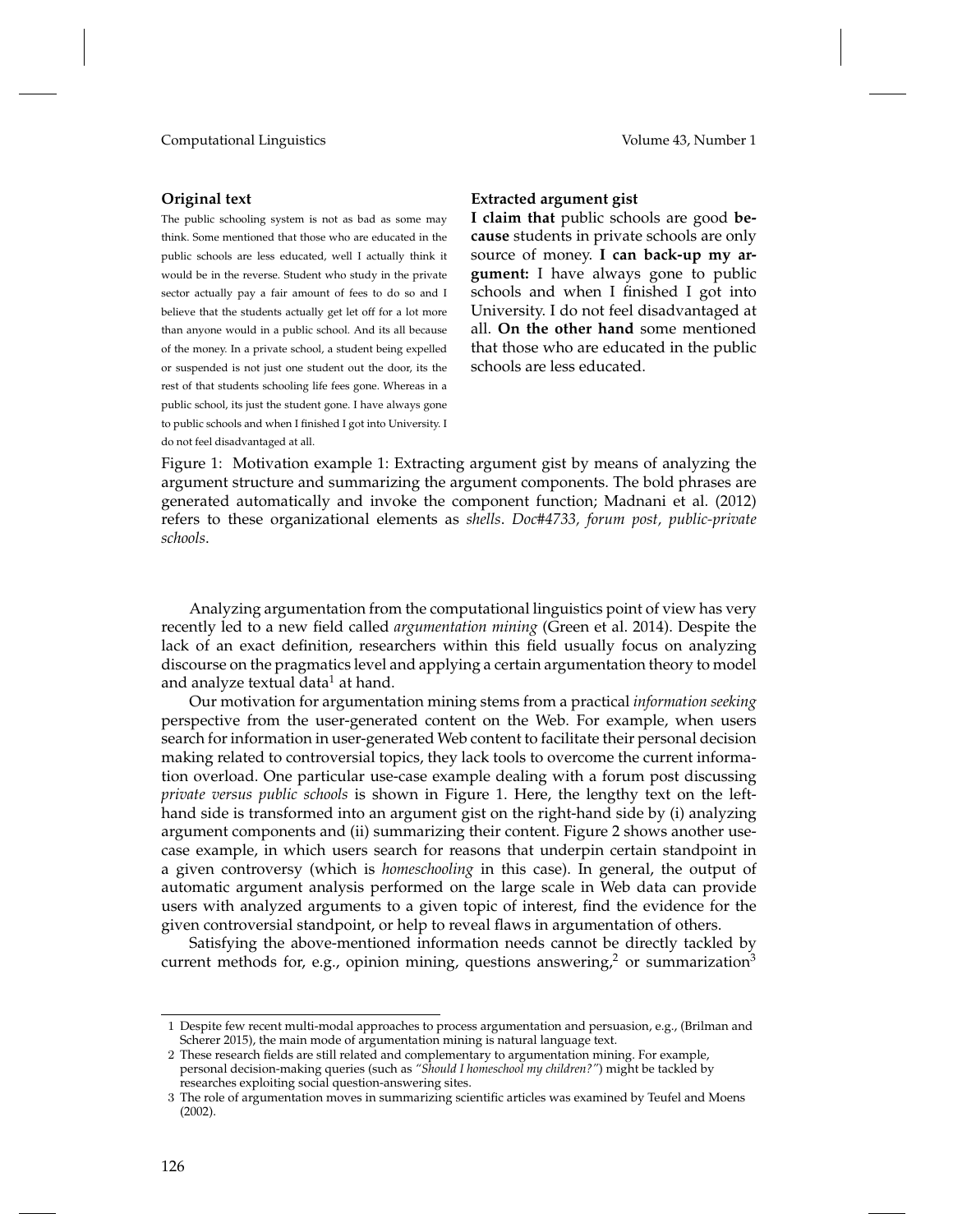#### **Reasons for homeschooling**

• Schools provide a totally unstimulating environment.

• Lesson plans (and the national curriculum) are the death of real education.

• Evidence including our own suggests strongly that this kind of education prepares children to enter further and higher education, or the workforce - and offers them the freedom to learn in the ways that suit them best.

• We teach our children how to learn, not merely how to pass tests.

#### **Reasons against homeschooling**

• Keeping your kids away from knowledge that you don't like is a moral crime.

• Religious zealotry is no excuse for raising a kid devoid of a proper education.

• Consciously depriving a child of an adequate education solely because "father knows best," or thinks he does, is tantamount to child abuse.

Figure 2: Motivation example 2: Extracting evidence for a certain standpoint with respect to a given controversial topic. All statements are taken from the corpus introduced in this article.

and requires novel approaches within the argumentation mining field. Although usergenerated Web content has already been considered in argumentation mining, many limitations and research gaps can be identified in the existing works. First, the scope of the current approaches is restricted to a particular domain or register, e.g., hotel reviews (Wachsmuth et al. 2014), Tweets related to local riot events (Llewellyn et al. 2014), student essays (Stab and Gurevych 2014a), airline passenger rights and consumer protection (Park and Cardie 2014), or renewable energy sources (Goudas et al. 2014). Second, not all the related works are tightly connected to argumentation theories, resulting into a gap between the substantial research in argumentation itself and its adaptation in NLP applications. Third, as an emerging research area, argumentation mining still suffers from a lack of labeled corpora, which is crucial for designing, training, and evaluating the algorithms. Although some works have dealt with creating new data sets, the reliability (in terms of inter-annotator agreement) of the annotated resources is often unknown (Feng and Hirst 2011; Mochales and Moens 2011; Walton 2012; Florou et al. 2013; Villalba and Saint-Dizier 2012).

Annotating and automatically analyzing arguments in unconstrained usergenerated Web discourse represent challenging tasks. So far, the research in argumentation mining "has been conducted on domains like news articles, parliamentary records and legal documents, where the documents contain well-formed explicit arguments, i.e., propositions with supporting reasons and evidence present in the text" (Park and Cardie 2014, p. 29). Boltužić and Snajder (2014, p. 50) point out that "unlike in debates or other more formal argumentation sources, the arguments provided by the users, if any, are less formal, ambiguous, vague, implicit, or often simply poorly worded." Another challenge stems from the different nature of argumentation theories and computational linguistics. Whereas computational linguistics is mainly descriptive, the empirical research that is carried out in argumentation theories does not constitute a test of the theoretical model that is favored, because the model of argumentation is a *normative* instrument for assessing the argumentation (van Eemeren et al. 2014, pp. 11). So far, no fully fledged descriptive argumentation theory based on empirical research has been developed, thus feasibility of adapting argumentation models to the Web discourse represents an open issue.

These challenges can be formulated into the following research questions: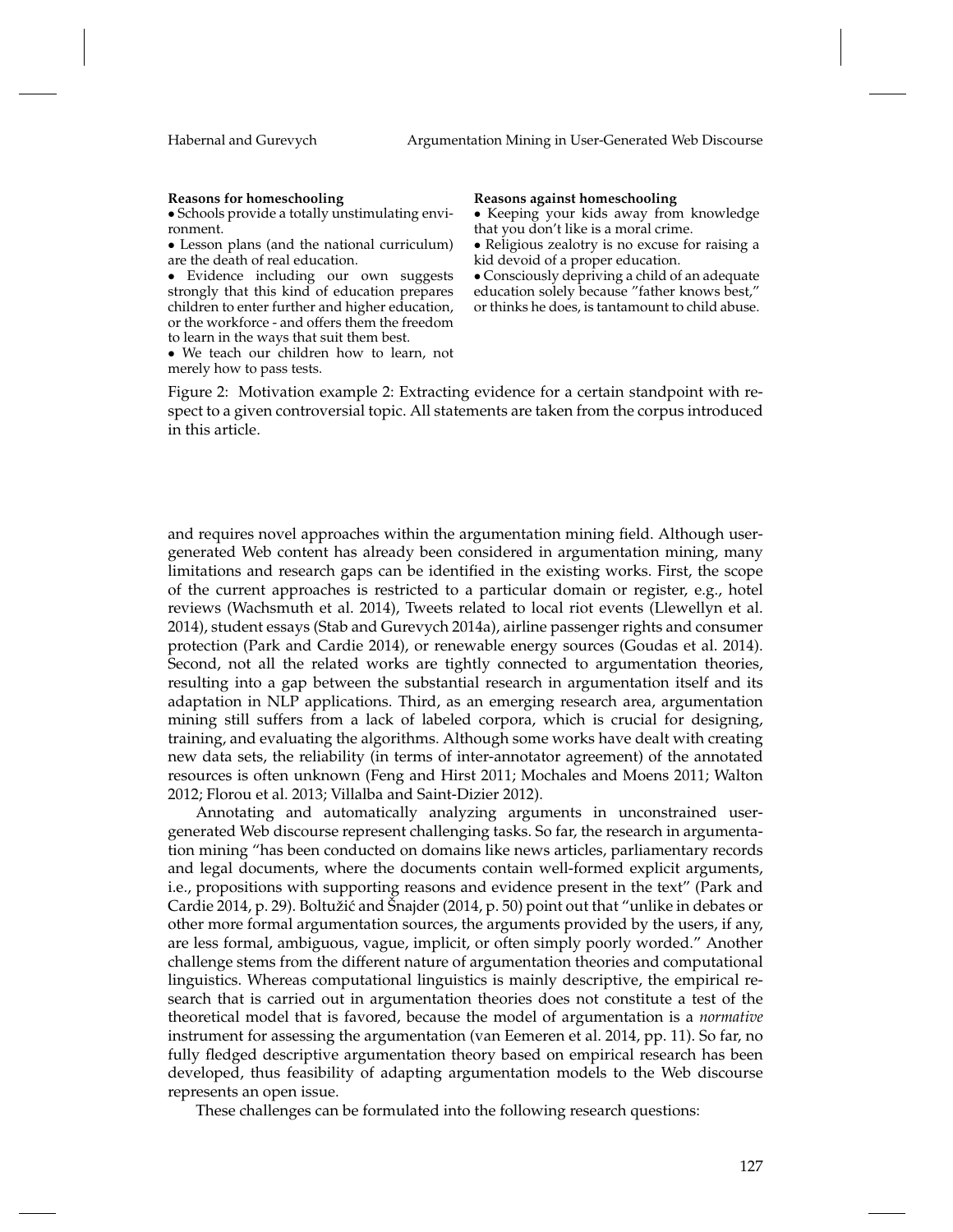- Can we adapt models from argumentation theories, that have been usually lacking empirical evidence on large real-world corpora, for modeling argumentation in user-generated Web content?
- What are the desired properties of the argumentation model and is there a trade-off between model complexity and annotation reliability?
- What phenomena are typical of argumentation on the Web, how to approach their modeling, and what challenges do they pose?
- What is the impact of different controversial topics and are there differences in argumentation between various registers?
- What computational approaches can be used to analyze arguments on the Web?

In this article, we push the boundaries of the argumentation mining field by focusing on several novel aspects. We tackle the above-mentioned research questions as well as the previously discussed challenges and issues. First, we target user-generated Web discourse from several domains across various registers, to examine how argumentation is communicated in different contexts. Second, we bridge the gap between argumentation theories and argumentation mining through selecting the argumenation model based on research into argumentation theories and related fields in communication studies or psychology. In particular, we adapt normative models from argumentation theory to perform empirical research in NLP and support our application of argumentation theories with an in-depth reliability study. Finally, we use state-of-the-art NLP techniques in order to build robust computational models for analyzing arguments that are capable of dealing with a variety of genres on the Web. $4$ 

### **1.1 Our contributions**

We create a **new corpus** which is, to the best of our knowledge, the largest corpus that has been annotated within the argumentation mining field to date. We choose several target domains from educational controversies, such as *homeschooling*, *singlesex education*, or *mainstreaming*. <sup>5</sup> A novel aspect of the corpus is its coverage of different registers of **user-generated Web content**, such as comments to articles, discussion forum posts, blog posts, as well as professional newswire articles.

Since the data come from a variety of sources and no assumptions about its actual content with respect to argumentation can be drawn, we conduct two extensive **annotation studies**. In the first study, we tackle the problem of relatively high "noise" in the retrieved data. In particular, not all of the documents are related to the given topics in a way that makes them candidates for further deep analysis of argumentation (this study results into 990 annotated documents). In the second study, we discuss the selection of an appropriate argumentation model based on evidence in argumentation research

<sup>4</sup> We used the dataset and core methods from this article in our sequel publication (Habernal and Gurevych 2015). The main difference is that the this article focuses mainly on corpus annotation, analysis, and argumentation on Web in general, while in (Habernal and Gurevych 2015) we explored whether methods for recognizing argument components benefit from using semi-supervised features obtained from noisy debate portals.

<sup>5</sup> Controversial educational topics attract a wide range of participants, such as parents, journalists, education experts, policy makers, or students, which contributes to the linguistic breadth of the discourse.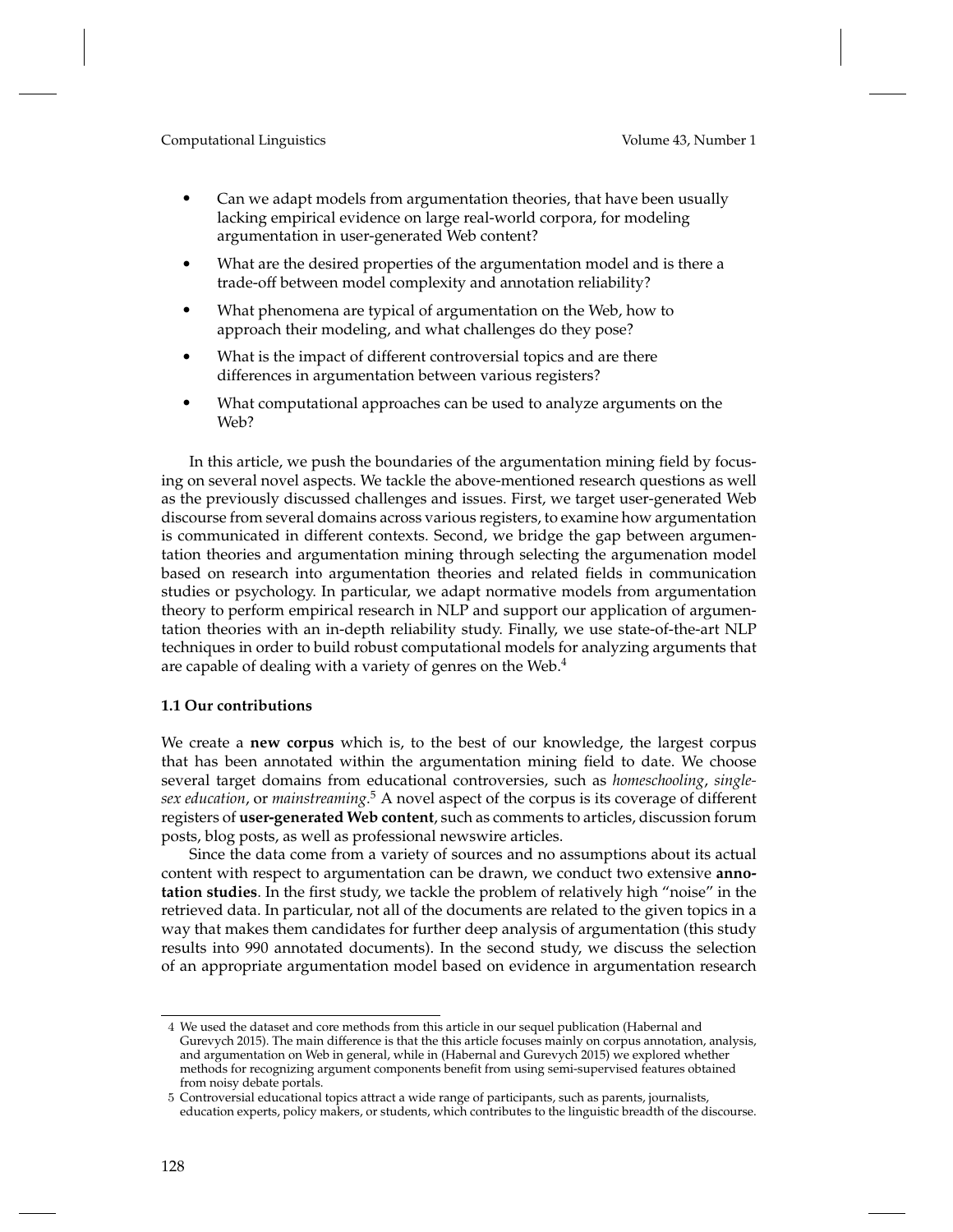and propose a model that is suitable for analyzing micro-level argumention in usergenerated Web content. Using this model, we annotate 340 documents (approx. 90,000 tokens), reaching a substantial inter-annotator agreement. We provide a hand-analysis of all the phenomena typical to argumentation that are prevalent in our data. These findings may also serve as empirical evidence to issues that are on the spot of current argumentation research.

From the computational perspective, we experiment on the annotated data using various machine learning methods in order to extract argument structure from documents. We propose several novel **feature sets** and identify configurations that run best in in-domain and cross-domain scenarios. To foster research in the community, **we provide the annotated data** as well as all the experimental software under free license.<sup>6</sup>

*Outline.* The rest of the article is structured as follows. First, we provide an essential background in argumentation theory in section 2. Section 3 surveys related work in several areas. Then we introduce the dataset and two annotation studies in section 4. Section 5 presents our experimental work and discusses the results and errors and section 6 concludes this article.

# **2. Theoretical background**

Let us first present some definitions of the term **argumentation** itself. Ketcham (1917, p. 3) defines argumentation as *"the art of persuading others to think or act in a definite way. It includes all writing and speaking which is persuasive in form."* According to MacEwan (1898), *"argumentation is the process of proving or disproving a proposition. Its purpose is to induce a new belief, to establish truth or combat error in the mind of another."* Freeley and Steinberg (2008, p. 2) narrow the scope of argumentation to *"reason giving in communicative situations by people whose purpose is the justification of acts, beliefs, attitudes, and values."* Although these definitions vary, the purpose of argumentation remains the same – to persuade others.

We would like to stress that our perception of argumentation goes beyond somehow limited *giving reasons* (Freeley and Steinberg 2008; Damer 2013). Rather, we see the goal of argumentation as to persuade (Ketcham 1917; Nettel and Roque 2011; Mercier and Sperber 2011). **Persuasion** can be defined as *a successful intentional effort at influencing another's mental state through communication in a circumstance in which the persuadee has some measure of freedom* (O'Keefe 2002, p. 5), although, as O'Keefe (2011) points out, there is no correct or universally-endorsed definition of either 'persuasion' or 'argumentation'. However, broader understanding of argumentation as a *means* of persuasion allows us to take into account not only reasoned discourse, but also non-reasoned mechanisms of influence, such as emotional appeals (Blair 2011).

Having an **argument** as a product within the argumentation process, we should now define it. One typical definition is that *an argument is a claim supported by reasons* (Schiappa and Nordin 2013, p. 6). The term **claim** has been used since 1950's, introduced by Toulmin (1958), and in argumentation theory it is a synonym for *standpoint* or *point of view*. It refers to what is an issue in the sense what is being argued about. The presence of a standpoint is thus crucial for argumentation analysis. However, the claim as well as other parts of the argument might be implicit; this is known as *enthymematic argumentation*, which is rather usual in ordinary argumentative discourse (Amossy 2009).

<sup>6</sup> https://www.ukp.tu-darmstadt.de/data/argumentation-mining/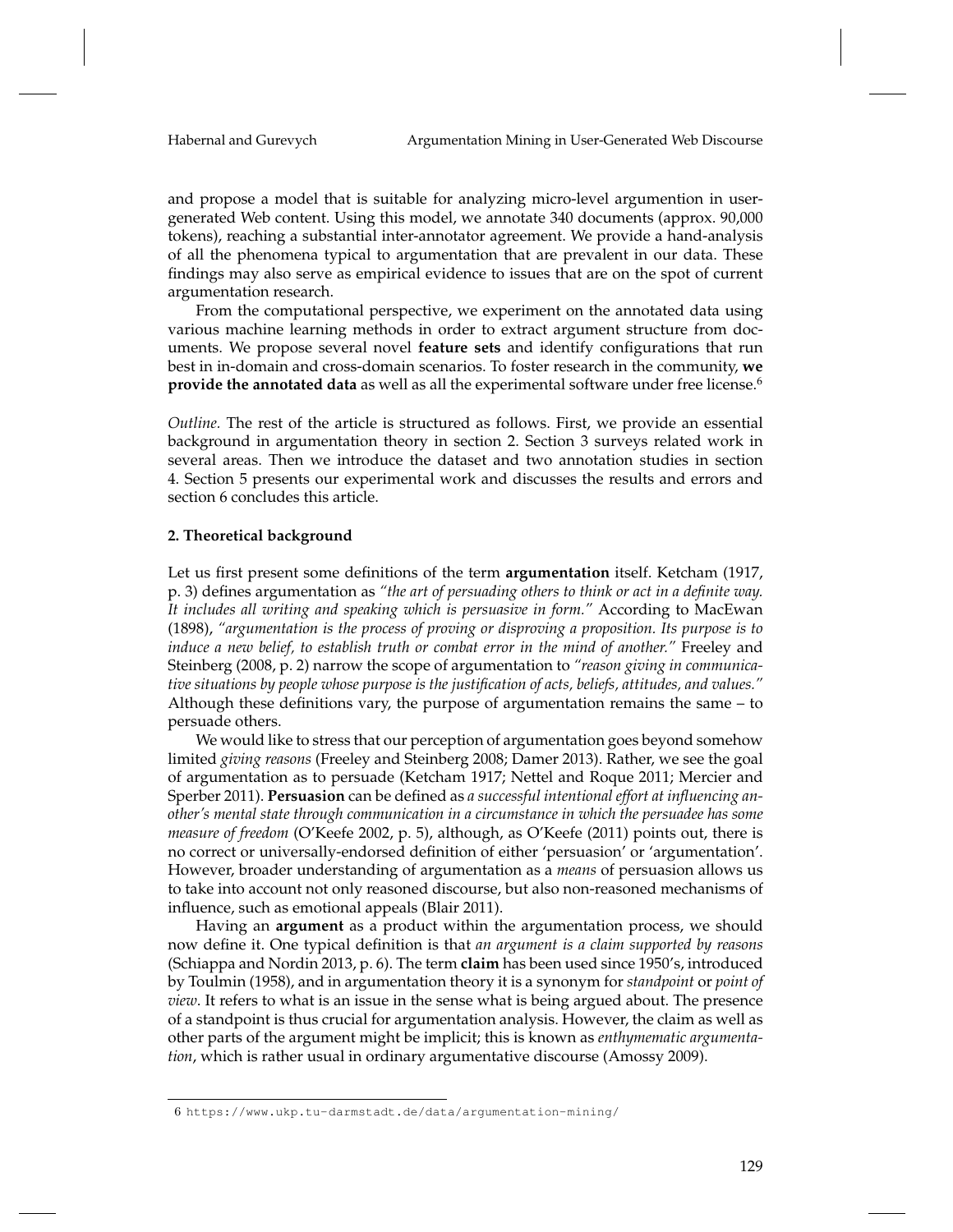One fundamental problem with the definition and formal description of arguments and argumentation is that there is no agreement even among argumentation theorists. As van Eemeren et al. (2014, p. 29) admit in their very recent and exhaustive survey of the field, *"as yet, there is no unitary theory of argumentation that encompasses the logical, dialectical, and rhetorical dimensions of argumentation and is universally accepted. The current state of the art in argumentation theory is characterized by the coexistence of a variety of theoretical perspectives and approaches, which differ considerably from each other in conceptualization, scope, and theoretical refinement."*

# **2.1 Argumentation models**

Despite the missing consensus on the ultimate argumentation theory, various argumentation models have been proposed that capture argumentation on different levels. Argumentation models abstract from the language level to a concept level that stresses the links between the different components of an argument or how arguments relate to each other (Prakken and Vreeswijk 2002). Bentahar, Moulin, and Bélanger (2010) propose a taxonomy of argumentation models, that is horizontally divided into three categories – **micro-level** models, **macro-level** models, and **rhetorical** models.

In this article, we deal with argumentation on the **micro-level** (also called argumentation as a product or monological models). Micro-level argumentation focuses on the structure of a single argument. By contrast, **macro-level** models (also called *dialogical* models) and **rhetorical** models highlight the process of argumentation in a dialogue (Bentahar, Moulin, and Bélanger 2010, p. 215). In other words, we examine the structure of a single argument produced by a single author in term of its components, not the relations that can exist among arguments and their authors in time. A detailed discussion of these different perspectives can be found, e.g., in (Blair 2004; Johnson 2000; Reed and Walton 2003; Micheli 2011; O'Keefe 1982; Rapanta, Garcia-Mila, and Gilabert 2013).<sup>7</sup>

# **2.2 Dimensions of argument**

The above-mentioned models focus basically only on one dimension of the argument, namely the **logos** dimension. According to the classical Aristotle's theory (Aristotle and Kennedy (translator) 1991), argument can exist in three dimensions, which are logos, pathos, and ethos. **Logos** dimension represents a proof by reason, an attempt to persuade by establishing a logical argument. For example, syllogism belongs to this argumentation dimension (Rapp and Wagner 2012; Amossy 2009). **Pathos** dimension makes use of appealing to emotions of the receiver and impacts its cognition (Micheli 2008). **Ethos** dimension of argument relies on the credibility of the arguer. This distinction will have practical impact later in section 4.4 which deals with argumentation on the Web.

<sup>7</sup> There are, however, some argumentation theorist who disagree with this distinction and consider argumentation purely as dialogical. Freeman (2011) sees the argument as a process that is implicitly present even if the argumentation is a written text, which others treat as argument as product. For a deep discussion of opposing views on dialectical nature of argumentation, we would point to (Freeman 2011, p. 53), Finocchiaro (2005) or to the pragma-dialectical approach by van Eemeren and Grootendorst (1984).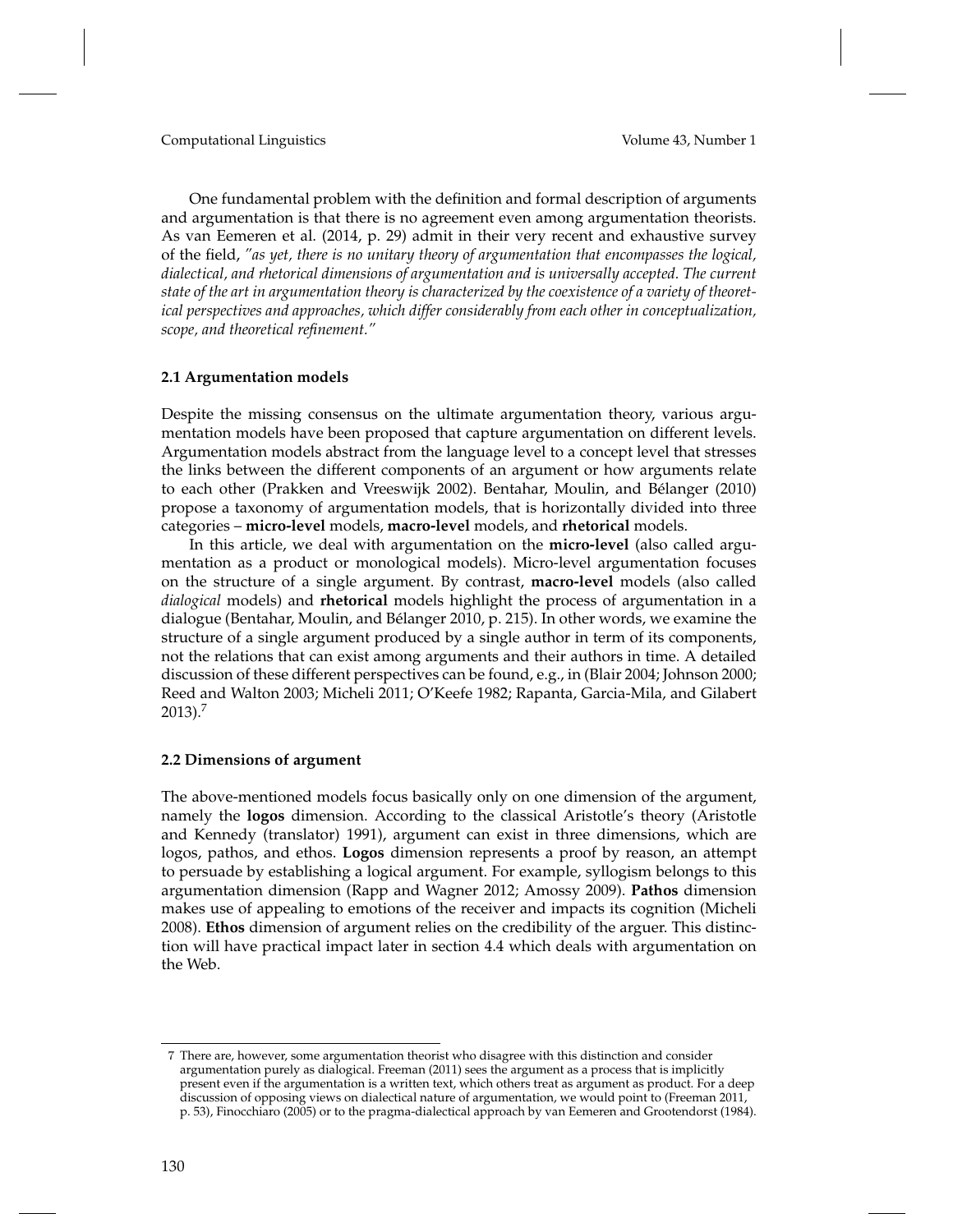

Figure 3: Original Toulmin's model of argument.

[Harry was born in Bermuda.]<sub>Data</sub> **Since** [A man born in Bermuda will generally be a British subject.]Warrant **On account of** [The following statuses and other legal provisions: (...)]Backing **So,** [presumably]Qualifier **Unless** [Both his parents were aliens]Rebuttal [Harry is a British subject.] $_{\text{Claim}}$ 

Figure 4: Example of an argument using Toulmin's model (Toulmin 2003).

# **2.3 Original Toulmin's model**

We conclude the theoretical section by presenting one (micro-level) argumentation model in detail – a widely used conceptual model of argumentation introduced by Toulmin (1958), which we will henceforth denote as the *Toulmin's original model*. <sup>8</sup> This model will play an important role later in the annotation studies (section 4.4) and experimental work (section 5.1). The model consists of six parts, referred as **argument components**, where each component plays a distinct role.

- **Claim** is an assertion put forward publicly for general acceptance (Toulmin, Rieke, and Janik 1984, p. 29) or the conclusion we seek to establish by our arguments (Freeley and Steinberg 2008, p. 153).
- **Data (Grounds)** It is the evidence to establish the foundation of the claim (Schiappa and Nordin 2013) or, as simply put by Toulmin, *"the data represent what we have to go on."* (Toulmin 2003, p. 90). The name of this concept was later changed to *grounds* in (Toulmin, Rieke, and Janik 1984).
- **Warrant** The role of *warrant* is to justify a logical inference from the *grounds* to the *claim*.
- **Backing** is a set of information that stands behind the *warrant*, it assures its trustworthiness.
- **Qualifier** limits the degree of certainty under which the argument should be accepted. It is the degree of force which the *grounds* confer on the *claim* in virtue of the *warrant* (Toulmin 2003, p. 93).
- **Rebuttal** presents a situation in which the *claim* might be defeated.

A schema of the Toulmin's original model is shown in Figure 3. The lines and arrows symbolize implicit relations between the components. An example of an argument rendered using the Toulmin's scheme can be seen in Figure 4.

We believe that this theoretical overview should provide sufficient background for the argumentation mining research covered in this article; for further references, we recommend for example (van Eemeren et al. 2014).

<sup>8</sup> Henceforth, we will refer to the updated edition of (Toulmin 1958), namely (Toulmin 2003).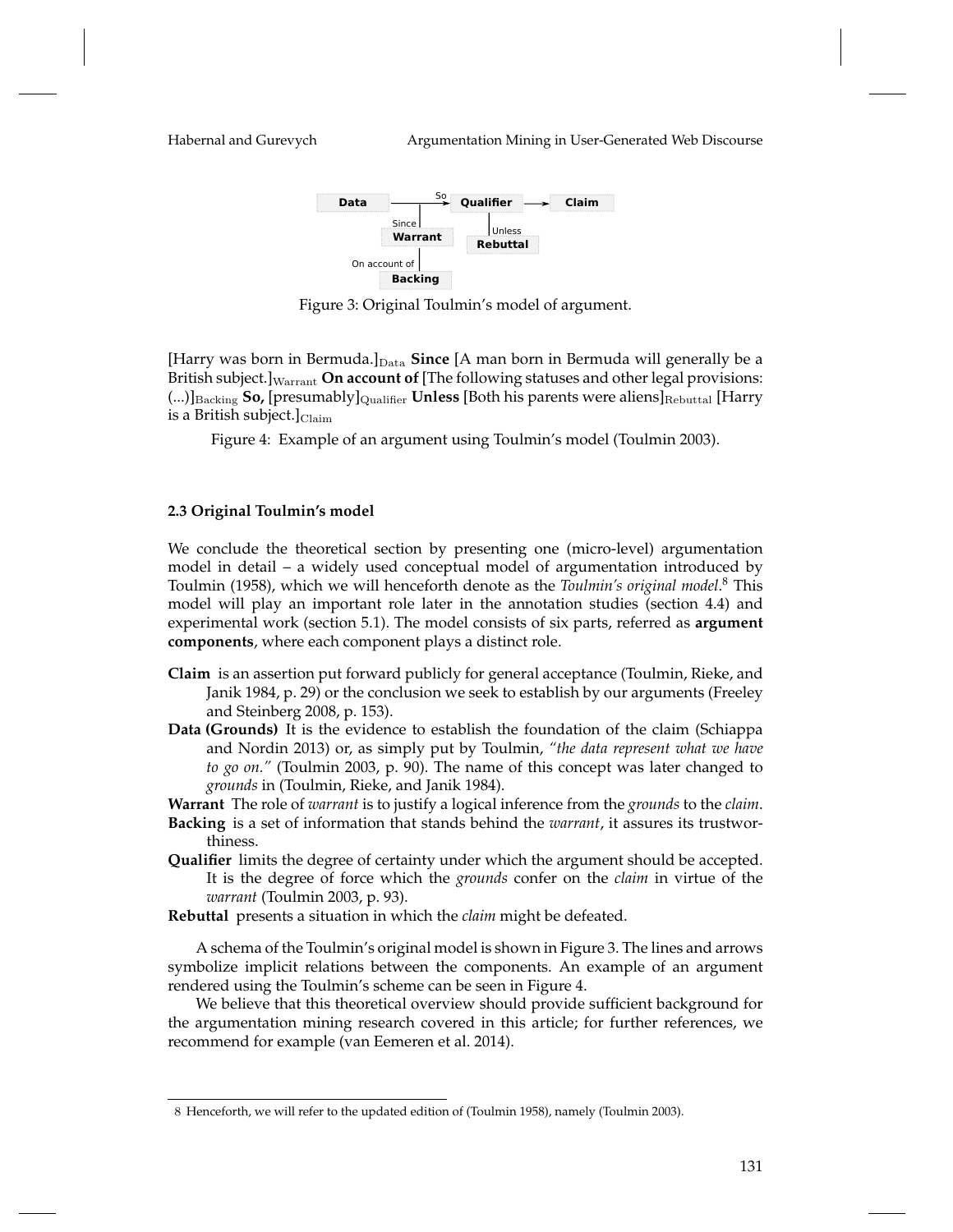# **3. Related work in computational linguistics**

We structure the related work into three sub-categories, namely *argumentation mining*, *stance detection*, and *persuasion and on-line dialogs*, as these areas are closest to this article's focus. For a recent overview of general discourse analysis see (Webber, Egg, and Kordoni 2012). Apart from these, research on computer-supported argumentation has been also very active; see, e.g., (Scheuer et al. 2010) for a survey of various models and argumentation formalisms from the educational perspective or (Schneider, Groza, and Passant 2013) which examines argumentation in the Semantic Web.

# **3.1 Argumentation Mining**

The argumentation mining field has been evolving very rapidly in the recent years, resulting into several workshops co-located with major NLP conferences. We first present related works with a focus on annotations and then review experiments with classifying argument components, schemes, or relations.

**3.1.1 Annotation studies.** One of the first papers dealing with annotating argumentative discourse was Argumentative Zoning for scientific publications (Teufel, Carletta, and Moens 1999). Later, Teufel, Siddharthan, and Batchelor (2009) extended the original 7 categories to 15 and annotated 39 articles from two domains, where each sentence is assigned a category. The obtained Fleiss'  $\kappa$  was 0.71 and 0.65. In their approach, they tried to deliberately ignore the domain knowledge and rely only on general, rhetorical and logical aspect of the annotated texts. By contrast to our work, argumentative zoning is specific to scientific publications and has been developed solely for that task.

Reed and Rowe (2004) presented *Araucaria*, a tool for argumentation diagramming which supports both convergent and linked arguments, missing premises (enthymemes), and refutations. They also released the *AracuariaDB* corpus which has later been used for experiments in the argumentation mining field. However, the creation of the dataset in terms of annotation guidelines and reliability is not reported – these limitations as well as its rather small size have been identified (Feng and Hirst 2011).

Biran and Rambow (2011) identified justifications for subjective claims in blog threads and Wikipedia talk pages. The data were annotated with claims and their justifications reaching  $\kappa$  0.69, but a detailed description of the annotation approach was missing.

Schneider et al. (2013, p. 1078) annotated Wikipedia talk pages about deletion using 17 Walton's schemes (Walton 2007), reaching a moderate agreement (Cohen's  $\kappa$  0.48) and concluded that their analysis technique can be reused, although "*it is intensive and difficult to apply*."

Stab and Gurevych (2014a) annotated 90 argumentative essays (about 30k tokens), annotating claims, major claims, and premises and their relations (support, attack). They reached Krippendorff's  $\alpha_U$  0.72 for argument components and Krippendorff's  $\alpha$  0.81 for relations between components.

Rosenthal and McKeown (2012) annotated sentences that are opinionated claims, in which the author expresses a belief that should be adopted by others. Two annotators labeled sentences as claims without any context and achieved Cohen's  $\kappa$  0.50 (2,000) sentences from LiveJournal) and 0.56 (2,000 sentences from Wikipedia).

Aharoni et al. (2014) performed an annotation study in order to find contextdependent claims and three types of context-dependent evidence in Wikipedia, that were related to 33 controversial topics. The claim and evidence were annotated in 104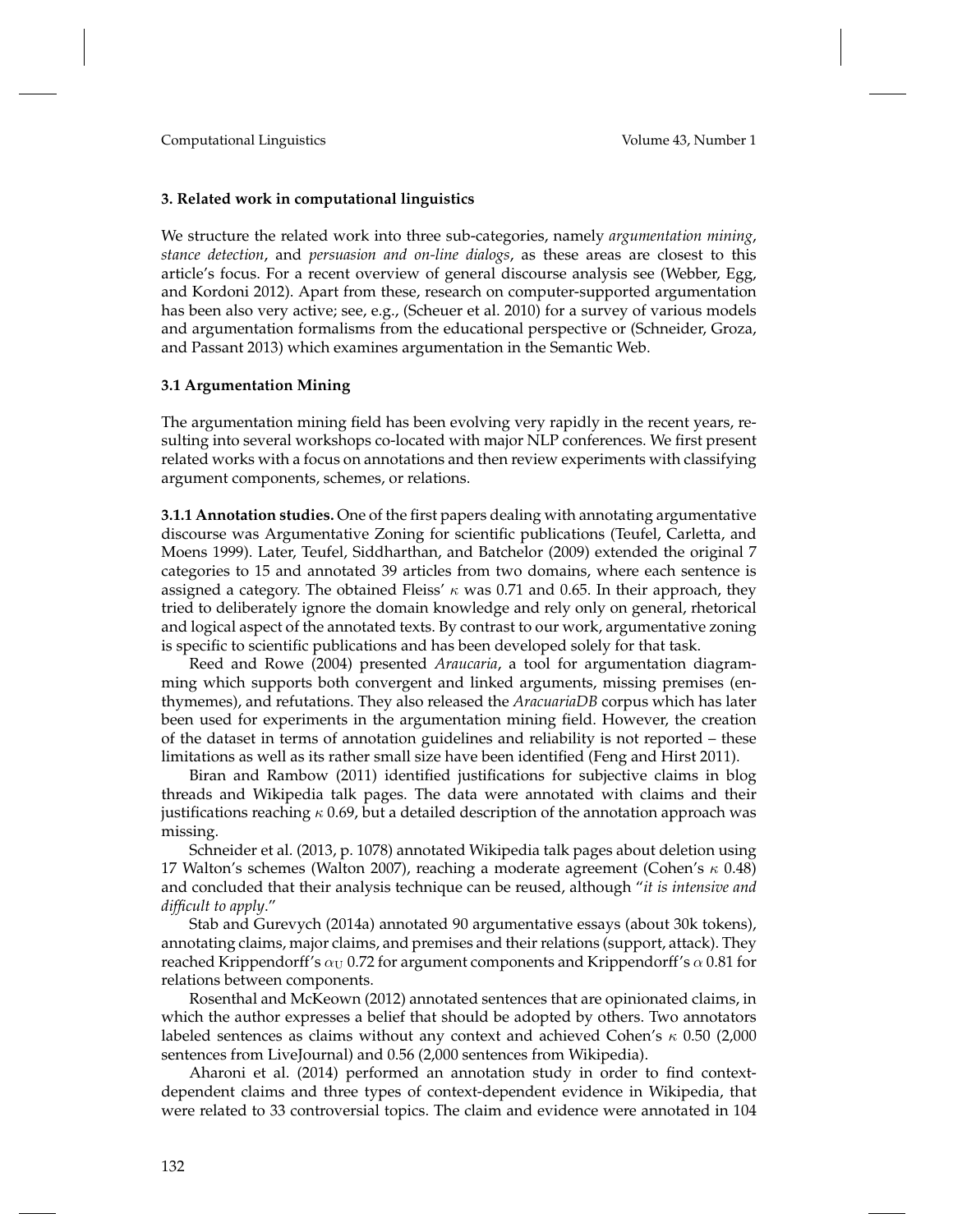articles. The average Cohen's  $\kappa$  between a group of 20 expert annotators was 0.40. Compared to our work, the linguistic properties of Wikipedia are qualitatively different from other user-generated content, such as blogs or user comments (Ferschke 2014).

Wacholder et al. (2014) annotated "argument discourse units" in blog posts and criticized the Krippendorff's  $\alpha_U$  measure. They proposed a new inter-annotator metric by taking the most overlapping part of one annotation as the "core" and all annotations as a "cluster". The data were extended by Ghosh et al. (2014), who annotated "targets" and "callouts" on the top of the units.

Park and Cardie (2014) annotated about 10k sentences from 1,047 documents into four types of argument propositions with Cohen's  $\kappa$  0.73 on 30% of the dataset. Only 7% of the sentences were found to be non-argumentative.

Faulkner (2014) used Amazon Mechanical Turk to annotate 8,179 sentences from student essays. Three annotators decided whether the given sentence offered reasons for or against the main prompt of the essay (or no reason at all; 66% of the sentences were found to be neutral and easy to identify). The achieved Cohen's  $\kappa$  was 0.70.

The research has also been active on non-English datasets. Goudas et al. (2014) focused on user-generated Greek texts. They selected 204 documents and manually annotated sentences that contained an argument (760 out of 16,000). They distinguished claims and premises, but the claims were always implicit. However, the annotation agreement was not reported, neither was the number of annotators or the guidelines. A study on annotation of arguments was conducted by Peldszus and Stede (2013b), who evaluate agreement among 26 "naive" annotators (annotators with very little training). They manually constructed 23 German short texts, each of them contains exactly one central claim, two premises, and one objection (rebuttal or undercut) and analyzed annotator agreement on this artificial data set. Peldszus (2014) later achieved higher inter-rater agreement with expert annotators on an extended version of the same data. Kluge (2014b) built a corpus of argumentative German Web documents, containing 79 documents from 7 educational topics, which were annotated by 3 annotators according to the claim-premise argumentation model. The corpus comprises 70,000 tokens and the inter-annotator agreement was 0.40 (Krippendorff's  $\alpha_U$ ). Houy et al. (2013) targeted argumentation mining of German legal cases.

Table 1 gives an overview of annotation studies with their respective argumentation model, domain, size, and agreement. It also contains other studies outside of computational linguistics and few proposals and position papers.

**3.1.2 Argument analysis.** Arguments in the legal domain were targeted in (Mochales and Moens 2011). Using argumentation formalism inspired by Walton (2012), they employed multinomial Naive Bayes classifier and maximum entropy model for classifying argumentative sentences on the *AraucariaDB* corpus (Reed and Rowe 2004). The same test dataset was used by Feng and Hirst (2011), who utilized the C4.5 decision classifier. Rooney, Wang, and Browne (2012) investigated the use of convolution kernel methods for classifying whether a sentence belongs to an argumentative element or not using the same corpus.

Stab and Gurevych (2014b) classified sentences to four categories (none, major claim, claim, premise) using their previously annotated corpus (Stab and Gurevych 2014a) and reached 0.72 macro- $F_1$  score. In contrast to our work, their documents are expected to comply with a certain structure of argumentative essays and are assumed to always contain argumentation.

Biran and Rambow (2011) identified justifications on the sentence level using a naive Bayes classifier over a feature set based on statistics from the RST Treebank,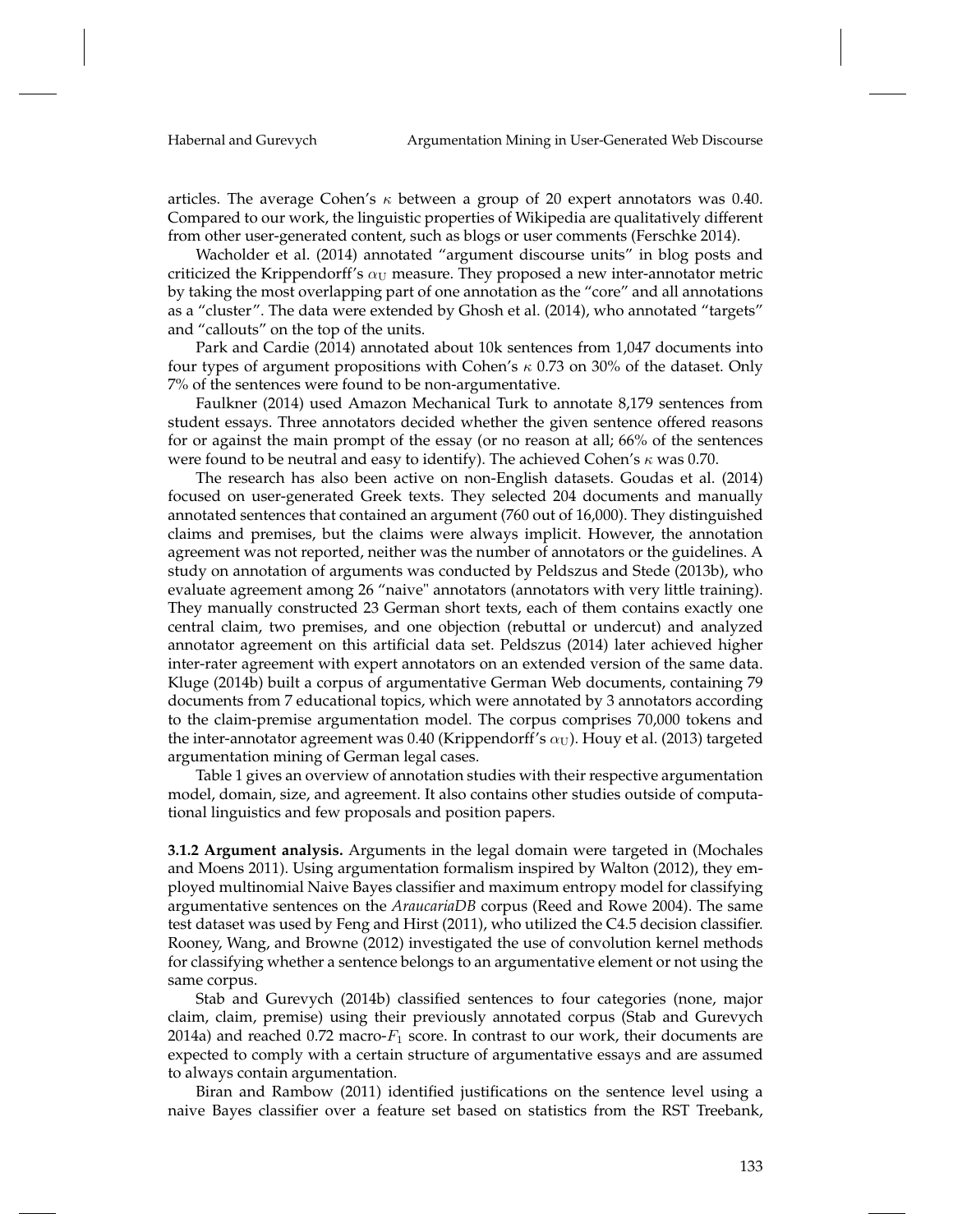| Source                                  | Arg. Model                                                | Domain                                                                                 | <b>Size</b>                                                                                            | IAA                                                |
|-----------------------------------------|-----------------------------------------------------------|----------------------------------------------------------------------------------------|--------------------------------------------------------------------------------------------------------|----------------------------------------------------|
| Newman<br>and<br>Marshall (1991)        | Toulmin (1958)                                            | legal domain (People<br>Carney,<br>U.S.<br>VS.<br>Supreme Court)                       | qualitative                                                                                            | N/A                                                |
| and<br><b>Dizier</b><br>Bal<br>(2010)   | proprietary                                               | socio-political newspa-<br>per editorials                                              | 56 documents                                                                                           | Cohen's $\kappa$<br>(0.80)                         |
| Feng and Hirst<br>(2011)                | Walton, Reed, and<br>Macagno (2008)<br>(top 5 schemes)    | legal<br>domain<br>(AracuariaDB corpus,<br>61% subset annotated<br>with Walton scheme) | $\approx$ 400 arguments                                                                                | not reported<br>claimed<br>to<br>be<br>small       |
| Biran and Ram-<br>bow $(2011)$          | proprietary                                               | Wikipedia Talk pages,<br>blogs                                                         | $309 + 118$                                                                                            | Cohen's $\kappa$<br>(0.69)                         |
| Georgila<br>et<br>al.<br>(2011)         | proprietary                                               | general<br>discussions<br>(negotiations between<br>florists)                           | 21 dialogs                                                                                             | Krippendorff's $\alpha$<br>$(0.37 - 0.56)$         |
| Mochales<br>and<br>Moens (2011)         | Claim-Premise<br>based on Freeman<br>(1991)               | legal<br>domain<br>(AracuariaDB corpus,<br>European<br>Human<br>Rights Council)        | 641<br>documents<br>w/ 641 arguments<br>(AracuariaDB)<br>67 documents w/<br>257<br>arguments<br>(EHRC) | not reported                                       |
| Walton (2012)                           | Walton, Reed, and<br>Macagno (2008)<br>(14 schemes)       | political<br>argumenta-<br>tion                                                        | 256 arguments                                                                                          | not reported                                       |
| Rosenthal<br>and<br>McKeown (2012)      | opinionated<br>claim,<br>sentence<br>level                | blog posts, Wikipedia<br>discussions                                                   | 4000 sentences                                                                                         | Cohen's $\kappa$<br>$(0.50 - 0.57)$                |
| Conrad,<br>Wiebe,<br>and Hwa (2012)     | proprietary<br>(spans of arguing<br>subjectivity)         | editorials<br>and blog<br>Obama<br>post<br>about<br>Care                               | 84 documents                                                                                           | Cohen's $\kappa$<br>(0.68)<br>on 10 documents      |
| Schneider<br>and<br><b>Wyner</b> (2012) | proprietary,<br>argumentation<br>schemes                  | camera reviews                                                                         | N/A<br>(proposal/position<br>paper)                                                                    | N/A                                                |
| Schneider, Davis,<br>and Wyner (2012)   | Dung (1995)<br>$+$<br>Walton, Reed, and<br>Macagno (2008) | unspecified social me-<br>dia                                                          | N/A<br>(proposal/position<br>paper)                                                                    | N/A                                                |
| Villalba and Saint-<br>Dizier (2012)    | proprietary, RST                                          | hotel reviews,<br>hi-fi<br>products,<br>political<br>campaign                          | 50 documents                                                                                           | not reported                                       |
| Peldszus<br>and<br>Stede (2013a)        | Freeman $(1991) +$<br>RST                                 | Potsdam Commentary<br>Corpus                                                           | N/A<br>(proposal/position<br>paper)                                                                    | N/A                                                |
| Florou et al. (2013)                    | none                                                      | public policy making                                                                   | 69<br>argumentative<br>segments<br>322<br>$\sqrt{2}$<br>non-argumentative<br>segments                  | not reported                                       |
| Peldszus<br>and<br>Stede (2013b)        | based on Freeman<br>(1991)                                | not reported, artificial<br>documents created for<br>the study                         | 23 short documents                                                                                     | Fleiss' $\kappa$<br>multiple results               |
| Sergeant (2013)                         | N/A                                                       | Car Review Corpus<br>(CRC)                                                             | N/A<br>(proposal/position<br>paper)                                                                    | N/A                                                |
| Wachsmuth et al.<br>(2014)              | none                                                      | hotel reviews                                                                          | 2100 reviews                                                                                           | Fleiss' $\kappa$<br>(0.67)                         |
| Procter, Vis, and<br>Voss (2013)        | proprietary<br>(Claim, Counter-<br>claim)                 | <b>Riot Twitter Corpus</b>                                                             | 7729 tweets under<br>'Rumours' category                                                                | percentage agree-<br>ment<br>$(89\% - 96\%)$       |
| Stab<br>and<br>Gurevych (2014a)         | Claim-Premise<br>based on Freeman<br>(1991)               | student essays                                                                         | 90 documents                                                                                           | Kripp. $\alpha_U$ (0.72)<br>Kripp. $\alpha$ (0.81) |
| Aharoni<br>et<br>al.<br>(2014)          | proprietary<br>(claims, evidence)                         | Wikipedia                                                                              | 104 documents                                                                                          | Cohen's $\kappa$<br>(0.40)                         |
| Park and Cardie<br>(2014)               | proprietary<br>(argument<br>propositions)                 | policy making (passen-<br>ger rights and con-<br>sumer protection)                     | 1047 documents                                                                                         | Cohen's $\kappa$<br>(0.73)                         |
| Goudas<br>et<br>al.<br>(2014)           | proprietary<br>(premises)                                 | social media                                                                           | 204 documents                                                                                          | not reported                                       |
| Faulkner (2014)                         | none ("support-<br>ing argument")                         | student essays                                                                         | 8176 sentences                                                                                         | Cohen's $\kappa$<br>(0.70)                         |

Table 1: Previous works on annotating argumentation. IAA = Inter-annotator agreement;  $N/A$  = not applicable.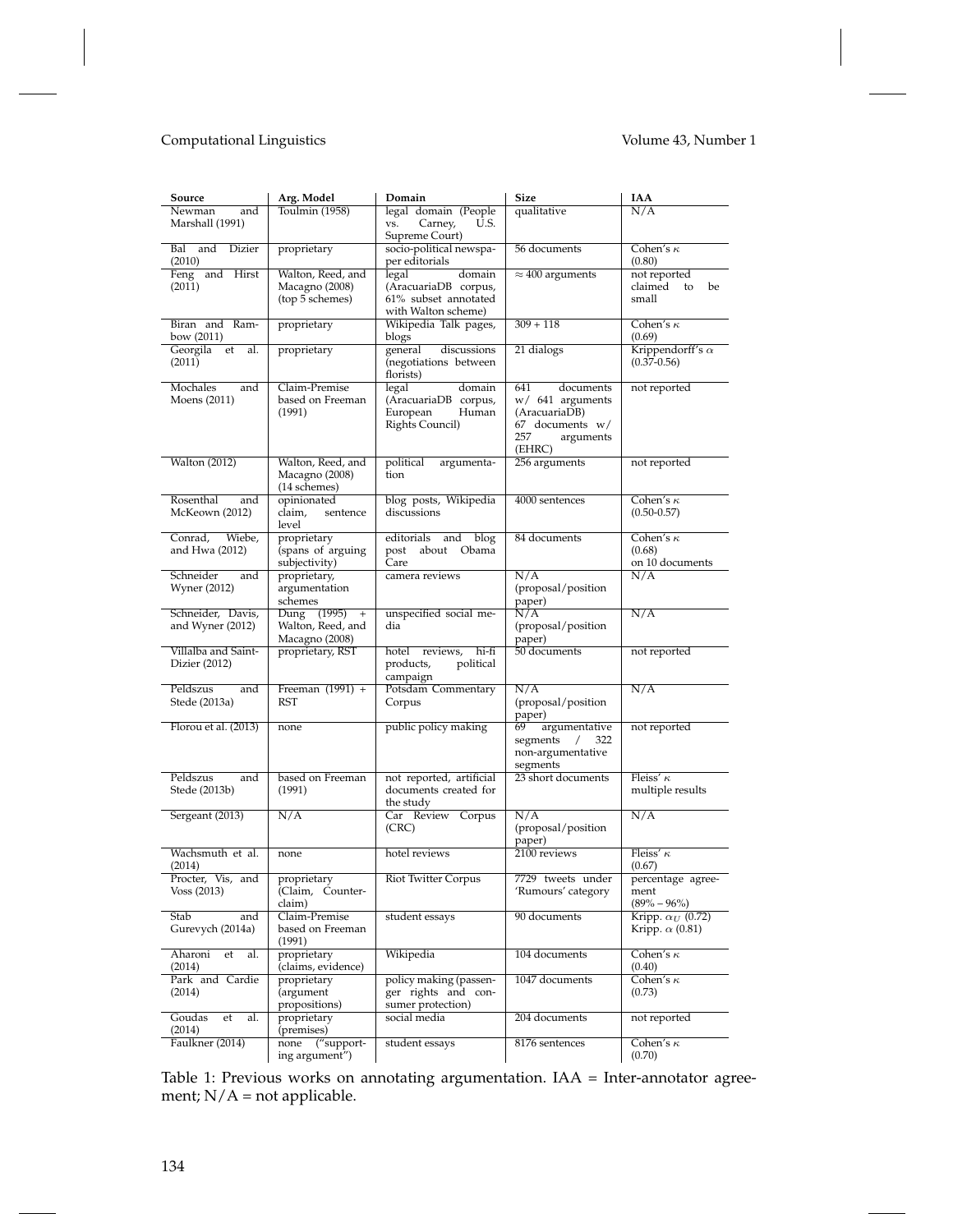namely n-grams which were manually processed by deleting n-grams that "*seemed irrelevant, ambiguous or domain-specific*."

Llewellyn et al. (2014) experimented with classifying tweets into several argumentative categories, namely claims and counter-claims (with and without evidence) and verification inquiries previously annotated by Procter, Vis, and Voss (2013). They used unigrams, punctuations, and POS as features in three classifiers.

Park and Cardie (2014) classified propositions into three classes (unverifiable, verifiable non-experimental, and verifiable experimental) and ignored non-argumentative texts. Using multi-class SVM and a wide range of features (n-grams, POS, sentiment clue words, tense, person) they achieved Macro $F_1$  0.69.

Peldszus (2014) experimented with a rather complex labeling schema of argument segments, but their data were artificially created for their task and manually cleaned, such as removing segments that did not meet the criteria or non-argumentative segments.

In the first step of their two-phase approach, Goudas et al. (2014) sampled the dataset to be balanced and identified argumentative sentences with  $F_1$  0.77 using the maximum entropy classifier. For identifying premises, they used BIO encoding of tokens and achieved  $F_1$  score 0.42 using CRFs.

Saint-Dizier (2012) developed a Prolog engine using a lexicon of 1300 words and a set of 78 hand-crafted rules with the focus on a particular argument structure "reasons supporting conclusions" in French.

Taking the dialogical perspective, Cabrio and Villata (2012) built upon an argumentation framework proposed by Dung (1995) which models arguments within a graph structure and provides a reasoning mechanism for resolving accepted arguments. For identifying support and attack, they relied on existing research on textual entailment (Dagan et al. 2009), namely using the off-the-shelf *EDITS* system. The test data were taken from a debate portal *Debatepedia* and covered 19 topics. Evaluation was performed in terms of measuring the acceptance of the "main argument" using the automatically recognized entailments, yielding  $F_1$  score about 0.75. By contrast to our work which deals with micro-level argumentation, the Dung's model is an abstract framework intended to model dialogical argumentation.

Finding a bridge between existing discourse research and argumentation has been targeted by several researchers. Peldszus and Stede (2013a) surveyed literature on argumentation and proposed utilization of Rhetorical Structure Theory (RST) (Mann and Thompson 1987). They claimed that RST is by its design well-suited for studying argumentative texts, but an empirical evidence has not yet been provided. Penn Discourse Tree Bank (PDTB) (Prasad et al. 2008) relations have been under examination by argumentation mining researchers too. Cabrio, Tonelli, and Villata (2013) examined a connection between five Walton's schemes and discourse markers in PDTB, however an empirical evaluation is missing.

# **3.2 Stance detection**

Research related to argumentation mining also involves *stance detection*. In this case, the whole document (discussion post, article) is assumed to represent the writer's standpoint to the discussed topic. Since the topic is stated as a controversial question, the author is either *for* or *against* it.

Somasundaran and Wiebe (2009) built a computational model for recognizing stances in dual-topic debates about named entities in the electronic products domain by combining preferences learned from the Web data and discourse markers from PDTB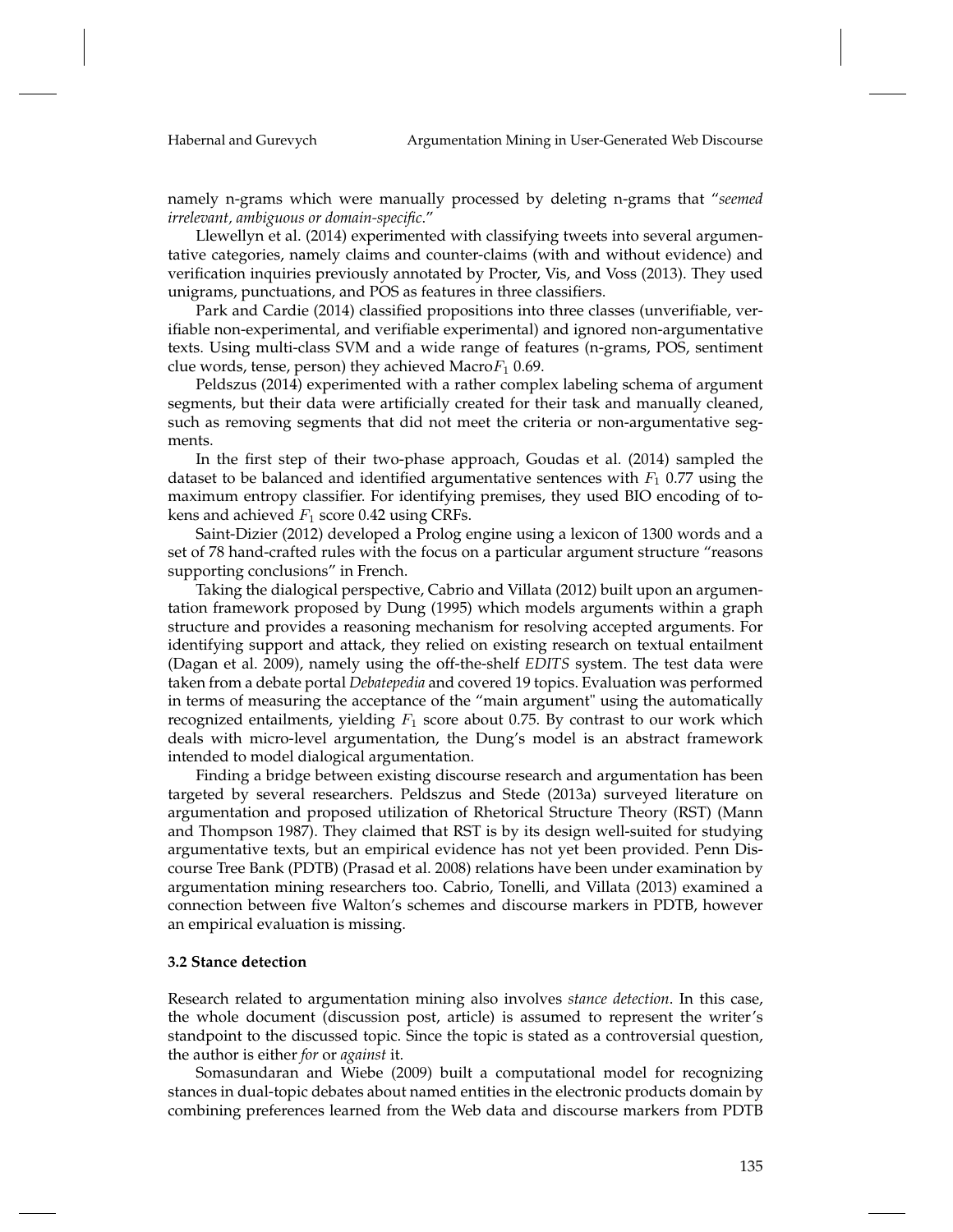(Prasad et al. 2008). Hasan and Ng (2013) determined stance in on-line ideological debates on four topics using data from createdebate.com, employing supervised machine learning and features ranging from n-grams to semantic frames. Predicting stance of posts in Debatepedia as well as external articles using a probabilistic graphical model was presented in (Gottipati et al. 2013). This approach also employed sentiment lexicons and Named Entity Recognition as a preprocessing step and achieved accuracy about 0.80 in binary prediction of stances in debate posts.

Recent research has involved joint modeling, taking into account information about the users, the dialog sequences, and others. Hasan and Ng (2012) proposed machine learning approach to debate stance classification by leveraging contextual information and author's stances towards the topic. Qiu, Yang, and Jiang (2013) introduced a computational debate side model to cluster posts or users by sides for general threaded discussions using a generative graphical model employing words from various subjectivity lexicons as well as all adjectives and adverbs in the posts. Qiu and Jiang (2013) proposed a graphical model for viewpoint discovery in discussion threads. Burfoot, Bird, and Baldwin (2011) exploited the informal citation structure in U.S. Congressional floor-debate transcripts and use a collective classification which outperforms methods that consider documents in isolation.

Some works also utilize argumentation-motivated features. Park, Lee, and Song (2011) dealt with contentious issues in Korean newswire discourse. Although they annotate the documents with "argument frames", the formalism remains unexplained and does not refer to any existing research in argumentation. Walker et al. (2012) incorporated features with some limited aspects of the argument structure, such as cue words signaling rhetorical relations between posts, POS generalized dependencies, and a representation of the parent post (context) to improve stance classification over 14 topics from convinceme.net.

## **3.3 Online persuasion**

Another stream of research has been devoted to persuasion in online media, which we consider as a more general research topic than argumentation.

Schlosser (2011) investigated persuasiveness of online reviews and concluded that presenting two sides is not always more helpful and can even be less persuasive than presenting one side. Mohammadi et al. (2013) explored persuasiveness of speakers in YouTube videos and concluded that people are perceived more persuasive in video than in audio and text. Miceli, de Rosis, and Poggi (2006) proposed a computational model that attempts to integrate emotional and non-emotional persuasion. In the study of Murphy (2001), persuasiveness was assigned to 21 articles (out of 100 manually preselected) and four of them are later analyzed in detail for comparing the perception of persuasion between expert and students. Bernard, Mercier, and Clément (2012) experimented with children's perception of discourse connectives (namely with "because") to link statements in arguments and found out that 4- and 5-years-old and adults are sensitive to the connectives. Le (2004) presented a study of persuasive texts and argumentation in newspaper editorials in French.

A coarse-grained view on dialogs in social media was examined by Bracewell, Tomlinson, and Wang (2013), who proposed a set of 15 social acts (such as agreement, disagreement, or supportive behavior) to infer the social goals of dialog participants and presented a semi-supervised model for their classification. Their social act types were inspired by research in psychology and organizational behavior and were motivated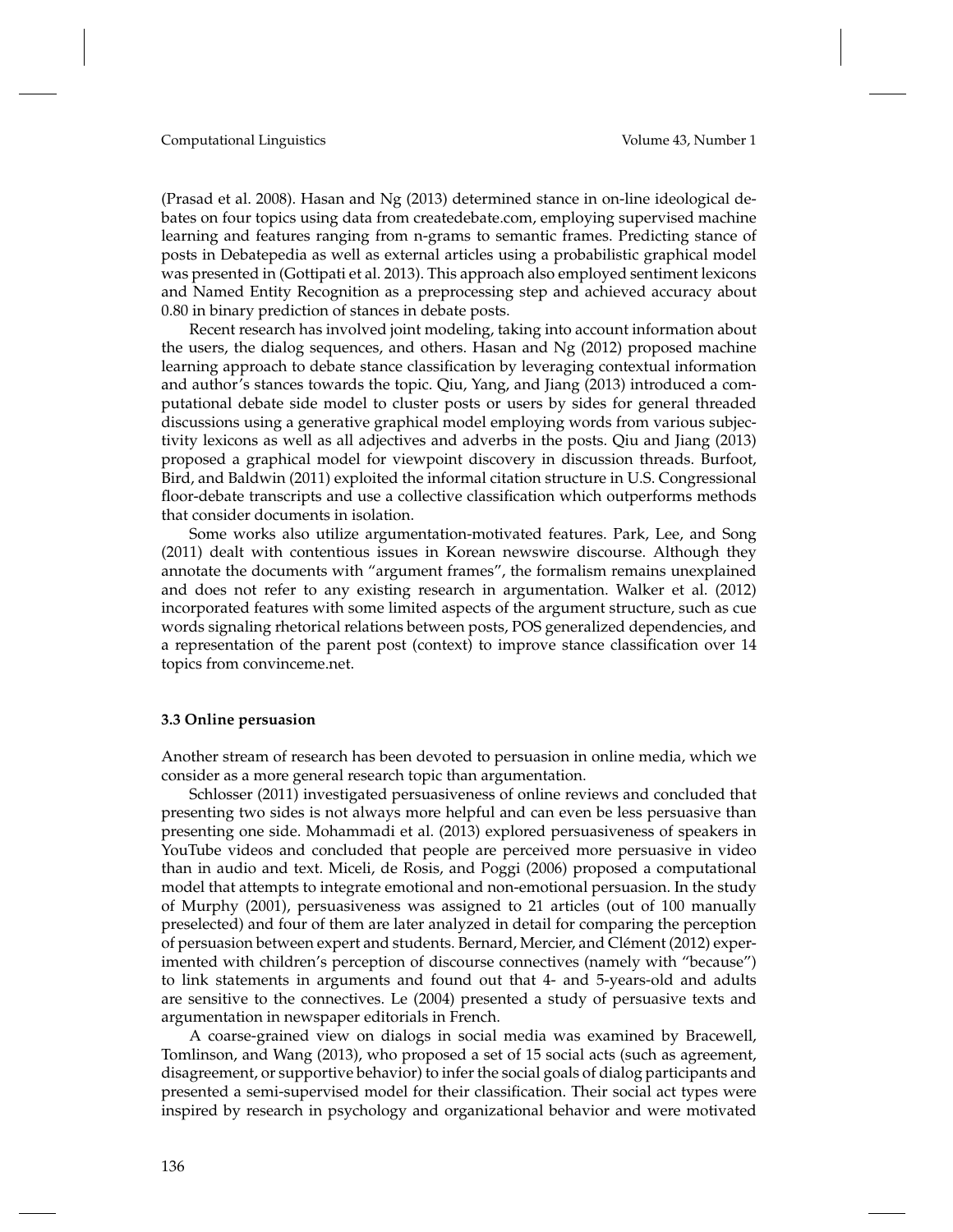by work in dialog understanding. They annotated a corpus in three languages using in-house annotators and achieved  $\kappa$  in the range from 0.13 to 0.53.

Georgila et al. (2011) focused on cross-cultural aspects of persuasion or argumentation dialogs. They developed a novel annotation scheme stemming from different literature sources on negotiation and argumentation as well as from their original analysis of the phenomena. The annotation scheme is claimed to cover three dimensions of an utterance, namely speech act, topic, and response or reference to a previous utterance. They annotated 21 dialogs and reached Krippendorff's  $\alpha$  between 0.38 and 0.57.

*Summary of related work section.* Given the broad landscape of various approaches to argument analysis and persuasion studies presented in this section, we would like to stress some novel aspects of the current article. First, we aim at adapting a model of argument based on research by argumentation scholars, both theoretical and empirical. We pose several pragmatical constraints, such as register independence (generalization over several registers). Second, our emphasis is put on reliable annotations and sufficient data size (about 90k tokens). Third, we deal with fairly unrestricted Webbased sources, so additional steps of distinguishing whether the texts are argumentative are required. Argumentation mining has been a rapidly evolving field with several major venues in 2015. We encourage readers to consult an upcoming survey article by Lippi and Torroni (2016) or the proceedings of the 2nd Argumentation Mining workshop (Cardie 2015) to keep up with recent developments. However, to the best of our knowledge, the main findings of this article have not yet been made obsolete by any related work.

# **4. Annotation studies and corpus creation**

This section describes the process of data selection, annotation, curation, and evaluation with the goal of creating a new corpus suitable for argumentation mining research in the area of computational linguistics. As argumentation mining is an evolving discipline without established and widely-accepted annotation schemes, procedures, and evaluation, we want to keep this overview detailed to ensure full reproducibility of our approach. Given the wide range of perspectives on argumentation itself (van Eemeren et al. 2014), variety of argumentation models (Bentahar, Moulin, and Bélanger 2010), and high costs of discourse or pragmatic annotations (Prasad et al. 2008), creating a new, reliable corpus for argumentation mining represents a substantial effort.

A motivation for creating a new corpus stems from the various use-cases discussed in the introduction, as well as some research gaps pointed in section 1 and further discussed in the survey in section 3.1 (e.g., domain restrictions, missing connection to argumentation theories, non-reported reliability or detailed schemes).

# **4.1 Topics and registers**

As a main field of interest in the current study, we chose controversies in education. One distinguishing feature of educational topics is their breadth of sub-topics and points of view, as they attract researchers, practitioners, parents, students, or policy-makers. We assume that this diversity leads to the linguistic variability of the education topics and thus represents a challenge for NLP. In a cooperation with researchers from the German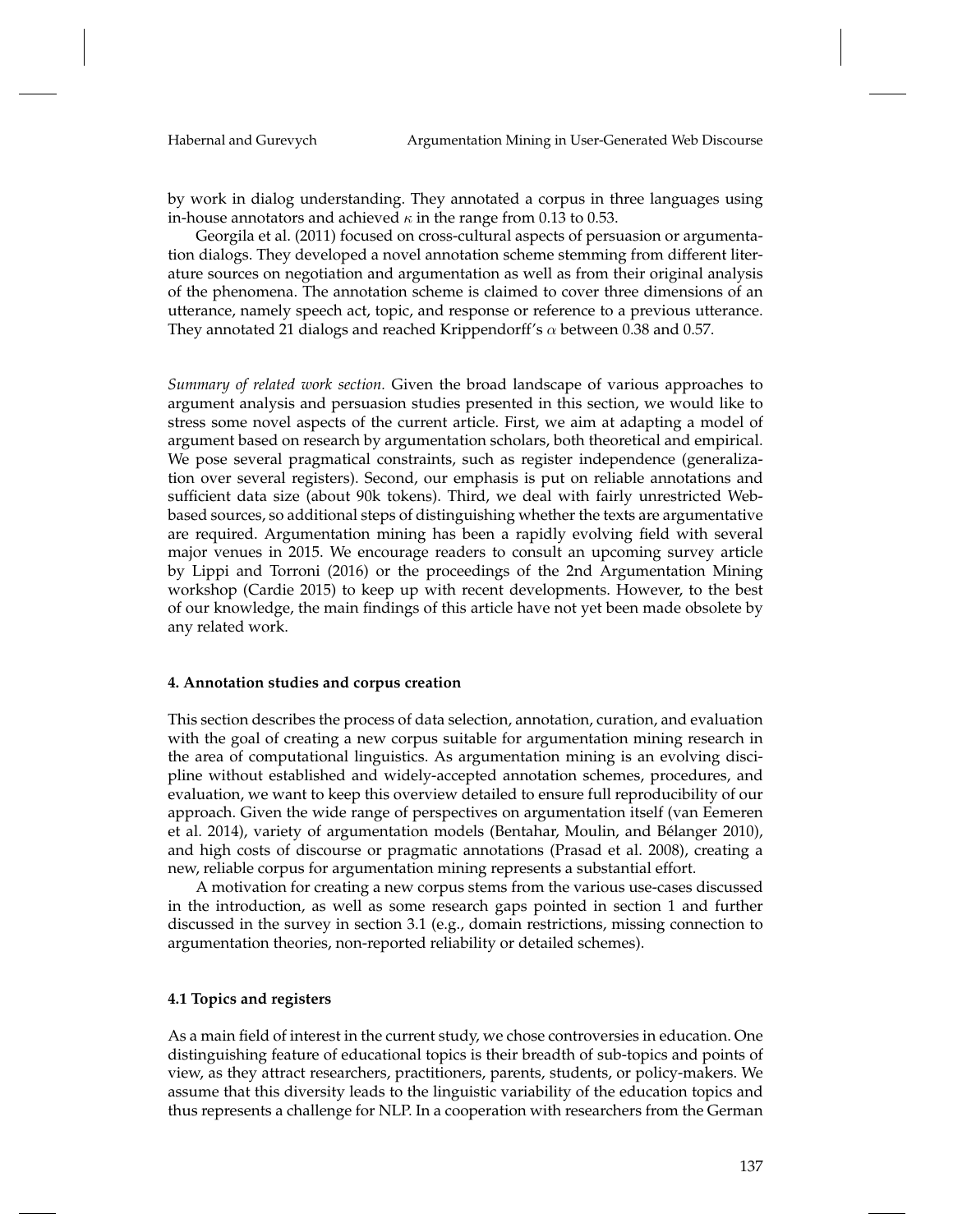Institute for International Educational Research<sup>9</sup> we identified the following current controversial topics in education in English-speaking countries: (1) **homeschooling**, (2) **public versus private schools**, (3) **redshirting** — intentionally delaying the entry of an age-eligible child into kindergarten, allowing their child more time to mature emotionally and physically (Huang and Invernizzi 2013), (4) **prayer in schools** whether prayer in schools should be allowed and taken as a part of education or banned completely, (5) **single-sex education** — single-sex classes (males and females separate) versus mixed-sex classes ("co-ed"), and (6) **mainstreaming** — including children with special needs into regular classes.

Since we were also interested in whether argumentation differs across registers, $10$ we included four different registers — namely (1) user **comments** to newswire articles or to blog posts, (2) posts in discussion forums (**forum posts**), (3) **blog posts**, and (4) newswire **articles**. <sup>11</sup> Throughout this work, we will refer to each article, blog post, comment, or forum posts as a **document**. This variety of sources covers mainly usergenerated content except newswire articles which are written by professionals and undergo an editing procedure by the publisher. Since many publishers also host bloglike sections on their portals, we consider as blog posts all content that is hosted on personal blogs or clearly belong to a blog category within a newswire portal.

# **4.2 Raw corpus statistics**

Given the six controversial topics and four different registers, we compiled a collection of plain-text documents, which we call the *raw corpus*. It contains 694,110 tokens in 5,444 documents. As a coarse-grained analysis of the data, we examined the lengths and the number of paragraphs (see Figure 5). Comments and forum posts follow a similar distribution, being shorter than 300 tokens on average. By contrast, articles and blogs are longer than 400 tokens and have 9.2 paragraphs on average. The process of compiling the *raw corpus* and its further statistics are described in detail in Appendix 6.

# **4.3 Annotation study 1: Identifying persuasive documents in forums and comments**

The goal of this study was to select documents suitable for a fine-grained analysis of arguments. In a preliminary study on annotating argumentation using a small sample (50 random documents) of forum posts and comments from the *raw corpus*, we found that many documents convey no argumentation at all, even in discussions about controversies. We observed that such contributions do not intend to persuade; these documents typically contain story-sharing, personal worries, user interaction (asking questions, expressing agreement), off-topic comments, and others. Such characteristics are typical to on-line discussions in general, but they have not been examined with respect to argumentation or persuasion. Indeed, we observed that there are (1) docu-

<sup>9</sup> http://www.dipf.de

<sup>10</sup> The distinction between registers is based on the situational context and the functional characteristics (Biber and Conrad 2009, p. 6).

<sup>11</sup> We ignored social media sites and micro-blogs, either because searching and harvesting data is technically challenging (Facebook, Google Plus), or the texts are too short to convey argumentation, as seen in our preliminary experiments (the case of Twitter). We also did not consider debate portals (sites with *pros* and *cons* threads). We observed that they contain many artificial controversies or non-sense topics (for instance, createdebate.com) or their content is professionally curated (idebate.org, for example). However, we admit that debate portals might be a valuable resource in the argumentation mining research.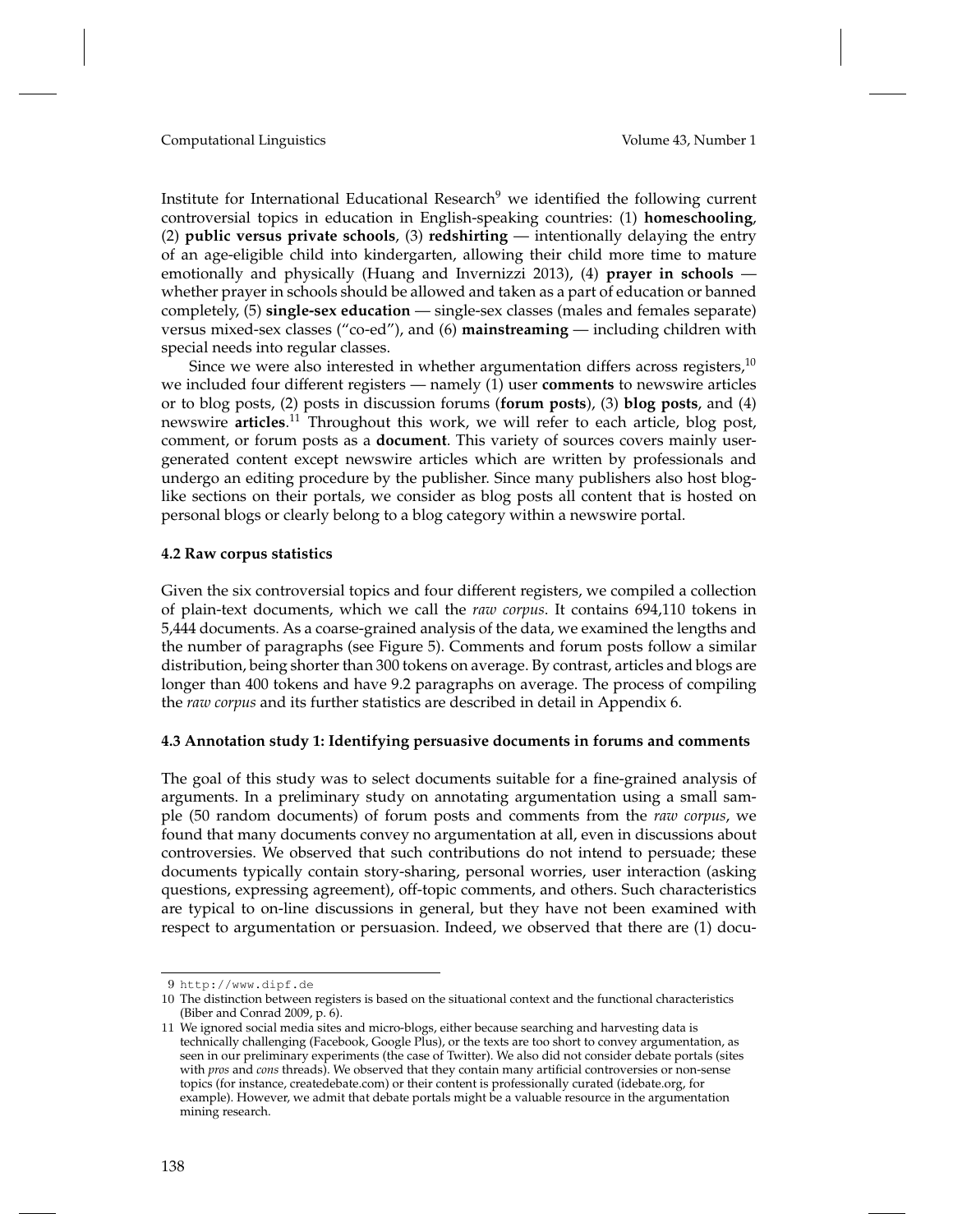

Figure 5: Number of documents with a certain number of tokens (left) and paragraphs (right) in the *raw corpus*.

ments that are completely unrelated and (2) documents that are related to the topic, but do not contain any argumentation. This issue has been identified among argumentation theorist; for example as *external relevance* by Paglieri and Castelfranchi (2014). Similar findings were also confirmed in related literature in argumentation mining, however never tackled empirically (Garcia-Villalba and Saint-Dizier 2014; Park and Cardie 2014) These documents are thus not suitable for analyzing argumentation.

In order to filter documents that are suitable for argumentation annotation, we defined a binary document-level classification task. The distinction is made between either *persuasive documents* or *non-persuasive* (which includes all other sorts of texts, such as off-topic, story sharing, unrelated dialog acts, etc.).

**4.3.1 Annotation study.** The two annotated categories were *on-topic persuasive* and *nonpersuasive*. <sup>12</sup> Three annotators with near-native English proficiency annotated a set of 990 documents (a random subset of comments and forum posts) reaching 0.59 Fleiss'  $κ$ . The final label was selected by majority voting. The annotation study took on average of 15 hours per annotator with approximately 55 annotated documents per hour. The resulting labels were derived by majority voting. Out of 990 documents, 524 (53%) were labeled as on-topic persuasive. We will refer to this corpus as *gold data persuasive*.

*Sources of disagreement.* We examined all disagreements between annotators and discovered some typical problems, such as implicitness or topic relevance. First, the authors often express their stance towards the topic *implicitly*, so it must be inferred by the reader. To do so, certain common-ground knowledge is required. However, such knowledge heavily depends on many aspects, such as the reader's familiarity with the topic or her cultural background, as well as the context of the source website or the discussion forum thread. This also applies for sarcasm and irony. Second, the decision whether a particular topic is *persuasive* was always made with respect to the controversial topic under examination. Some authors *shift the focus* to a particular aspect of the given controversy or a related issue, making the document less relevant.

<sup>12</sup> We also initially experimented with three to five categories using Likert Scale but found no extra benefits over the binary decision and thus decided to keep only two categories after the pilot experiments.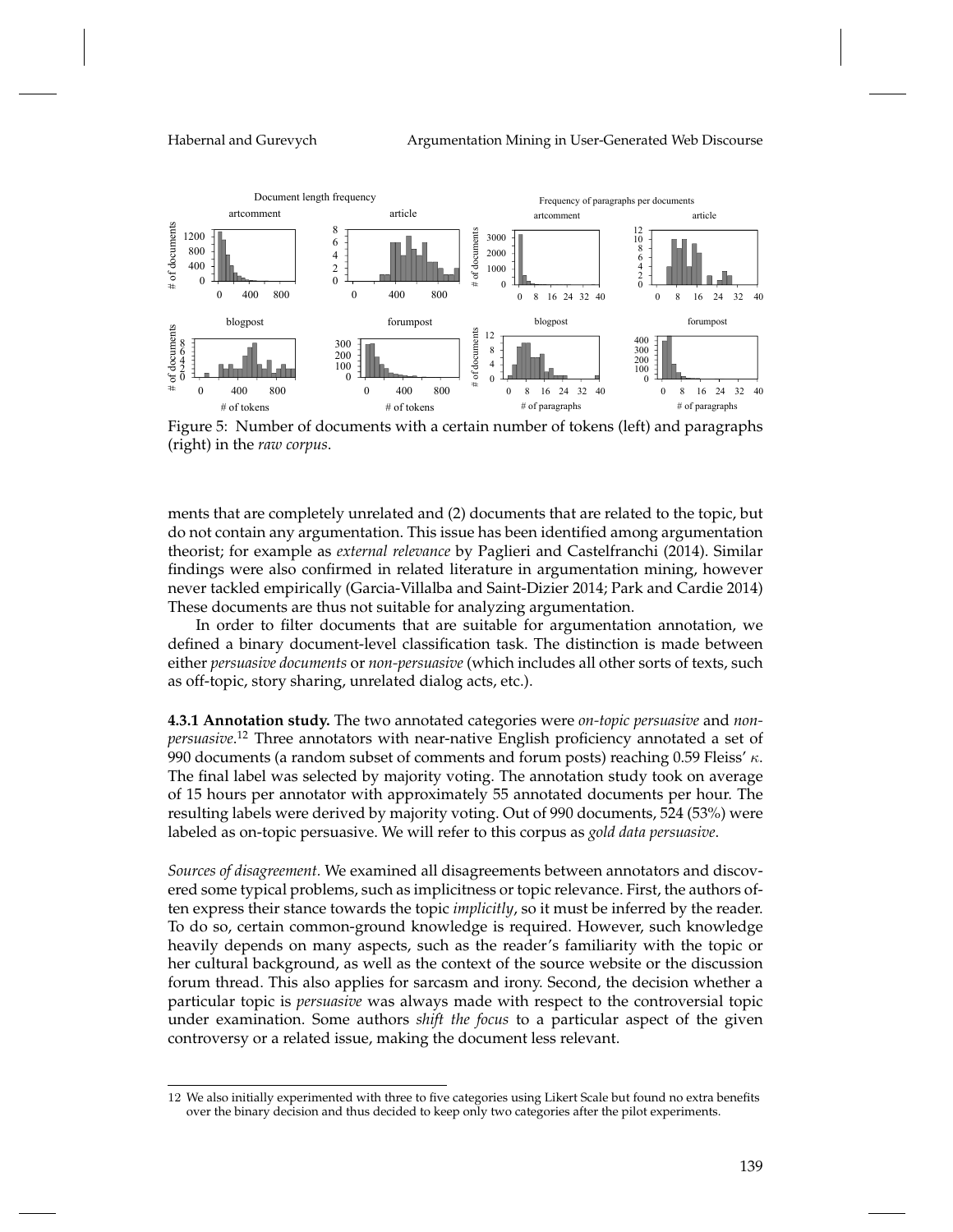**4.3.2 Discussion.** We achieved moderate<sup>13</sup> agreement between the annotators, although the definition of persuasiveness annotation might seem a bit fuzzy.<sup>14</sup> We found different amounts of persuasion in the specific topics. For instance, *prayer in schools* or *private vs. public schools* attract persuasive discourse, while other discussed controversies often contain non-persuasive discussions, represented by *redshirting* and *mainstreaming*. Although these two topics are also highly controversial, the participants of on-line discussions seem to not attempt to persuade but they rather exchange information, support others in their decisions, etc. This was also confirmed by socio-psychological researchers. Ammari, Morris, and Schoenebeck (2014) show that parents of children with special needs rely on discussion sites for accessing information and social support and that, in particular, posts containing humor, achievement, or treatment suggestions are perceived to be more socially appropriate than posts containing judgment, violence, or social comparisons. According to Nicholson and Leask (2012), in the online forum, parents of autistic children were seen to understand the issue because they had lived it. Assuming that participants in discussions related to young kids (e.g., redshirting, or mainstreaming) are usually females (mothers), the gender can also play a role. In a study of online persuasion, Guadagno and Cialdini (2002) conclude that women chose to bond rather than compete (women feel more comfortable cooperating, even in a competitive environment), whereas men are motivated to compete if necessary to achieve independence.

# **4.4 Annotation study 2: Annotating micro-structure of arguments**

The goal of this study was to annotate documents on a detailed level with respect to an argumentation model. First, we will present the annotation scheme. Second, we will describe the annotation process. Finally, we will evaluate the agreement and draw some conclusions.

**4.4.1 Argumentation model selection.** Given the theoretical background briefly introduced in section 2, we motivate our selection of the argumentation model by the following requirements. First, the scope of this work is to capture argumentation within a single document, thus focusing on micro-level models. Second, there should exist empirical evidence that such a model has been used for analyzing argumentation in previous works, so it is likely to be suitable for our purposes of argumentative discourse analysis in user-generated content. Regarding the first requirement, two typical exam-

<sup>13</sup> Following the terminology proposed by Landis and Koch (1977, p. 165), although they claim that the *divisions are clearly arbitrary.* For a detailed discussion on interpretation of agreement values, see for example (Artstein and Poesio 2008).

<sup>14</sup> We also experimented with different task definition before in the preliminary studies. However, *identifying argumentative documents* was misleading, as the annotators expected a reasonable argument. For instance, consider the following example: *Doc#1247 (artcomment, prayer-in-schools): "Keep church and state separate. Period."* This is not an argumentative text in the traditional sense of giving reason, however, the persuasion is obvious. We are interested in all kinds of persuasive documents, not only in those that contain some clearly defined argument structures, as they can still contain useful information for decision making. Trabelsi and Zaiane (2014) defined a *contentious document* as a document that contains expressions of one or more divergent viewpoints in response to the contention question but they did not tackle the classification of these documents. Our task also resembles aspect-based sentiment analysis (ABSA), where the aspect in our case would be the controversial topic. However, in contrast to the research in ABSA, the aspects in our case are purely abstract entities and current approaches to model ABSA do not clearly fit our task.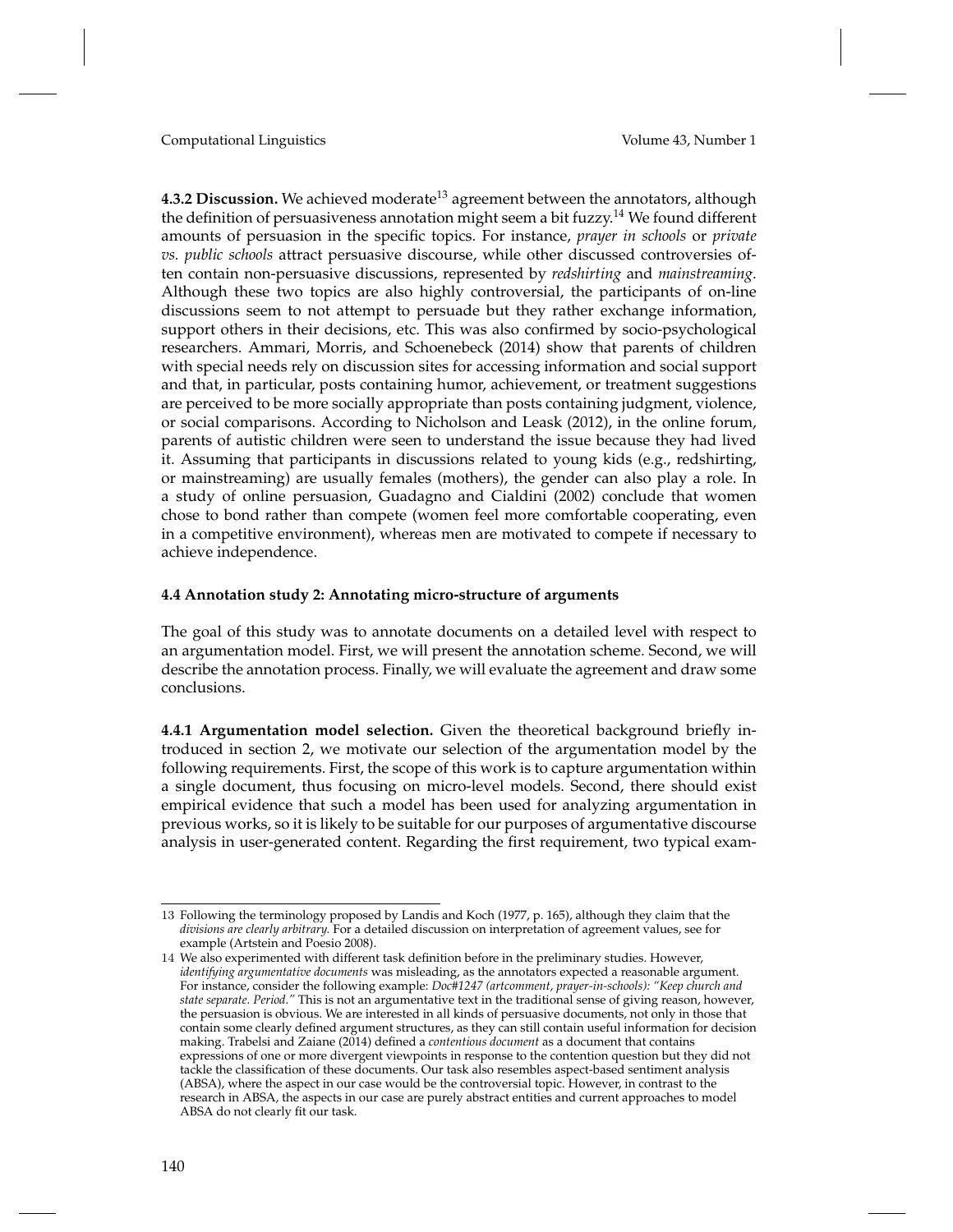ples of micro-level models are the *Toulmin's model* (Toulmin 1958) and *Walton's schemes* (Walton, Reed, and Macagno 2008). Let us now elaborate on the second requirement.

*Walton's schemes.* Walton's argumentation schemes are claimed to be general and domain independent. Nevertheless, evidence from the computational linguistics field shows that the schemes lack coverage for analyzing real argumentation in natural language texts. In examining real-world political argumentation from (Walton 2005), Walton (2012) found out that 37.1% of the arguments collected did not fit any of the fourteen schemes they chose so they created new schemes ad-hoc. Cabrio, Tonelli, and Villata (2013) selected five argumentation schemes from Walton and map these patterns to discourse relation categories in the Penn Discourse TreeBank (PDTB) (Prasad et al. 2008), but later they had to define two new argumentation schemes that they discovered in PDTB. Similarly, Ong, Litman, and Brusilovsky (2014) admitted that the schemes are ambiguous and hard to directly apply for annotation, therefore they modified the schemes and created new ones that matched the data.

Although Macagno and Konstantinidou (2012) show several examples of two argumentation schemes applied to few selected arguments in classroom experiments, empirical evidence presented by Anthony and Kim (2014) reveals many practical and theoretical difficulties of annotating dialogues with schemes in classroom deliberation, providing many details on the arbitrary selection of the sub-set of the schemes, the ambiguity of the scheme definitions, concluding that the presence of the authors during the experiment was essential for inferring and identifying the argument schemes (Anthony and Kim 2014, p. 93).

*Toulmin's model.* Although this model (refer to section 2.3) was designed to be applicable to real-life argumentation, there are numerous studies criticizing both the clarity of the model definition and the differentiation between elements of the model. Ball (1994) claims that the model can be used only for the most simple arguments and fails on the complex ones. Also Freeman (1991) and other argumentation theorists criticize the usefulness of Toulmin's framework for the description of real-life argumentative texts. However, others have advocated the model and claimed that it can be applied to the people's ordinary argumenation (Dunn 2011; Simosi 2003).

A number of studies (outside the field of computational linguistics) used Toulmin's model as their backbone argumentation framework. Chambliss (1995) experimented with analyzing 20 written documents in a classroom setting in order to find the argument patterns and parts. Simosi (2003) examined employees' argumentation to resolve conflicts. Voss (2006) analyzed experts' protocols dealing with problem-solving.

The model has also been used in research on computer-supported collaborative learning. Erduran, Simon, and Osborne (2004) adapt Toulmin's model for coding classroom argumentative discourse among teachers and students. Stegmann et al. (2011) builds on a simplified Toulmin's model for scripted construction of argument in computer-supported collaborative learning. Garcia-Mila et al. (2013) coded utterances into categories from Toulmin's model in persuasion and consensus-reaching among students. Weinberger and Fischer (2006) analyze asynchronous discussion boards in which learners engage in an argumentative discourse with the goal to acquire knowledge. For coding the argument dimension, they created a set of argumentative moves based on Toulmin's model. Given this empirical evidence, we decided to build upon the Toulmin's model.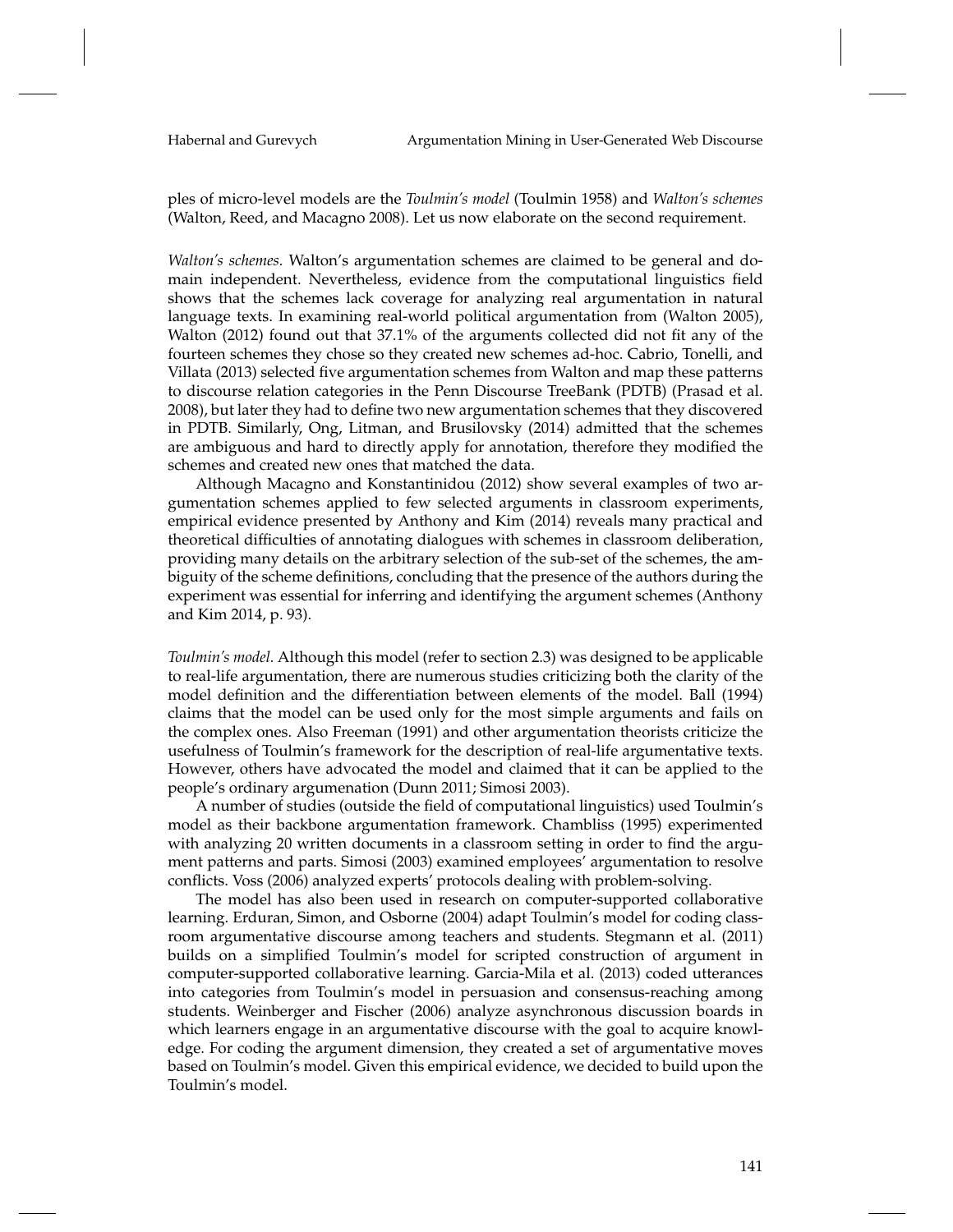**4.4.2 Adaptation of Toulmin's model to argumentation in user-generated web discourse.** In this annotation task, a sequence of tokens (e.g. a phrase, a sentence, or any arbitrary text span) is labeled with a corresponding argument component (such as the *claim*, the *grounds*, and others). There are no explicit relations between these annotation spans as the relations are implicitly encoded in the pragmatic function of the components in the Toulmin's model.

In order to prove the suitability of the Toulmin's model, we analyzed 40 random documents from the *gold data persuasive* dataset using the original Toulmin's model as presented in section 2.3.<sup>15</sup> We took into account sever criteria for assessment, such as frequency of occurrence of the components or their importance for the task. We proposed some modifications of the model based on the following observations.

*No qualifier.* Authors do not state the degree of cogency (the probability of their *claim*, as proposed by Toulmin). Thus we omitted *qualifier* from the model due to its absence in the data.

*No warrant.* The *warrant* as a logical explanation why one should accept the claim given the evidence is almost never stated. As pointed out by (Toulmin 2003, p. 92), *"data are appealed to explicitly, warrants implicitly."* This observation has also been made by Voss (2006). Also, according to van Eemeren, Grootendorst, and Kruiger (1987, p. 205), the distinction of warrant is perfectly clear only in Toulmin's examples, but the definitions fail in practice. We omitted *warrant* from the model.

*Attacking the rebuttal. Rebuttal* is a statement that attacks the *claim*, thus playing a role of an opposing view. In reality, the authors often attack the presented rebuttals by another counter-rebuttal in order to keep the whole argument's position consistent. Thus we introduced a new component – *refutation* – which is used for attacking the *rebuttal*. Annotation of *refutation* was conditioned of explicit presence of *rebuttal* and enforced by the annotation guidelines. The chain *rebuttal–refutation* is also known as the *procatalepsis* figure in rhetoric, in which the speaker raises an objection to his own argument and then immediately answers it. By doing so, the speaker hopes to strengthen the argument by dealing with possible counter-arguments before the audience can raise them (Walton 2007, pp. 106).

*Implicit claim.* The claim of the argument should always reflect the main standpoint with respect to the discussed controversy. We observed that this standpoint is not always explicitly expressed, but remains implicit and must be inferred by the reader. Therefore, we allow the claim to be implicit. In such a case, the annotators must explicitly write down the (inferred) stance of the author.

*Multiple arguments in one document.* By definition, the Toulmin's model is intended to model single argument, with the *claim* in its center. However, we observed in our data, that some authors elaborate on both sides of the controversy equally and put forward an argument for each side (by *argument* here we mean the *claim* and its *premises*, *backings*,

<sup>15</sup> The reason we are focusing on comments and forum posts on the first place is pragmatical; Kluge (2014a) abstained from Toulmin's model when annotating long German newswire documents due to high time costs. Nevertheless, we will include another registers later in our experiments (Section 4.4.4).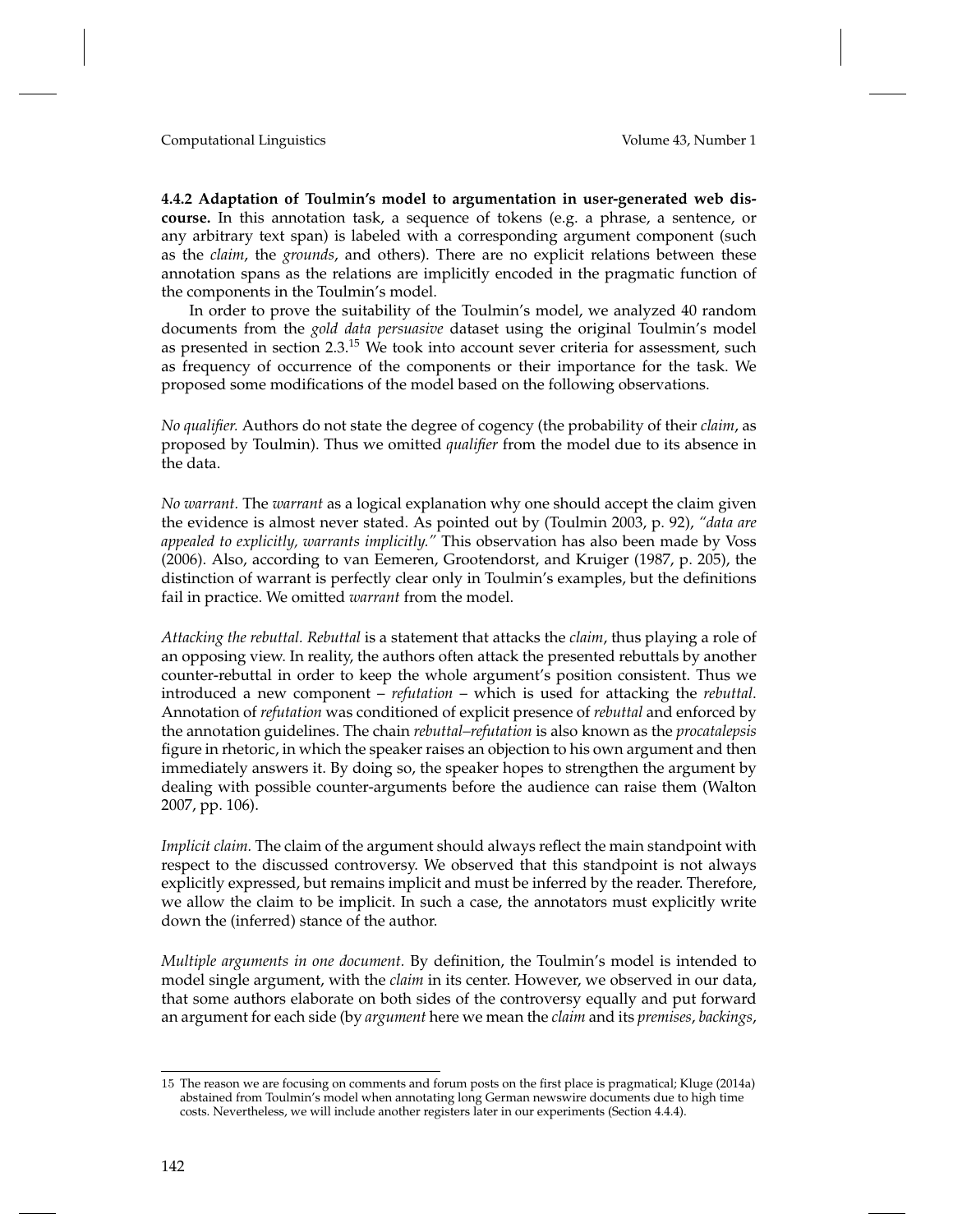etc.). Therefore we allow multiple arguments to be annotated in one document. At the same time, we restrained the annotators from creating complex argument hierarchies.

*Terminology.* Toulmin's *grounds* have an equivalent role to a *premise* in the classical view on an argument (van Eemeren et al. 2014; Reed and Rowe 2006) in terms that they offer the reasons why one should accept the standpoint expressed by the *claim*. As this terminology has been used in several related works in the argumentation mining field (Stab and Gurevych 2014a; Ghosh et al. 2014; Peldszus and Stede 2013b; Mochales and Moens 2011), we will keep this convention and denote the *grounds* as *premises*.

*The role of backing.* One of the main critiques of the original Toulmin's model was the vague distinction between *grounds*, *warrant*, and *backing* (Freeman 1991; Newman and Marshall 1991; Hitchcock 2003). The role of *backing* is to give additional support to the *warrant*, but there is no *warrant* in our model anymore. However, what we observed during the analysis, was a presence of some *additional evidence*. Such evidence does not play the role of the *grounds* (*premises*) as it is not meant as a reason supporting the *claim*, but it also does not explain the reasoning, thus is not a *warrant* either. It usually supports the whole argument and is stated by the author as a certain fact. Therefore, we extended the scope of *backing* as an additional support to the whole argument.

The annotators were instructed to distinguish between *premises* and *backing*, so that *premises* should cover generally applicable reasons for the claim, whereas *backing* is a single personal experience or statements that give credibility or attribute certain expertise to the author. As a sanity check, the argument should still make sense after removing *backing* (would be only considered "weaker").

**4.4.3 Model definition.** We call the model as a *modified Toulmin's model*. It contains five argument components, namely *claim*, *premise*, *backing*, *rebuttal*, and *refutation*. When annotating a document, any arbitrary token span can be labeled with an argument component; the components do not overlap. The spans are not known in advance and the annotator thus chooses the span and the component type at the same time. All components are optional (they do not have to be present in the argument) except the *claim*, which is either explicit or implicit (see above). If a token span is not labeled by any argument component, it is not considered as a part of the argument and is later denoted as *none* (this category is not assigned by the annotators).

An example analysis of a forum post is shown in Figure 6. Figure 7 then shows a diagram of the analysis from that example (the content of the argument components was shortened or rephrased).

**4.4.4 Annotation workflow.** The annotation experiment was split into three phases. All documents were annotated by three independent annotators, who participated in two training sessions. During the **first phase**, 50 random comments and forum posts were annotated. Problematic cases were resolved after discussion and the guidelines were refined. In the **second phase**, we wanted to extend the range of annotated registers, so we selected 148 comments and forum posts as well as 41 blog posts. After the second phase, the annotation guidelines were final.<sup>16</sup>

<sup>16</sup> The annotation guidelines are available under CC-BY-SA license at

https://www.ukp.tu-darmstadt.de/data/argumentation-mining/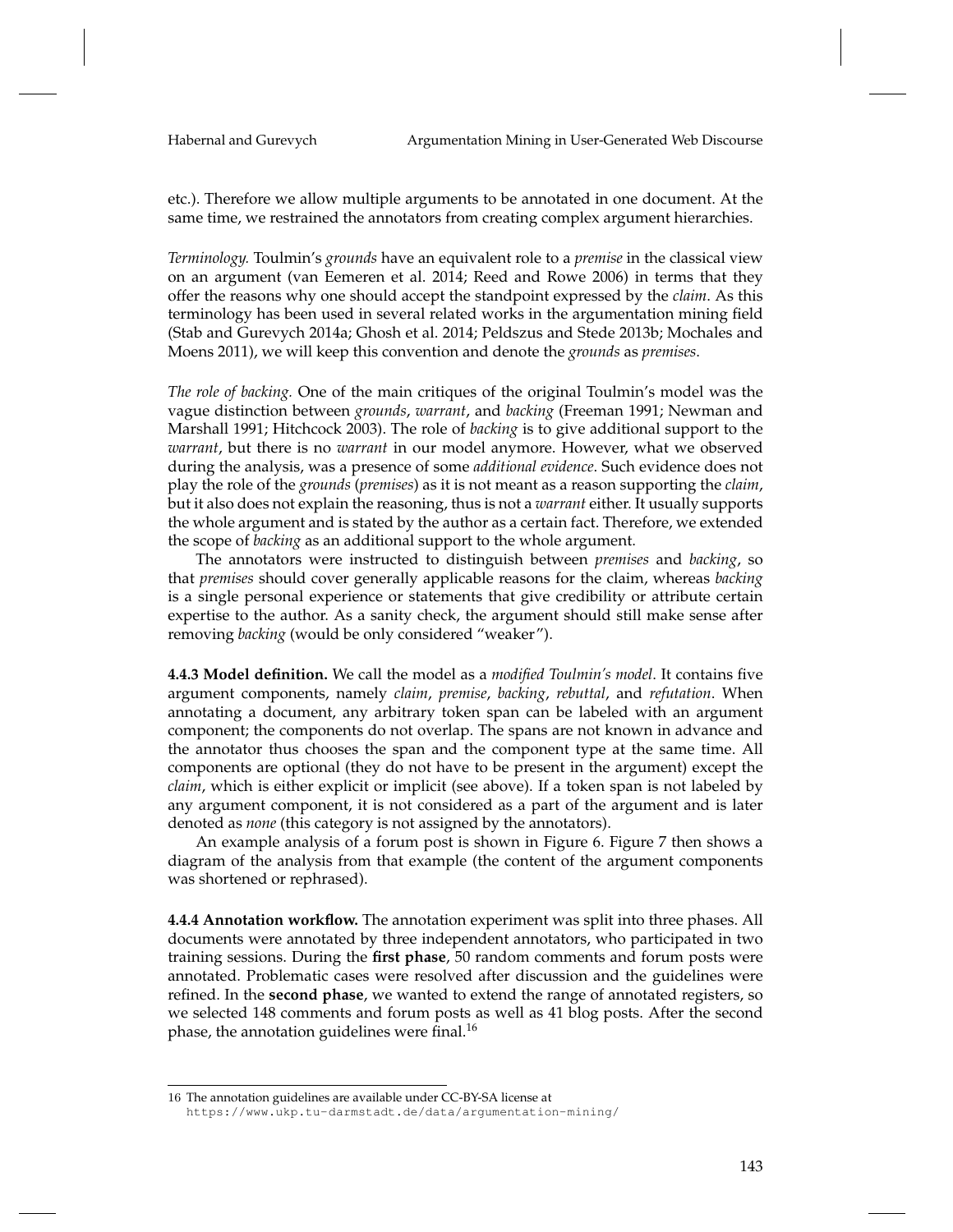**Doc#4733 (forumpost, public-private-schools)** [*claim:* The public schooling system is not as bad as some may think.] [*rebuttal:* Some mentioned that those who are educated in the public schools are less educated,] [*refutation:* well I actually think it would be in the reverse.] [*premise:* Student who study in the private sector actually pay a fair amount of fees to do so and I believe that the students actually get let off for a lot more than anyone would in a public school. And its all because of the money.¶ In a private school, a student being expelled or suspended is not just one student out the door, its the rest of that students schooling life fees gone. Whereas in a public school, its just the student gone.]¶

. . . . . . . . . . [*backing:* . . I . . . . . . have . . . . . . . . always . . . . . . . gone . . to. . . . . . . . public . . . . . . . . . schools . . . . . and. . . . . . . when. . I . . . . . . . . . finished. . I . . . . got . . . . . into. . . . . . . . . . . . . University. . I . . . . do . . . . not . . . . . feel . . . . . . . . . . . . . . . . . disadvantaged. . . at . . . . . all.]

Figure 6: An annotation example using the *modified Toulmin's model*.



Figure 7: Modified Toulmin's model used for annotation of arguments with an instantiated example from a single discussion forum post on *public vs. private schools* (see Figure 6). The arrows show relations between argument components; the relations are implicit and inherent in the model. By contrast to the example of *original Toulmin's model* in Figure 3, we do not propose any connective phrases to the relations (such as *so*, *unless*, etc.).

In the **final phase**, we extended the range of annotated registers and added newswire articles from the *raw corpus* in order to test whether the annotation guidelines (and inherently the model) is general enough. Therefore we selected 96 comments/forum posts, 8 blog posts, and 8 articles for this phase. A detailed inter-annotator agreement study on documents from this final phase will be reported in section 4.4.6.

The annotations were very time-consuming. In total, each annotator spent 35 hours by annotating in the course of five weeks. Discussions and consolidation of the gold data took another 6 hours. Comments and forum posts required on average of 4 minutes per document to annotate, while blog posts and articles on average of 14 minutes per document. Examples of annotated documents from the gold data are listed in Appendix 6.

*Discarding documents during annotation.* We discarded 11 documents out of the total 351 annotated documents. Five forum posts, although annotated as *persuasive* in the first annotation study, were at a deeper look a mixture of two or more posts with missing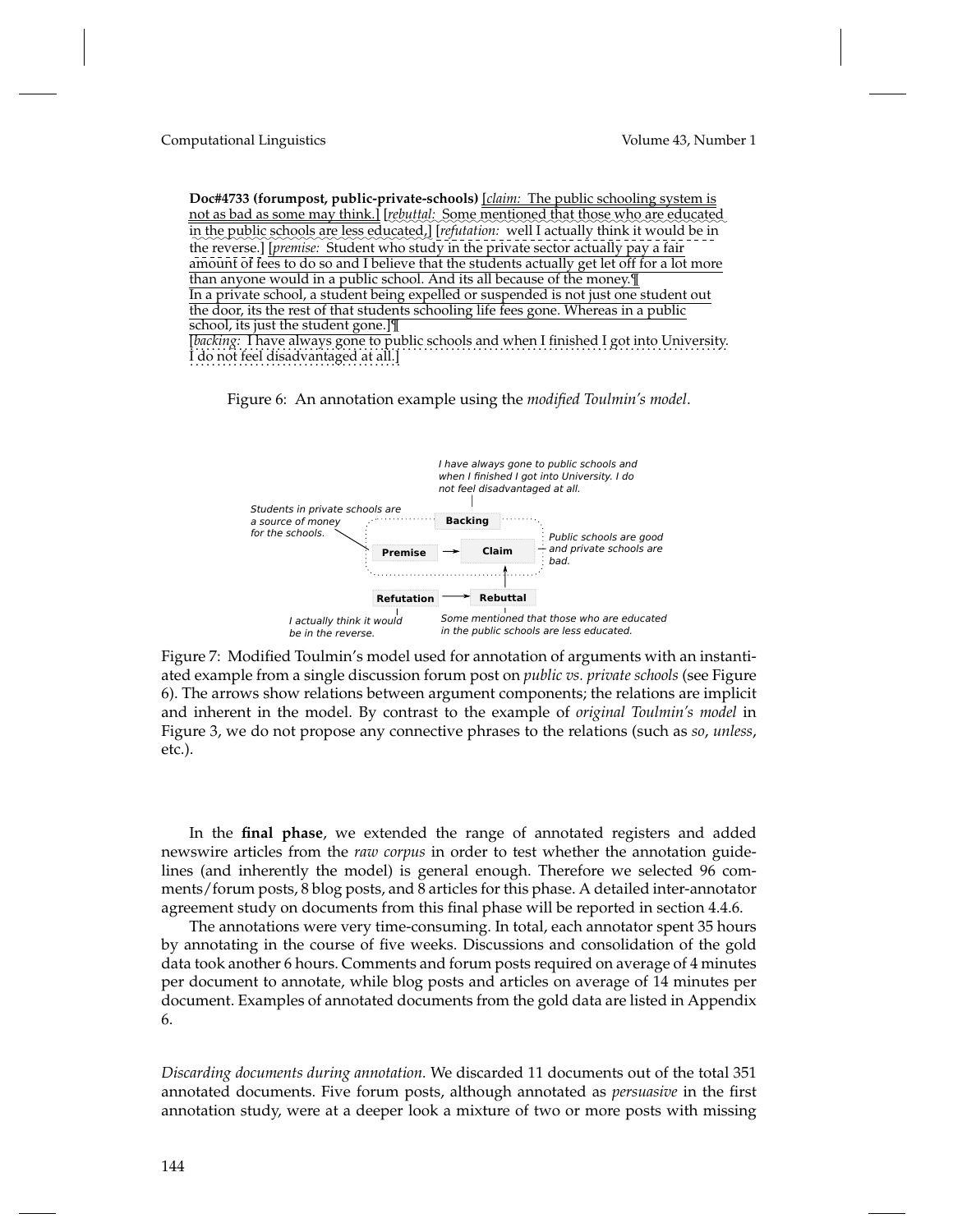| Topic $\setminus$ Register | Comment | Forum post Blog post Article |    |   | <b>Total</b>    |
|----------------------------|---------|------------------------------|----|---|-----------------|
| Homeschooling              | 32      | 12                           |    |   | 56              |
| Mainstreaming              | 12      |                              |    |   | 21              |
| Prayer in schools          | 31      | 14                           | 10 |   | 55              |
| Public vs. private         | 117     | 10                           |    |   | 134             |
| Redshirting                | 19      | 13                           |    |   | 37              |
| Single-sex education       | 14      | 12                           |    |   | 37              |
| Total                      | 216     | 73                           | 46 | 5 | 34 <sup>c</sup> |

Table 2: Topic and register distribution in the *gold standard Toulmin* corpus.

| Register     | Tokens | Mean                | <b>Sentences</b> | Mean              |
|--------------|--------|---------------------|------------------|-------------------|
| Comments     | 35.461 | $164.17 \pm 155.87$ | 1,748            | $8.09 \pm 7.68$   |
| Forums posts | 13.033 | $178.53 \pm 132.33$ | 641              | $8.78 + 7.53$     |
| <b>Blogs</b> | 32,731 | $711.54 \pm 293.72$ | 1.378            | $29.96 \pm 14.82$ |
| Articles     | 3.448  | $689.60 \pm 183.34$ | 132              | $24.60 \pm 6.58$  |
| All          | 84.673 | $249.04 \pm 261.77$ | 3.899            | $11.44 \pm 11.70$ |

Table 3: *Gold standard Toulmin* corpus statistics.

quotations, $17$  therefore unsuitable for analyzing argumentation. Three blog posts and two articles were found not to be argumentative (the authors took no stance to the discussed controversy) and one article was an interview, which the current model cannot capture (a dialogical argumentation model would be required).

For each of the 340 documents, the gold standard annotations were obtained using the majority vote. If simple majority voting was not possible (different boundaries of the argument component together with a different component label), the gold standard was set after discussion among the annotators. We will refer to this corpus as the *gold standard Toulmin* corpus. The distribution of topics and registers in this corpus in shown in Table 2, and Table 3 presents some lexical statistics.

**4.4.5 Annotation set-up.** Based on pre-studies, we set the minimal unit for annotation as *token*. <sup>18</sup> The documents were pre-segmented using the Stanford Core NLP sentence splitter (Manning et al. 2014) embedded in the DKPro Core framework (Eckart de Castilho and Gurevych 2014). Annotators were asked to stick to the sentence level by default and label entire pre-segmented sentences. They should switch to annotations on the token level only if (a) a particular sentence contained more than one argument component, or (b) if the automatic sentence segmentation was wrong. Given the "noise"

<sup>17</sup> All of them came from the same source website that does not support any HTML formatting of quotations.

<sup>18</sup> We also considered sentences or clauses. The sentence level seems to be reasonable in most of the cases, however, it is too coarse-grained if a sentence contains multiple clauses that belong to different argumentation components. Segmentation to clauses is not trivial and has been considered as a separate task since CoNLL 2001 (Tjong, Sang, and Déjean 2001). Best systems based on Join-CRF reach 0.81  $F_1$ score (Nguyen, Nguyen, and Shimazu 2009) for embedded clauses and 0.92 for non-embedded (Zhang et al. 2013). To the best of our knowledge, there is no available out-of-box solution for clause segmentation, thus we took *sentences* as another level of segmentation. Nevertheless, pre-segmenting the text to clauses and their relation to argument components deserves future investigation.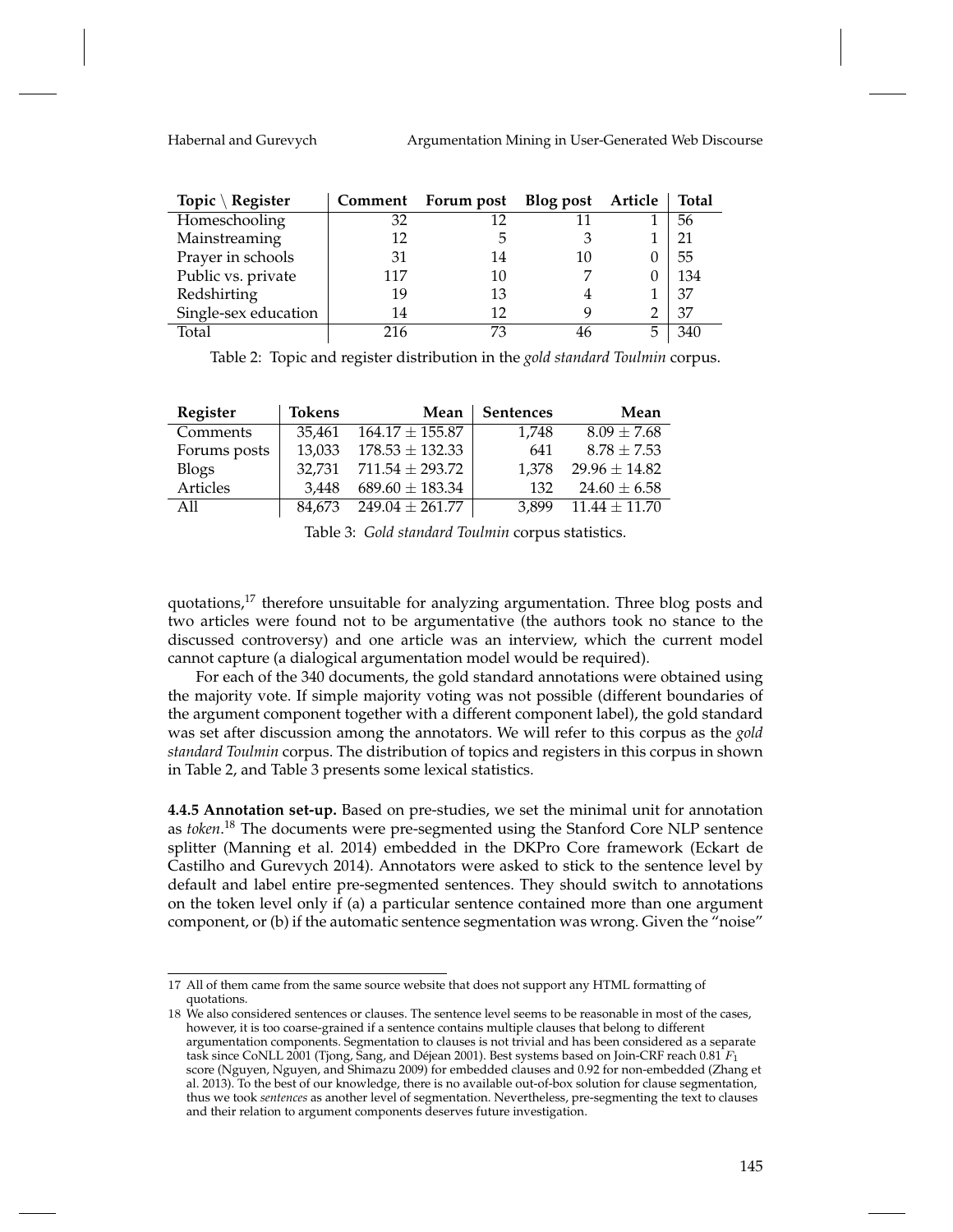in user-generated Web data (wrong or missing punctuation, casing, etc.), this was often the case.

Annotators were also asked to rephrase (summarize) each annotated argument component into a simple statement when applicable, as shown in Figure 7. This was used as a first sanity checking step, as each argument component is expected to be a coherent discourse unit. For example, if a particular occurrence of a *premise* cannot be summarized/rephrased into one statement, this may require further splitting into two or more *premises*.

For the actual annotations, we developed a custom-made web-based application that allowed users to switch between different granularity of argument components (tokens or sentences), to annotate the same document in different argument "dimensions" (logos and pathos), and to write summary for each annotated argument component.

**4.4.6 Inter-annotator agreement.** As a measure of annotation reliability, we rely on Krippendorff's unitized alpha ( $\alpha_U$ ) (Krippendorff 2004). To the best of our knowledge, this is the only agreement measure that is applicable when both *labels* and *boundaries* of segments are to be annotated.

Although the measure has been used in related annotation works (Ghosh et al. 2014; Stab and Gurevych 2014a; Kluge 2014a), there is one important detail that has not been properly communicated. The  $\alpha_U$  is computed over a *continuum* of the smallest units, such as tokens. This continuum corresponds to a single document in the original Krippendorff's work. However, there are two possible extensions to multiple documents (a corpus), namely (a) to compute  $\alpha_U$  for each document first and then report an average value, or (b) to concatenate all documents into one large continuum and compute  $\alpha_U$ over it. The first approach with averaging yielded extremely high the standard deviation of  $\alpha_U$  (i.e., avg. = 0.253; std. dev. = 0.886; median = 0.476 for the *claim*). This says that some documents are easy to annotate while others are harder, but interpretation of such averaged value has no evidence either in (Krippendorff 2004) or other papers based upon it. Thus we use the other methodology and treat the whole corpus as a single long continuum (which yields in the example of *claim* 0.541  $\alpha_U$ ).<sup>19</sup>

Table 4 shows the inter-annotator agreement as measured on documents from the last annotation phase (see section 4.4.4). The overall  $\alpha_U$  for all register types, topics, and argument components is 0.48 in the *logos* dimension (annotated with the *modified Toulmin's model*). Such agreement can be considered as moderate by the measures proposed by Landis and Koch (1977), however, direct interpretation of the agreement value lacks consensus (Artstein and Poesio 2008, p. 591). Similar inter-annotator agreement numbers were achieved in the relevant works in argumentation mining (refer to Table 1 in section 3.1; although most of the numbers are not directly comparable, as different inter-annotator metrics were used on different tasks).

There is a huge difference in  $\alpha_U$  regarding the registers between comments + forums posts ( $\alpha_U$  0.60, Table 4a) and articles + blog posts ( $\alpha_U$  0.09, Table 4b) in the logos dimension. If we break down the value with respect to the individual argument components, the agreement on *claim* and *premise* is substantial in the case of comments

<sup>19</sup> Another pitfall of the  $\alpha_U$  measure when documents are concatenated to create a single continuum is that its value depends on the order of the documents (the annotated spans, respectively). We did the following experiment: using 10 random annotated documents, we created all 362,880 possible concatenations and measured the  $\alpha_U$  for each permutation. The resulting standard error was 0.002, so the influence of the ordering is rather low. Still, each reported  $\alpha_U$  was averaged from 100 random concatenations of the analyzed documents.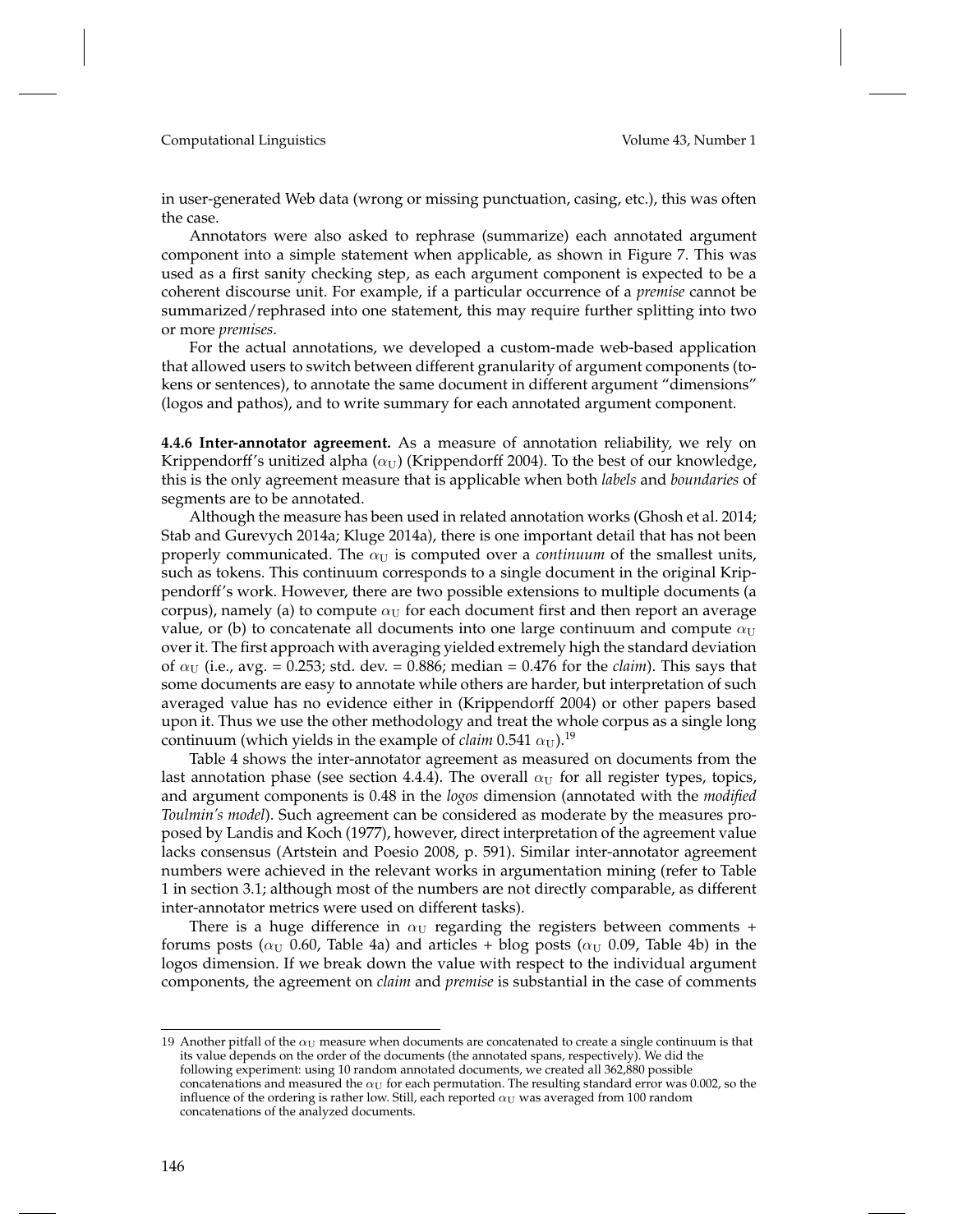|                           | All topics                                         | HS      | RS      | PIS                      | <b>SSE</b> | MS      | <b>PPS</b>               |
|---------------------------|----------------------------------------------------|---------|---------|--------------------------|------------|---------|--------------------------|
|                           |                                                    |         |         |                          |            |         |                          |
|                           | (a) Comments + Forum posts                         |         |         |                          |            |         |                          |
| Claim                     | 0.59                                               | 0.52    | 0.36    | 0.70                     | 0.69       | 0.51    | 0.55                     |
| Premise                   | 0.69                                               | 0.35    | 0.31    | 0.80                     | 0.47       | 0.16    | 0.38                     |
| <b>Backing</b>            | 0.48                                               | 0.15    | 0.06    | 0.36                     | 0.54       | 0.14    | 0.49                     |
| Rebuttal                  | 0.37                                               | 0.12    | 0.03    | 0.25                     | $-0.02$    | 0.80    | 0.34                     |
| Refutation                | 0.08                                               | 0.03    | $-0.01$ | $-0.02$                  |            | 0.32    | 0.11                     |
| Joint logos               | 0.60                                               | 0.28    | 0.19    | 0.68                     | 0.49       | 0.16    | 0.44                     |
|                           |                                                    |         |         |                          |            |         |                          |
| (b) Articles + Blog posts |                                                    |         |         |                          |            |         |                          |
| Claim                     | 0.22                                               | $-0.02$ | $-0.03$ |                          |            | 0.33    | $\overline{\phantom{0}}$ |
| Premise                   | 0.24                                               | 0.02    | 0.24    |                          | $-0.04$    | 0.40    |                          |
| <b>Backing</b>            | $-0.03$                                            | 0.18    | $-0.20$ | $\overline{\phantom{0}}$ | 0.26       | $-0.20$ |                          |
| Rebuttal                  | 0.01                                               |         | 0.08    |                          | $-0.08$    | $-0.08$ | $\overline{a}$           |
| Refutation                | 0.34                                               |         | 0.40    |                          | $-0.01$    | $-0.01$ | $\overline{\phantom{0}}$ |
| Joint logos               | 0.09                                               | 0.05    | 0.01    |                          | 0.08       | 0.04    | $\overline{\phantom{0}}$ |
|                           |                                                    |         |         |                          |            |         |                          |
|                           | (c) Articles + Blog posts + Comments + Forum posts |         |         |                          |            |         |                          |
| Claim                     | 0.54                                               | 0.52    | 0.28    | 0.70                     | 0.71       | 0.43    | 0.55                     |
| Premise                   | 0.62                                               | 0.33    | 0.29    | 0.80                     | 0.32       | 0.27    | 0.38                     |
| <b>Backing</b>            | 0.31                                               | 0.17    | 0.00    | 0.36                     | 0.42       | $-0.04$ | 0.49                     |
| Rebuttal                  | 0.08                                               | 0.12    | 0.09    | 0.25                     | 0.02       | 0.03    | 0.34                     |

Refutation 0.17 0.03 0.38 -0.02 0.00 0.20 0.11 **Joint logos** 0.48 0.27 0.14 **0.68** 0.34 0.08 0.44

Table 4: Inter-annotator agreement (Krippendorff's  $\alpha_{\mathrm{U}}$ ) across various registers, topics, and argument components. Bold values emphasize  $\alpha_U \geq 0.50$ . **Joint logos** is a joint  $\alpha_U$ for all argument components in the logos dimension (*claim*, *premise*, *backing*, *rebuttal*, *refutation*). **HS** – homeschooling, **RS** – redshirting, **PIS** – prayer in schools, **SSE** – single sex education, **MS** – mainstreaming, **PPS** – private vs. public schools.

and forum posts (0.59 and 0.69, respectively). By contrast, these argument components were annotated only with a fair agreement in articles and blog posts (0.22 and 0.24, respectively).

As can be also observed from Table 4, the annotation agreement in the logos dimension varies regarding the document topic. While it is substantial/moderate for *prayer in schools* (0.68) or *private vs. public schools* (0.44), for some topics it remains rather slight, such as in the case of *redshirting* (0.14) or *mainstreaming* (0.08).

**4.4.7 Causes of disagreement – quantitative analysis.** First, we examine the disagreement in annotations by posing the following research question: *are there any measurable properties of the annotated documents that might systematically cause low inter-annotator agreement?* We use Pearson's correlation coefficient between  $\alpha_U$  on each document and the particular property under investigation. We investigated the following set of measures.

r *Full sentence coverage ratio* represents a ratio of argument component boundaries that are aligned to sentence boundaries. The value is 1.0 if all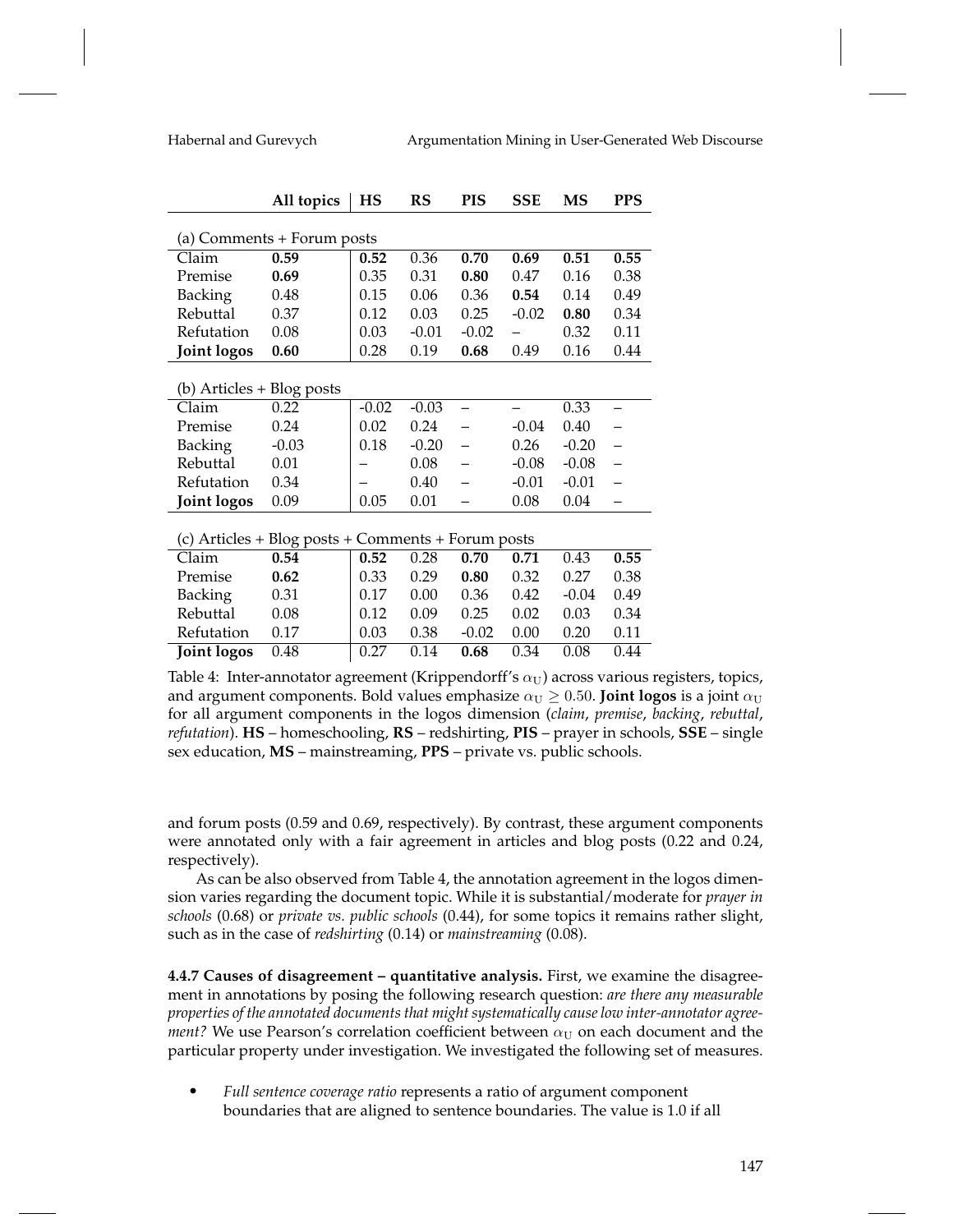|                  | <b>SC</b> | DL.     | <b>APL</b> | ASL     | ARI     | $C-L$   | Flesch  | LIX     |
|------------------|-----------|---------|------------|---------|---------|---------|---------|---------|
| all data         | $-0.14$   | $-0.14$ | 0.01       | 0.04    | 0.07    | 0.08    | $-0.11$ | 0.07    |
| comments         | $-0.17$   | $-0.64$ | 0.13       | 0.01    | 0.01    | 0.01    | $-0.11$ | 0.01    |
| forum posts      | $-0.08$   | $-0.03$ | $-0.08$    | $-0.03$ | 0.08    | 0.24    | $-0.17$ | 0.20    |
| blog posts       | $-0.50$   | 0.21    | $-0.81$    | $-0.61$ | $-0.39$ | 0.47    | 0.04    | $-0.07$ |
| articles         | 0.00      | $-0.64$ | $-0.43$    | $-0.65$ | $-0.25$ | 0.39    | $-0.27$ | $-0.07$ |
| homeschooling    | $-0.10$   | $-0.29$ | $-0.18$    | 0.34    | 0.35    | 0.31    | $-0.38$ | 0.46    |
| redshirting      | $-0.16$   | 0.07    | $-0.26$    | $-0.07$ | 0.02    | 0.14    | $-0.06$ | $-0.09$ |
| prayer-in-school | $-0.24$   | $-0.85$ | 0.30       | 0.07    | 0.14    | 0.11    | $-0.25$ | 0.24    |
| single sex       | $-0.08$   | $-0.36$ | $-0.28$    | $-0.16$ | $-0.17$ | 0.05    | 0.06    | 0.06    |
| mainstreaming    | $-0.27$   | $-0.00$ | $-0.03$    | 0.06    | 0.20    | 0.29    | $-0.19$ | 0.03    |
| public private   | 0.18      | 0.19    | 0.30       | $-0.26$ | $-0.58$ | $-0.51$ | 0.51    | $-0.56$ |

Table 5: Correlations between  $\alpha_U$  and various measures on different data sub-sets. **SC** – full sentence coverage; **DL** – document length; **APL** – average paragraph length; **ASL** = average sentence length; **ARI**, **C-L (Coleman-Liau)**, **Flesch**, **LIX** – readability measures. Bold numbers denote statistically significant correlation ( $p < 0.05$ ).

annotations in the particular document are aligned to sentences and 0.0 if no annotations match the sentence boundaries. Our hypothesis was that automatic segmentation to sentences was often incorrect, therefore annotators had to switch to the token level annotations and this might have increased disagreement on boundaries of the argument components.

- r *Document length*, *paragraph length* and *average sentence length*. Our hypotheses was that the length of documents, paragraphs, or sentences negatively affects the agreement.
- r *Readability measures*. We tested four standard readability measures, namely *Ari* (Senter and Smith 1967), *Coleman-Liau* (Coleman and Liau 1975), *Flesch* (Flesch 1948), and *Lix* (Björnsson 1968) to find out whether readability of the documents plays any role in annotation agreement.

Correlation results are listed in Table 5. We observed the following statistically significant (p < 0.05) correlations. First, *document length* negatively correlates with agreement in *comments*. The longer the comment was the lower the agreement was. Second, *average paragraph length* negatively correlates with agreement in *blog posts*. The longer the paragraphs in blogs were, the lower agreement was reached. Third, all *readability scores* negatively correlate with agreement in the *public vs. private school* domain, meaning that the more complicated the text in terms of readability is, the lower agreement was reached. We observed no significant correlation in *sentence coverage* and *average sentence length* measures. We cannot draw any general conclusion from these results, but we can state that some registers and topics, given their properties, are more challenging to annotate than others.

*Probabilistic confusion matrix.* Another qualitative analysis of disagreements between annotators was performed by constructing a *probabilistic confusion matrix* (Cinková, Holub,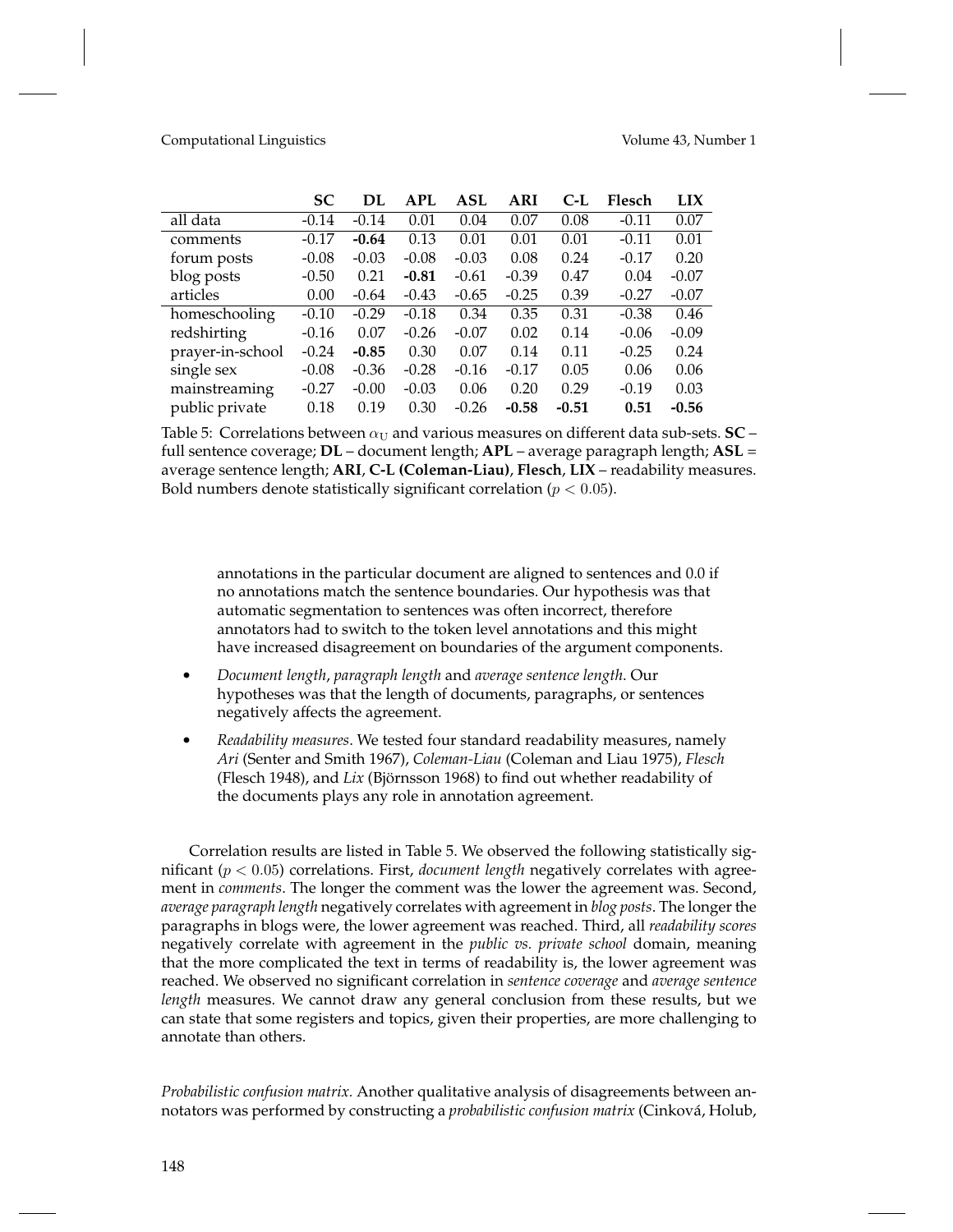|                | Claim | Premise | Backing Rebuttal |      | Refutation | <b>None</b> |
|----------------|-------|---------|------------------|------|------------|-------------|
| Claim          | 0.59  | 0.17    | 0.07             | 0.04 | 0.02       | 0.11        |
| Premise        | 0.01  | 0.54    | 0.16             | 0.06 | 0.00       | 0.23        |
| <b>Backing</b> | 0.03  | 0.17    | 0.52             | 0.02 | 0.00       | 0.25        |
| Rebuttal       | 0.16  | 0.12    | 0.10             | 0.32 | 0.03       | 0.27        |
| Refutation     | 0.05  | 0.19    | 0.00             | 0.23 | 0.13       | 0.40        |
| None           | 0.01  | 0.12    | 0.16             | 0.02 | 0.00       | 0.69        |

Table 6: Probabilistic confusion matrix between all annotators.

and Kríž 2012) on the token level. $^{20}$  The biggest disagreements, as can be seen in Table 6, is caused by *rebuttal* and *refutation* confused with *none* (0.27 and 0.40, respectively). This is another sign that these two argument components were very hard to annotate. As shown in Table 4, the  $\alpha_U$  was also low – 0.08 for *rebuttal* and 0.17 for *refutation*.

**4.4.8 Causes of disagreement – qualitative analysis and problematic phenomena.** We analyzed the annotations and found the following phenomena that usually caused disagreements between annotators.

*Granularity of argument components.* Each argument component (e.g., *premise* or *backing*) should express one consistent and coherent piece of information, for example a single reason in case of the *premise* (see Section 4.4.5). However, the decision whether a longer text should be kept as a single argument component or segmented into multiple components is subjective and highly text-specific.<sup>21</sup>

*Rhetorical questions.* While rhetorical questions have been researched extensively in linguistics (Schmidt-Radefeldt 1977; Han 2002; Egg 2007; Lee-Goldman 2006), their role in argumentation represents a substantial research question (Roberts and Kreuz 1994; Ottati, Rhoads, and Graesser 1999; Petty, Cacioppo, and Heesacker 1981; Frank 1990; Ilie 1999). Teninbaum (2011) provides a brief history of rhetorical questions in persuasion. In short, rhetorical questions should provoke the reader. From the perspective of our argumentation model, rhetorical questions might fall both into the *logos* dimension (and thus be labeled as, e.g., *claim*, *premise*, etc.) or into the *pathos* dimension (refer to Section 2.2). Again, the decision is usually not clear-cut.

*Refutation versus premise.* As introduced in section 4.4.2, *rebuttal* attacks the *claim* by presenting an opponent's view. In most cases, the *rebuttal* is again attacked by the author

<sup>20</sup> *"Properties: The sum in any row is 1. The* j*-th row of the matrix contains probabilities of assigning* t<sup>i</sup> *given that another annotator has chosen* t<sup>j</sup> *for the same instance. Thus, the* j*-th row of matrix describes expected tagging confusion related to the tag* t<sup>j</sup> *."* (Cinková, Holub, and Kríž 2012, p. 846)

<sup>21</sup> An example from Doc#4566 (artcomment, public-private-schools): One annotator labeled two premises: [*premise:* I send my kids to public schools because I care about them - their links with their diverse local community etc - but also because I care about the kind of culture they live in.] (summary: In public schools, kids have links with community and culture) [*premise:* To me, learning to care about and contribute to society as a whole - not just your own personal interests - is the best value a child can inherit.] (summary: At public, kids learn to contribute as a society). Another annotator labeled the same text as one single premise: [*premise:* I send my kids to public schools because I care about them - their links with their diverse local community etc - but also because I care about the kind of culture they live in. To me, learning to care about and contribute to society as a whole - not just your own personal interests - is the best value a child can inherit.] (summary: Kids should learn the cultural diversity).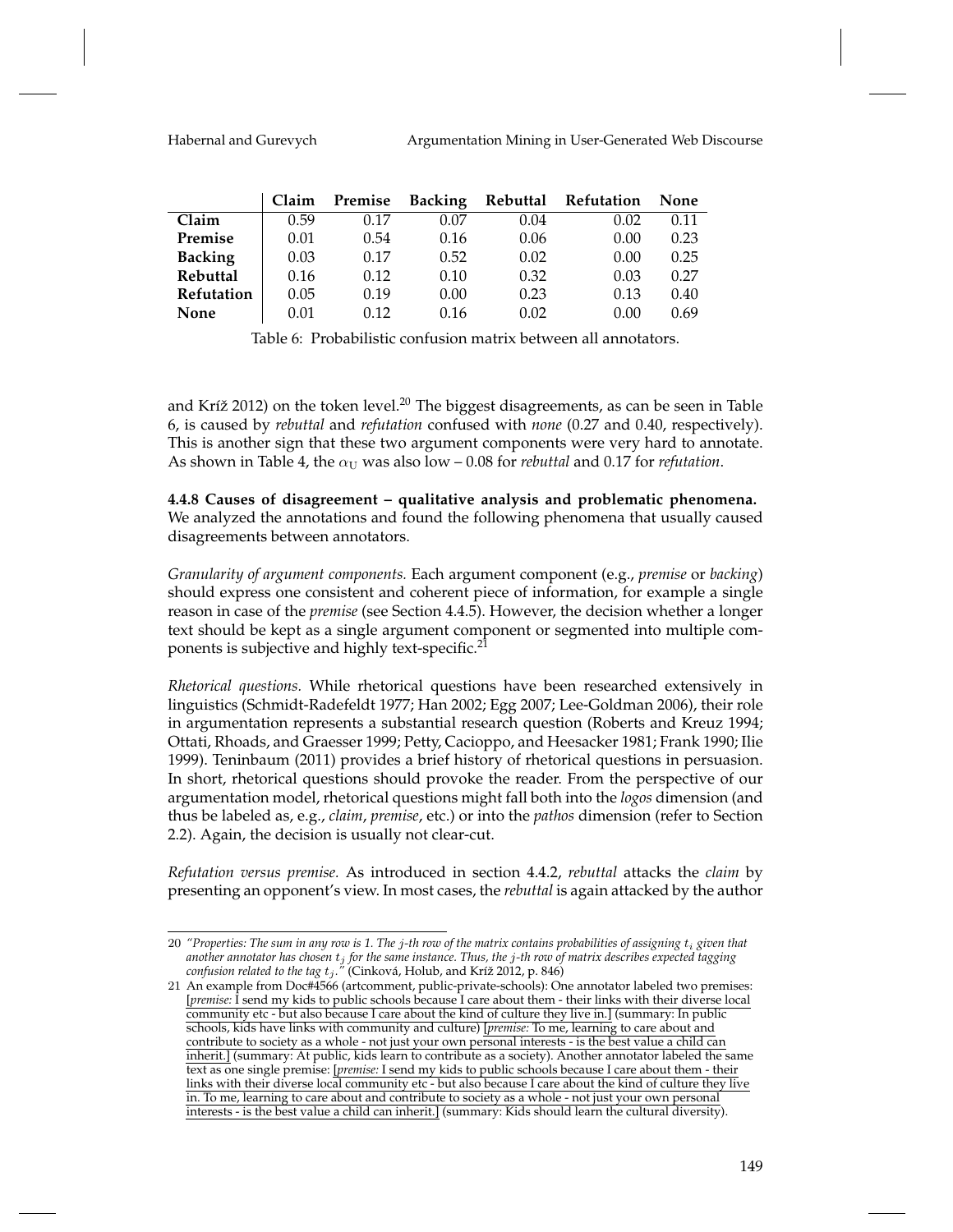using *refutation*. From the pragmatic perspective, *refutation* thus supports the author's stance expressed by the *claim*. Therefore, it can be easily confused with *premises*, as the function of both is to provide support for the *claim*. *Refutation* thus only takes place if it is meant as a reaction to the *rebuttal*. It follows the discussed matter and contradicts it. Such a discourse is usually expressed as:

[*claim:* My claim.] ✿✿✿✿✿✿✿ [*rebuttal:* ✿✿✿ On ✿✿✿ the ✿✿✿✿ other✿✿✿✿✿ hand,✿✿✿✿✿ some✿✿✿✿✿✿ people ✿✿✿✿✿ claim ✿✿✿✿ XXX ✿✿✿✿✿ which✿✿✿✿✿✿ makes my claim wrong.] [*refutation:* But this is not true, because of YYY.]

However, the author might also take the following defensible approach to formulate the argument:

✿✿✿✿✿✿ [*rebuttal:*✿✿✿✿✿ Some✿✿✿✿✿✿ people✿✿✿✿✿ claim✿✿✿✿✿ XXX-1✿✿✿✿✿✿ which ✿✿✿✿✿ makes✿✿✿my✿✿✿✿✿ claim✿✿✿✿✿✿✿ wrong.] [*refutation:* But this is not true, because of YYY-1.] [*rebuttal:* Some people claim XXX-2 which makes my claim wrong.] [*refutation:* But this is not true, because of YYY-2.] <u>[*claim:* Therefore my</u> claim.]

If this argument is formulated without stating the *rebuttals*, it would be equivalent to the following:

# [*premise:* YYY-1.] [*premise:* YYY-2.] [*claim:* Therefore my claim.]

This example shows that *rebuttal* and *refutation* represent a rhetorical device to produce arguments, but the distinction between *refutation* and *premise* is context-dependent and on the functional level both *premise* and *refutation* have very similar role – to support the author's standpoint. Although introducing dialogical moves into monological model and its practical consequences, as described above, can be seen as a shortcoming of our model, this rhetoric figure has been identified by argumentation researchers as *procatalepsis* (Walton 2007, pp. 106). A broader view on incorporating opposing views (or lack thereof) is discussed under the term *confirmation bias* by (Mercier and Sperber 2011, p. 63) who claim that *"[...] people are trying to convince others. They are typically looking for arguments and evidence to confirm their own claim, and ignoring negative arguments and evidence unless they anticipate having to rebut them."* The dialectical attack of possible counter-arguments may thus strengthen one's own argument.

One possible solution would be to refrain from capturing this phenomena completely and to simplify the model to claims and premises, for instance. However, the following example would then miss an important piece of information, as the last two clauses would be left un-annotated. At the same time, annotating the last clause as *premise* would be misleading, because it does not support the *claim* (in fact, it supports it only indirectly by attacking the *rebuttal*; this can be seen as a support is considered as an admissible extension of abstract argument graph by (Dung 1995)).

**Doc#422 (forumpost, homeschooling)** [*claim:* I try not to be anti-homeschooling, but... it's just hard for me.] [*premise:* I really haven't met any homeschoolers who turned out quite right, including myself.] I apologize if what I'm saying offends any of you - that's not my intention, [*rebuttal:* I know that there are many homeschooled children who do j<u>ust fine,]</u> but *[refutation:* that hasn't been my experience.]

To the best of our knowledge, these context-dependent dialogical properties of argument components using Toulmin's model have not been solved in the literature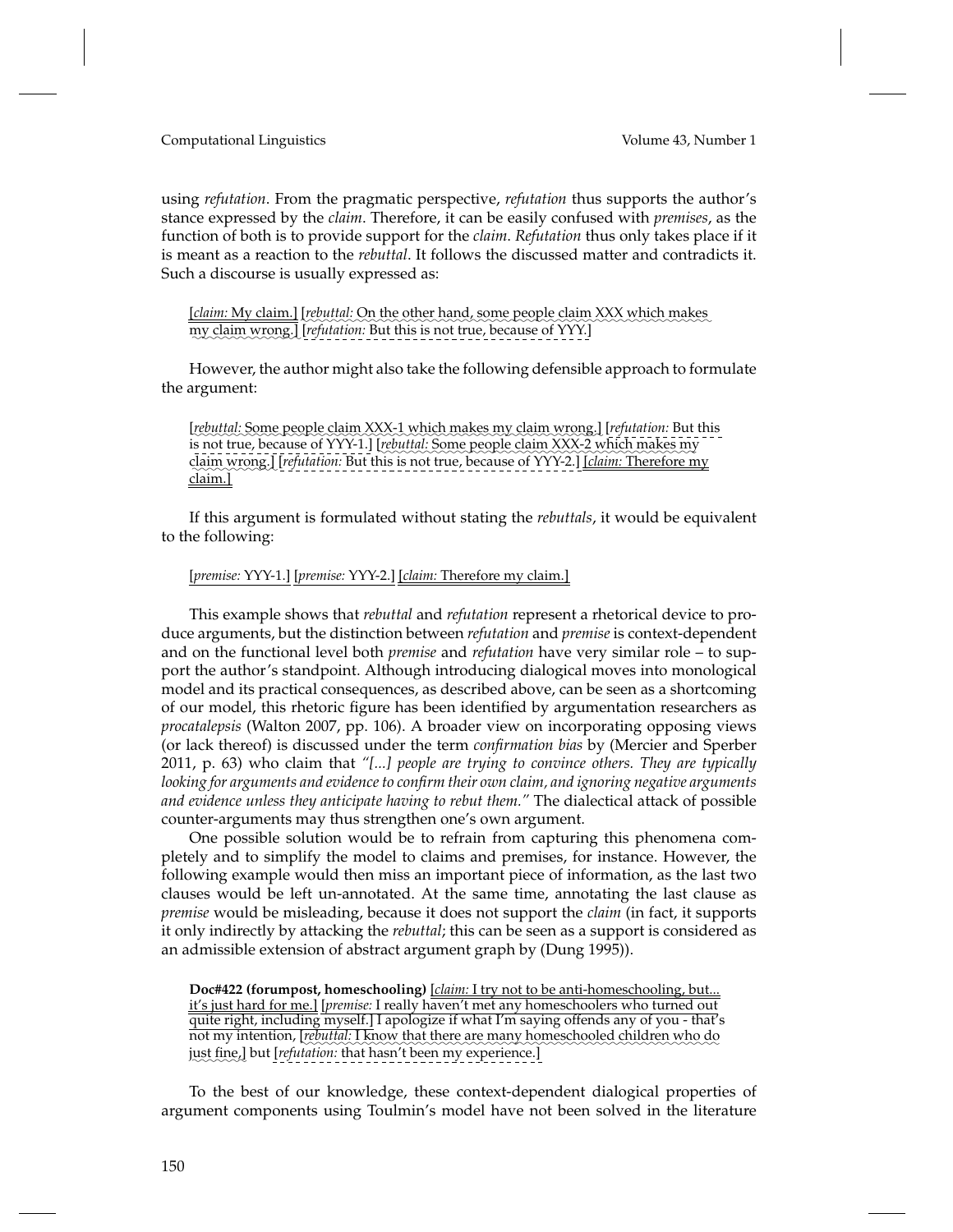Habernal and Gurevych Argumentation Mining in User-Generated Web Discourse

on argumentation theory and we suggest that these observations should be taken into account in the future research in monological argumentation.

*Purely sarcastic argumentation and fallacies in general.* Appeal to emotion, sarcasm, irony, or jokes are common in argumentation in user-generated Web content. We also observed documents in our data that were purely sarcastic (the *pathos* dimension), therefore logical analysis of the argument (the *logos* dimension) would make no sense. However, given the structure of such documents, some *claims* or *premises* might be also identified. Such an argument is a typical example of fallacious argumentation, which intentionally *pretends* to present a valid argument, but its persuasion is conveyed purely for example by appealing to emotions of the reader (Tindale 2007).

**4.4.9 Analysis of annotated corpus from argumentation research perspective.** We present some statistics of the annotated data that are important from the argumentation research perspective. Regardless of the register, 48% of *claims* are implicit. This means that the authors assume that their standpoint towards the discussed controversy can be inferred by the reader and give only reasons for that standpoint. Also, explicit *claims* are mainly written just once, only in 3% of the documents the *claim* was rephrased and occurred multiple times.

In 6% of the documents, the reasons for an implicit *claim* are given only in the *pathos* dimension, making the argument purely persuasive without logical argumentation.

The "myside bias", defined as a bias against information supporting another side of an argument (Perkins 1985; Wolfe, Britt, and Butler 2009), can be observed by the presence of *rebuttals* to the author's *claim* or by formulating arguments for both sides when the overall stance is neutral. While 85% of the documents do not consider any opposing side, only 8% documents present a *rebuttal*, which is then attacked by *refutation* in 4% of the documents. Multiple *rebuttals* and *refutations* were found in 3% of the documents. Only 4% of the documents were overall neutral and presented arguments for both sides, mainly in blog posts.

*Hedging in claims.* We were also interested whether mitigating linguistic devices are employed in the annotated arguments, namely in their main stance-taking components, the *claims*. Such devices typically include parenthetical verbs, syntactic constructions, token agreements, hedges, challenge questions, discourse markers, and tag questions, among others (Flores-Ferrán and Lovejoy 2015). In particular, Kaltenbök, Mihatsch, and Schneider (2010, p. 1) define hedging as *a discourse strategy that reduces the force or truth of an utterance and thus reduces the risk a speaker runs when uttering a strong or firm assertion or other speech act.* We manually examined the use of hedging in the annotated *claims*.

Our main observation is that hedging is used differently across topics. For instance, about 30-35% of claims in *homeschooling* and *mainstreaming* signal the lack of a full commitment to the expressed stance, in contrast to *prayer in schools* (15%) or *public vs. private schools* (about 10%). Typical hedging cues include speculations and modality (*"If I have kids, I will probably homeschool them."*), statements as neutral observations (*"It's not wrong to hold the opinion that in general it's better for kids to go to school than to be homeschooled."*), or weasel<sup>22</sup> phrases (Farkas et al. 2010) ("In some cases, inclusion can *work fantastically well.", "For the majority of the children in the school, mainstream would not have been a suitable placement."*).

<sup>22</sup> https://en.wikipedia.org/wiki/Weasel\_word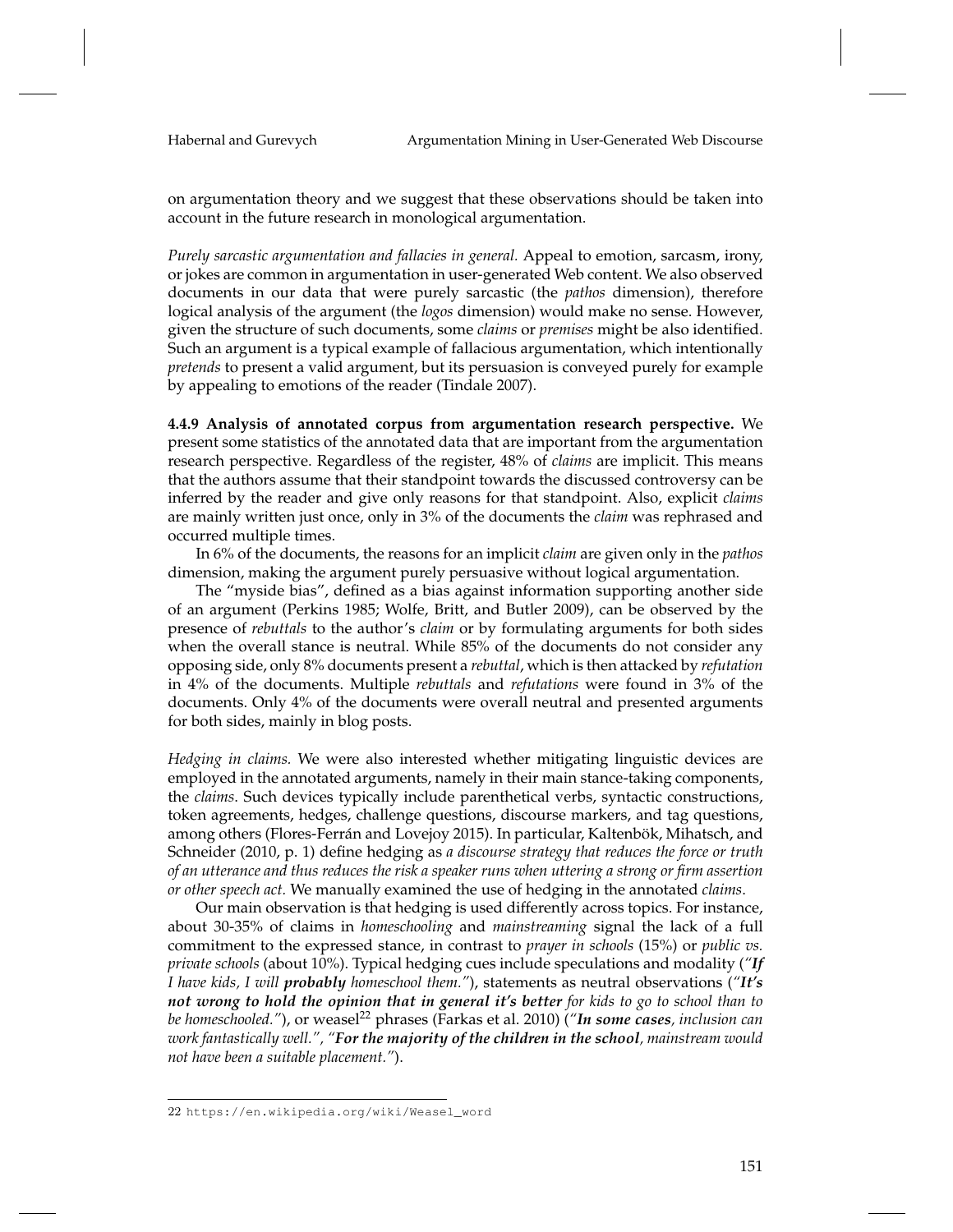On the other hand, most *claims* that are used for instance in the *prayer in schools* arguments are very direct, without trying to diminish its commitment to the conveyed belief (for example, *"NO PRAYER IN SCHOOLS!... period."*, *"Get it out of public schools"*, *"Pray at home."*, or *"No organized prayers or services anywhere on public school board property - FOR ANYONE."*). Moreover, some claims are clearly offensive, persuading by direct imperative clauses towards the opponents/audience (*"TAKE YOUR KIDS PRIVATE IF YOU CARE AS I DID"*, *"Run, don't walk, to the nearest private school."*) or even accuse the opponents for taking a certain stance (*"You are a bad person if you send your children to private school."*).

These observations are consistent with the findings from the first annotation study on persuasion (see section 4.3.2), namely that some topics attract *heated* argumentation where participant take very clear and reserved standpoints (such as *prayer in schools* or *private vs. public schools*), while discussions about other topics are rather milder. It has been shown that the choices a speaker makes to express a position are informed by their social and cultural background, as well as their ability to speak the language (Kreutel 2007; Dippold 2007; Flores-Ferrán and Lovejoy 2015). However, given the uncontrolled settings of the user-generated Web content, we cannot infer any similar conclusions in this respect.

*Analyzing type of support.* We investigated *premises* across all topics in order to find the type of support used in the argument. We followed the approach of Park and Cardie (2014), who distinguished three types of propositions in their study, namely *unverifiable*, *verifiable non-experiential*, and *verifiable experiential*.

*Verifiable non-experiential* and *verifiable experiential* propositions, unlike *unverifiable propositions*, contain an objective assertion, where objective means "expressing or dealing with facts or conditions as perceived without distortion by personal feelings, prejudices, or interpretations."<sup>23</sup> Such assertions have truth values that can be proved or disproved with objective evidence; the correctness of the assertion or the availability of the objective evidence does not matter (Park and Cardie 2014, p. 31). A verifiable proposition can further be distinguished as experiential or not, depending on whether the proposition is about the writer's personal state or experience or something nonexperiential. Verifiable experiential propositions are sometimes referred to as anectotal evidence, provide the novel knowledge that readers are seeking (Park and Cardie 2014, p. 31).

Table 7 shows the distribution of the premise types with examples for each topic from the annotated corpus. As can be seen in the first row, arguments in *prayer in schools* contain majority (73%) of unverifiable premises. Closer examination reveals that their content vary from general vague propositions to obvious fallacies, such as a hasty generalization, straw men, or slippery slope. As Nieminen and Mustonen (2014) found out, fallacies are very common in argumentation about religion-related issues. On the other side of the spectrum, arguments about *redshirting* rely mostly on anecdotal evidence (61% of *verifiable experiential* propositions). We will discuss the phenomena of narratives in argumentation in more detail later in section 4.4.10. All the topics except *private vs. public schools* exhibit similar amount of *verifiable non-experiential* premises (9%– 22%), usually referring to expert studies or facts. However, this type of premises has usually the lowest frequency.

<sup>23</sup> http://www.merriam-webster.com/dictionary/objective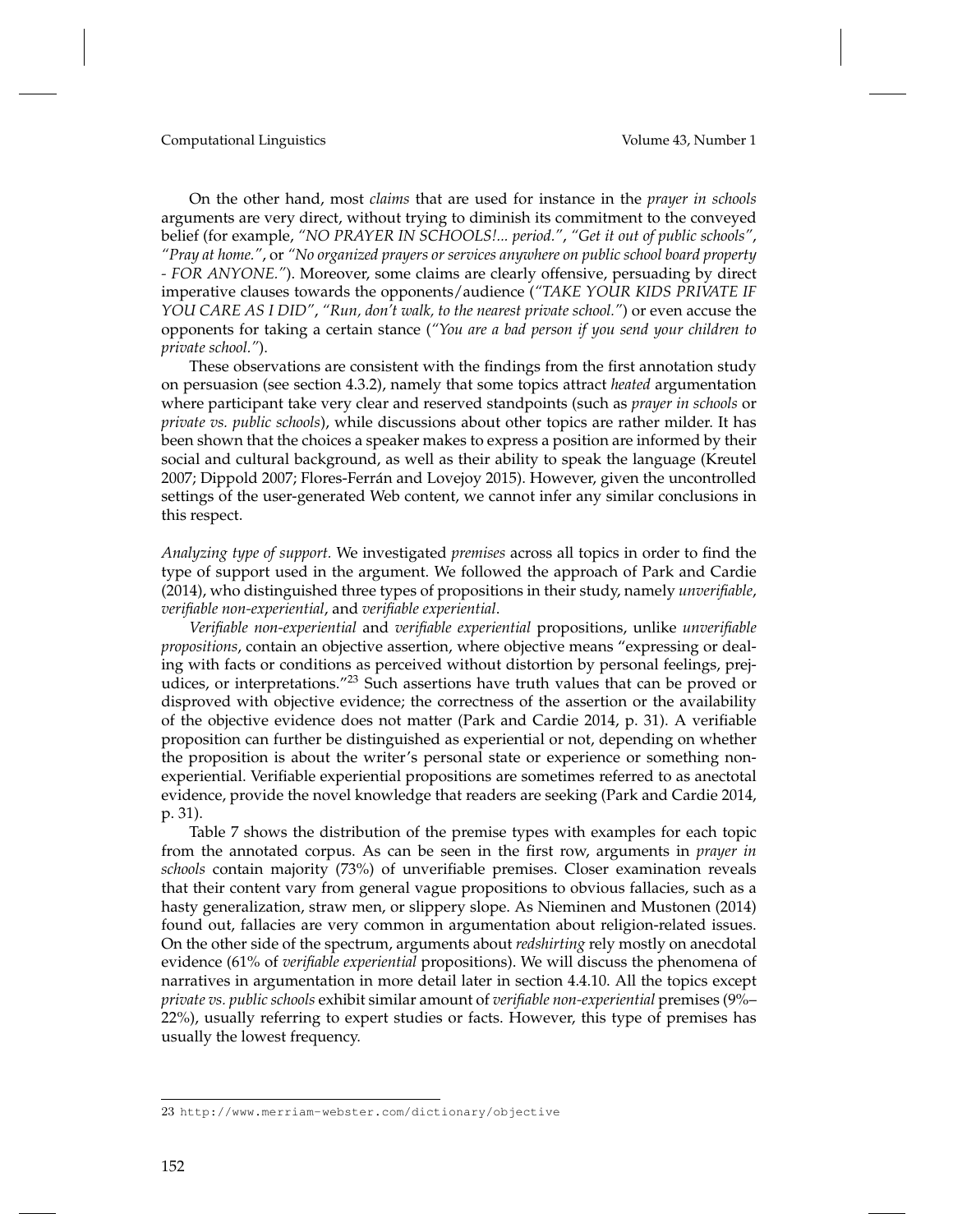# Habernal and Gurevych **Argumentation Mining in User-Generated Web Discourse**

|                        | Unverifiable                                                                                                                                                                                                                                          | Verifiable non-experiential                                                                                                                                                                                                                                                                                                                          | Verifiable experiential                                                                                                                                                                                                                                                                                                                                                                |
|------------------------|-------------------------------------------------------------------------------------------------------------------------------------------------------------------------------------------------------------------------------------------------------|------------------------------------------------------------------------------------------------------------------------------------------------------------------------------------------------------------------------------------------------------------------------------------------------------------------------------------------------------|----------------------------------------------------------------------------------------------------------------------------------------------------------------------------------------------------------------------------------------------------------------------------------------------------------------------------------------------------------------------------------------|
| <b>PIS</b>             | 73%                                                                                                                                                                                                                                                   | 22%                                                                                                                                                                                                                                                                                                                                                  | 4%                                                                                                                                                                                                                                                                                                                                                                                     |
| (112)                  | • Religion is basically a gang men-                                                                                                                                                                                                                   | • Fact: Muslims pray five times daily,                                                                                                                                                                                                                                                                                                               | • When I was a kid we learned re-                                                                                                                                                                                                                                                                                                                                                      |
|                        | tality where people feel they need to                                                                                                                                                                                                                 | in a way which is not practical in a                                                                                                                                                                                                                                                                                                                 | ligion in church, math, reading, his-                                                                                                                                                                                                                                                                                                                                                  |
|                        | belong to a group                                                                                                                                                                                                                                     | normal classroom setting.                                                                                                                                                                                                                                                                                                                            | tory, etc., in school and at home.                                                                                                                                                                                                                                                                                                                                                     |
|                        | • A primary purpose of public educa-                                                                                                                                                                                                                  | · Japan, where no one prays at school,                                                                                                                                                                                                                                                                                                               | • I am a victim of this latter possi-                                                                                                                                                                                                                                                                                                                                                  |
|                        | tion is to shape good citizens.                                                                                                                                                                                                                       | has the lowest crime rate of any devel-<br>oped nation.                                                                                                                                                                                                                                                                                              | bility. Believe me, I'm still trying to<br>repair the damage.                                                                                                                                                                                                                                                                                                                          |
| HS                     | 57%                                                                                                                                                                                                                                                   | 14%                                                                                                                                                                                                                                                                                                                                                  | 29%                                                                                                                                                                                                                                                                                                                                                                                    |
|                        | (160) • But when you put 30 kids in one<br>classroom, it becomes very difficult to<br>teach them all individually.<br>• The trouble is, home schooling can<br>be a cover for all sorts of undesirable<br>stuff.                                       | • Only a fortnight ago a report was<br>published by Robin Alexander and his<br>team at Cambridge University which<br>found that the primary school cur-<br>riculum is too narrow and involves<br>too much testing.<br>• Dr. Smedley believes that home-<br>schoolers have superior socialization<br>skills, and his research supports this<br>claim. | · It was boring, tedious, slow and<br>frustrating. I learned nothing that<br>I did not know before other than a<br>handful of French verbs which have so<br>far been of as much use as a chocolate<br>fireguard.<br>• Everyone I know went to public<br>school and on to college. We didn't<br>feel unprepared                                                                         |
| <b>SSE</b>             | 46%                                                                                                                                                                                                                                                   | 18%                                                                                                                                                                                                                                                                                                                                                  | 36%                                                                                                                                                                                                                                                                                                                                                                                    |
| (96)                   | • Co-ed schools don't cultivate the co-<br>operation or better understanding be-<br>tween the opposite sexes.<br>• Research is quite clear about this.                                                                                                | • Studies show that women suffer<br>from a stereotype threat in math and<br>science, meaning that in the fields of<br>math and science women are more ap-<br>prehensive to perform []<br>• Studies clearly establish that single-<br>sex schools are, IN GENERAL, better<br>for educational outcomes than co-ed<br>schools.                          | • The unhealthiest social situations I<br>was ever in were an all-boys school<br>and military training.<br>• Once I switched schools, I found<br>myself with valuable ? and what I?m<br>sure to be life long ? friendships with<br>the boys I sat with in class.                                                                                                                       |
| $\overline{\text{MS}}$ | 47%                                                                                                                                                                                                                                                   | 10%                                                                                                                                                                                                                                                                                                                                                  | 43%                                                                                                                                                                                                                                                                                                                                                                                    |
| (51)                   | · School and classroom design has not<br>evolved and this has stagnated the in-<br>clusion movement.<br>• The level of differentiated instruc-<br>tion required to develop some func-<br>tional skills is not possible in main-<br>stream classrooms. | $\bullet$ In a TEACH magazine article about<br>his new book, Adelman says inclusion<br>of students with disabilities benefits<br>entire student bodies by teaching kids<br>about diversity []<br>• The reality is students with special<br>needs are a small percentage of the<br>population and cannot drive a funda-<br>mental shift in education. | · I have a HF autistic son w/ se-<br>vere ADHD He is doing awesome in<br>grade 1 he has a 1 on 1 aide in the<br>class We feel well supported by the<br>school system and he has only 18 in<br>his class!<br>• I often spent 20 mins of each year 9<br>lesson getting the boys to stop aggra-<br>vating the ADHD boy, as he would<br>then "blow", much to the amusement<br>of everyone. |
| <b>PPS</b>             | 43%                                                                                                                                                                                                                                                   | $0\%$                                                                                                                                                                                                                                                                                                                                                | 57%                                                                                                                                                                                                                                                                                                                                                                                    |
| (159)                  | • Public schools are not about educa-<br>tion; they are about social engineer-<br>ıng.<br>• Kids are indoctrinated not educated<br>in Public Schools.                                                                                                 |                                                                                                                                                                                                                                                                                                                                                      | • Worked for us.<br>• I have five Daughters and they all<br>went to private schools and everyone<br>of them have a degree and now have<br>good paying jobs.                                                                                                                                                                                                                            |
| RS                     | 30%                                                                                                                                                                                                                                                   | 9%                                                                                                                                                                                                                                                                                                                                                   | 61%                                                                                                                                                                                                                                                                                                                                                                                    |
| (67)                   | • they will grow up,, they will ma-<br>ture.<br>$\bullet$ These kids need to be prepared<br>for the 21st centuary global economy<br>by being enrolled in a local second<br>language immersion kindergarden as<br>soon as they can enroll.             | • There have been a lot of studies that<br>show people born later in the year<br>(March) are more successful in life<br>due to the age gap.<br>• Studies show the practice (when<br>common) has socioeconomic repurcis-<br>sions down the line and can increase<br>the HS drop out rate []                                                           | • I honestly made my decision be-<br>cause I had a choice and I just did<br>not feel right personally about send-<br>ing my DS to Kindergarten at age 4.<br>• However with my oldest if he were<br>born a couple of months earlier I<br>would have kept him back a year as<br>he would not have been ready.                                                                            |

Table 7: Distribution of premise types for each topic with examples. **HS** – homeschooling, **MS** – mainstreaming, **PIS** – prayer in schools, **PPS** – private vs. public schools, **RS** – redshirting, **SSE** – single sex education. Number of analyzed premises shown in parentheses.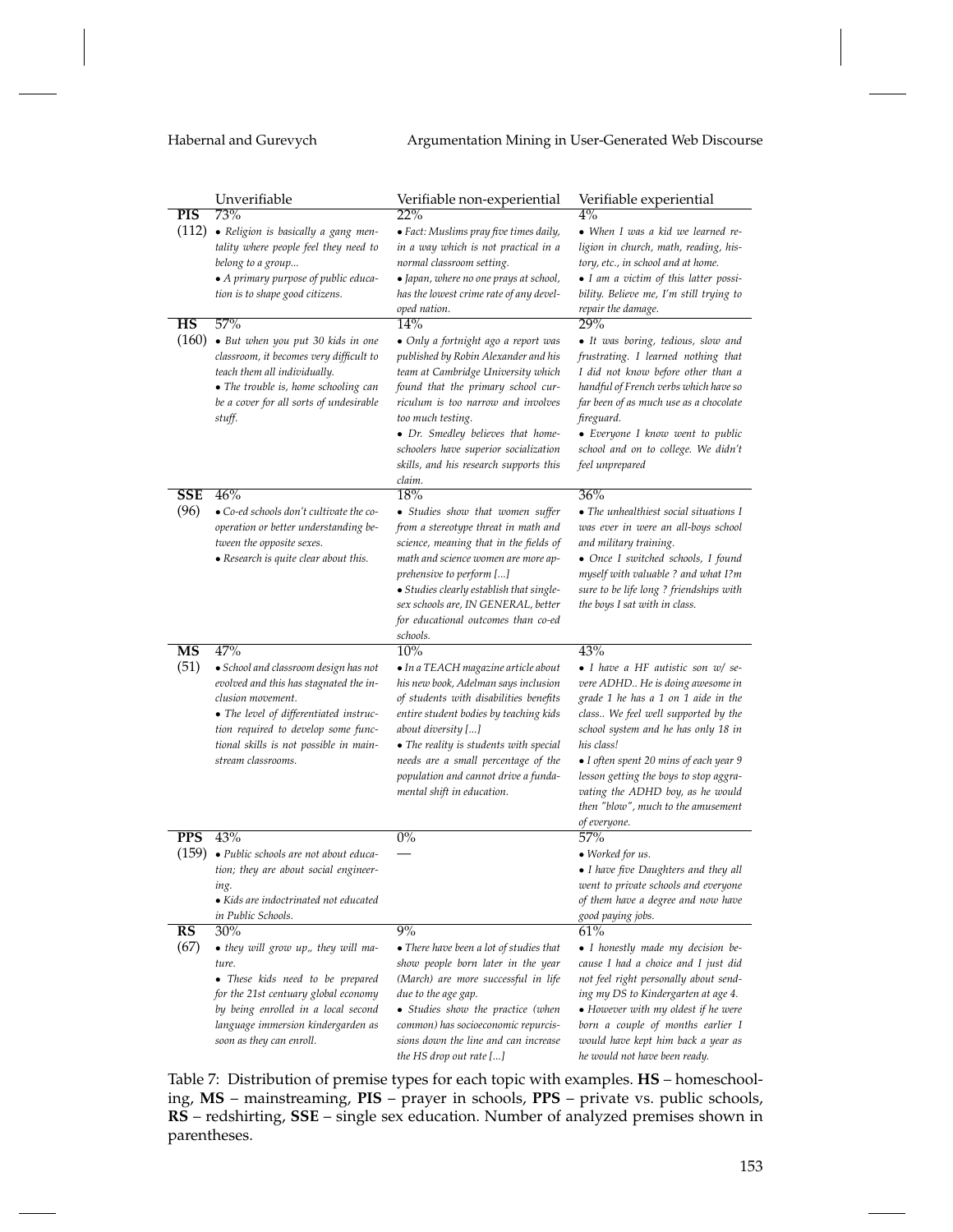**4.4.10 Discussion.** Manually analyzing argumentative discourse and reconstructing (annotating) the underlying argument structure and its components is difficult. As Reed and Rowe (2006, p. 267) point out, *"the analysis of arguments is often hard, not only for students, but for experts too."* According to Harrell (2011a, p. 81), argumentation is a skill and *"even for simple arguments, untrained college students can identify the conclusion but without prompting are poor at both identifying the premises and how the premises support the conclusion."* Harrell (2011b, p. 81) further claims that *"a wide literature supports the contention that the particular skills of understanding, evaluating, and producing arguments are generally poor in the population of people who have not had specific training and that specific training is what improves these skills."* Some studies, for example, show that students perform significantly better on reasoning tasks when they have learned to identify premises and conclusions (Shaw 1996) or have learned some standard argumentation norms (Weinstock, Neuman, and Tabak 2004).

One particular extra challenge in analyzing argumentation in Web user-generated discourse is that the authors produce their texts probably without any existing argumentation theory or model in mind. $^{24}$  We assume that argumentation or persuasion is inherent when users discuss controversial topics, but the true reasons why people participate in on-line communities and what drives their behavior is another research question (Bishop 2007; Sun, Rau, and Ma 2014; de Melo Bezerra and Hirata 2011; Cullen and Morse 2011). When the analyzed texts have a clear intention to produce argumentative discourse, such as in argumentative essays (Stab and Gurevych 2014a), the argumentation is much more explicit and a substantially higher inter-annotator agreement can be achieved.

*Suitability of the modified Toulmin's model.* The model seems to be suitable for short persuasive documents, such as comments and forum posts. Its applicability to longer documents, such as articles or blog posts, is problematic for several reasons.

The argument components of the (modified) Toulmin's model and their roles are not expressive enough to capture argumentation that not only conveys the logical structure (in terms of reasons put forward to support the claim), but also relies heavily on the rhetorical power. This involves various stylistic devices, pervading narratives, direct and indirect speech, or interviews.<sup>25</sup> While in some cases the argument components are easily recognizable, the vast majority of the discourse in articles and blog posts does not correspond to any distinguishable argumentative function in the *logos* dimension. As the purpose of such discourse relates more to rhetoric than to argumentation, unambiguous analysis of such phenomena goes beyond capabilities of the current argumentation model. For a discussion about metaphors in Toulmin's model of argumentation see, e.g., (Xu and Wu 2014; Santibáñez 2010).

Articles without a clear standpoint towards the discussed controversy cannot be easily annotated with the model either. Although the matter is viewed from both sides and there might be reasons presented for either of them, the overall persuasive intention is missing and fitting such data to the argumentation framework causes

<sup>24</sup> By analyzing the arguments during annotation, our impression was that an average user participating in on-line discussions is not a skilled arguer. However, we miss grounded empirical evidence to support such a claim.

<sup>25</sup> For a deep analysis of the role of direct speech in newspaper discourse argumentation, see (Smirnova 2009).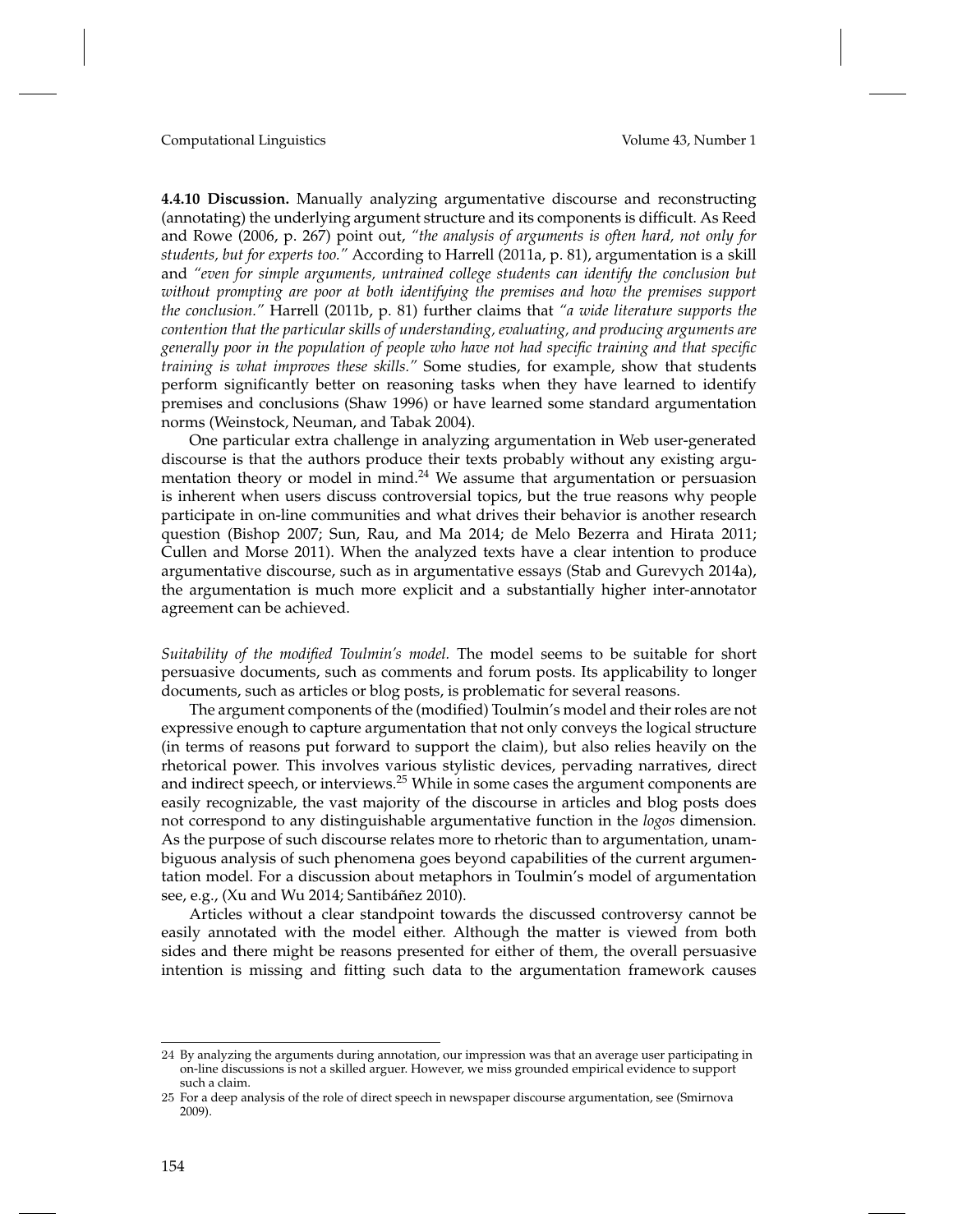disagreements.<sup>26</sup> One solution might be to break the document down to paragraphs and annotate each paragraph separately, examining argumentation on a different level of granularity.

*Annotating other dimensions of argument.* As introduced in section 2.2, there are several dimensions of an argument. The Toulmin's model focuses solely on the *logos* dimension. We decided to ignore the *ethos* dimension, because dealing with the author's credibility remains unclear, given the variety of the source web data.<sup>27</sup> However, exploiting the *pathos* dimension of an argument is prevalent in the web data, for example as an appeal to emotions. Therefore we experimented with annotating *appeal to emotions* as a separate category independent of components in the *logos* dimension. We defined some features for the annotators how to distinguish *appeal to emotions*. Figurative language such as hyperbole, sarcasm, or obvious exaggerating to "spice up" the argument are the typical signs of pathos. In an extreme case, the whole argument might be purely emotional, as in the following example.

**Doc#1698 (comment, prayer in schools)** [*app-to-emot:* Prayer being removed from school is just the leading indicator of a nation that is 'Falling Away' from Jehovah. [...] And the disasters we see today are simply God's finger writing on the wall: Mene, mene, Tekel, Upharsin; that is, God has weighed America in the balances, and we've been found wanting. No wonder 50 million babies have been aborted since 1973. [...]]

We kept annotations on the *pathos* dimension as simple as possible (with only one *appeal to emotions* label), but the resulting agreement was unsatisfying  $(\alpha_U, 0.30)$  even after several annotation iterations. Appeal to emotions is considered as a type of fallacy (Govier 2010; Damer 2013). Given the results, we assume that more carefully designed approach to fallacy annotation should be applied. To the best of our knowledge, there have been very few research works on modeling fallacies similarly to arguments on the discourse level (Pineau 2013). Therefore the question, in which detail and structure fallacies should be annotated, remains open. For the rest of the paper, we thus focus on the *logos* dimension solely.

*Narratives in argumentation.* Some of the educational topics under examination relate to young children (e.g., redshirting or mainstreaming); therefore we assume that the majority of participants in discussions are their parents. We observed that many documents related to these topics contain narratives. Sometimes the story telling is meant as a support for the argument, but there are documents where the narrative has no intention to persuade and is simply a story sharing.

There is no widely accepted theory of the role of narratives among argumentation scholars. According to Fisher (1987), humans are storytellers by nature, and the "reason" in argumentation is therefore better understood in and through the narratives. He found that good reasons often take the form of narratives. Hoeken and Fikkers (2014) investigated how integration of explicit argumentative content into narratives influences issuerelevant thinking and concluded that identifying with the character being in favor of the issue yielded a more positive attitude toward the issue. In a recent research, Bex

<sup>26</sup> Note that we only filtered persuasive documents in annotation study 1 (section 4.3) for comments and forum posts; blog posts and newswire articles were checked only briefly while collecting the *raw corpus*.

<sup>27</sup> Modeling influential persons belongs to research in social network analysis, which is beyond the scope of this article.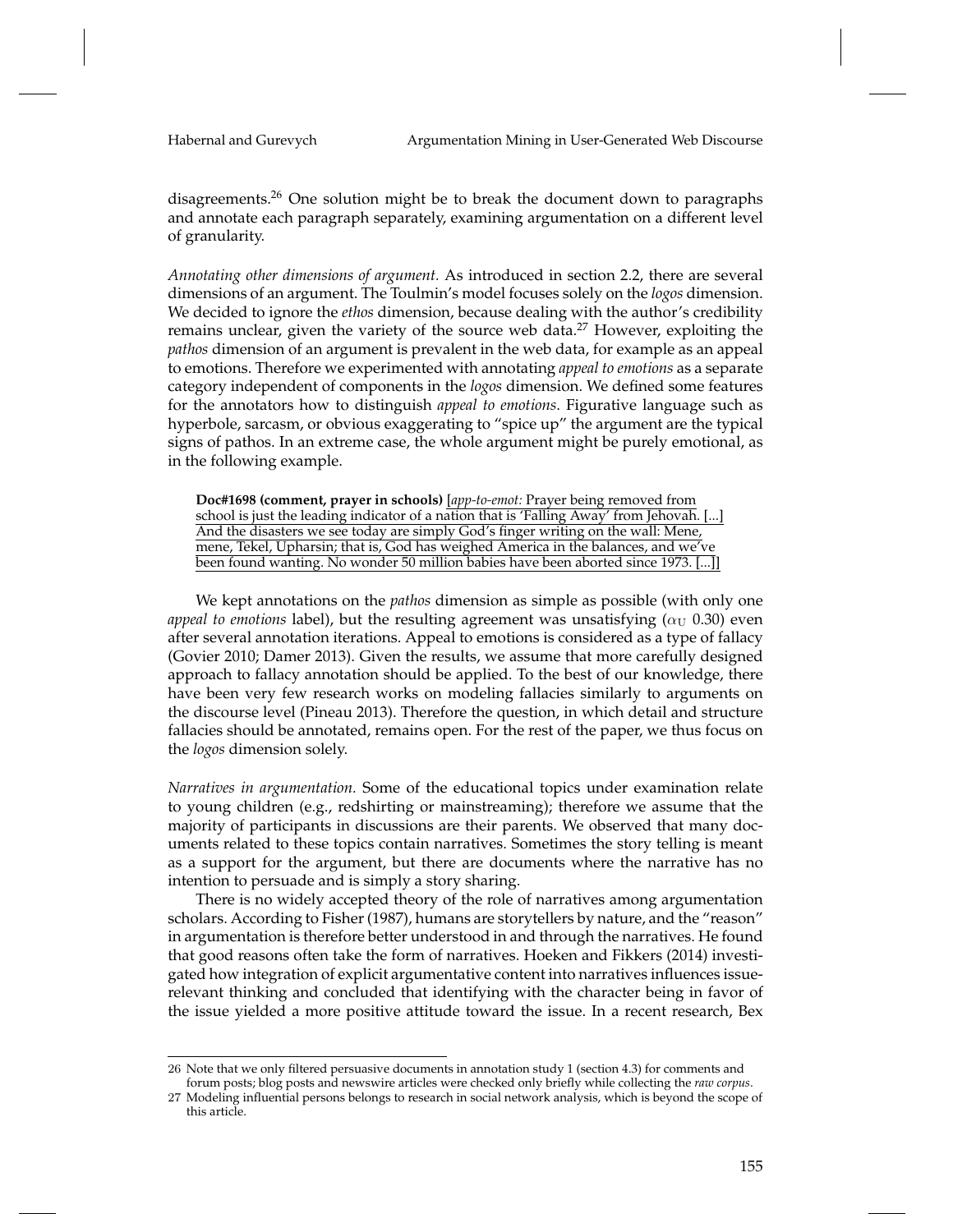(2011) proposes an argumentative-narrative model of reasoning with evidence, further elaborated in (Bex, Bench-capon, and Verheij 2012); also Niehaus et al. (2012) proposes a computational model of narrative persuasion.

Stemming from another research field, Leyton Escobar, Kommers, and Beldad (2014) found that online community members who use and share narratives have higher participation levels and that narratives are useful tools to build cohesive cultures and increase participation. Betsch et al. (2010) examined influencing vaccine intentions among parents and found that narratives carry more weight than statistics.

# **4.5 Summary of annotation studies**

This section described two annotation studies that deal with argumentation in usergenerated Web content on different levels of detail. In section 4.3, we argued for a need of document-level distinction of persuasiveness. We annotated 990 comments and forum posts, reaching moderate inter-annotator agreement (Fleiss'  $\pi$  0.59). Section 4.4 motivated the selection of a model for micro-level argument annotation, proposed its extension based on pre-study observations, and outlined the annotation set-up. This annotation study resulted into 340 documents annotated with the modified Toulmin's model and reached moderate inter-annotator agreement in the logos dimension (Krippendorff's  $\alpha_U$  0.48). These results make the annotated corpora suitable for training and evaluation computational models and each of these two annotation studies will have their experimental counterparts in the following section.

# **5. Experiments**

This section presents experiments conducted on the annotated corpora introduced in section 4. We put the main focus on identifying *argument components* in the discourse.<sup>28</sup> To comply with the machine learning terminology, in this section we will use the term *domain* as an equivalent to a topic (remember that our dataset includes six different topics; see section 4.1).

We evaluate three different scenarios. First, we report *ten-fold cross validation* over a random ordering of the entire data set. Second, we deal with *in-domain ten-fold cross validation* for each of the six domains. Third, in order to evaluate the domain portability of our approach, we train the system on five domains and test on the remaining one for all six domains (which we report as *cross-domain validation*).

### **5.1 Identification of argument components**

In the following experiment, we focus on automatic identification of arguments in the discourse. Our approach is based on supervised and semi-supervised machine learning methods on the *gold data Toulmin* dataset introduced in section 4.4.

<sup>28</sup> We also experimented with classification of *persuasive* documents, as introduced in the annotation study 1 (section 4.3). This task can be seen as standard document-level two-class text classification. Using SVM (Cortes and Vapnik 1995) with Sequential Minimal Optimization (Platt 1999), polynomial kernel, and n−gram baseline features, we obtained 0.69 Macro  $\overline{F_1}$  score. We also employed a rich feature set (a large part of features that will be discussed in section 5.1) but the system did not beat the baseline, therefore we do not report on this experiment in detail. However, we expect that in a real-world scenario of automatically analyzing argument components in user-generated content, the first step of assessing on-topic persuasiveness (or external relevance (Paglieri and Castelfranchi 2014)) is essential.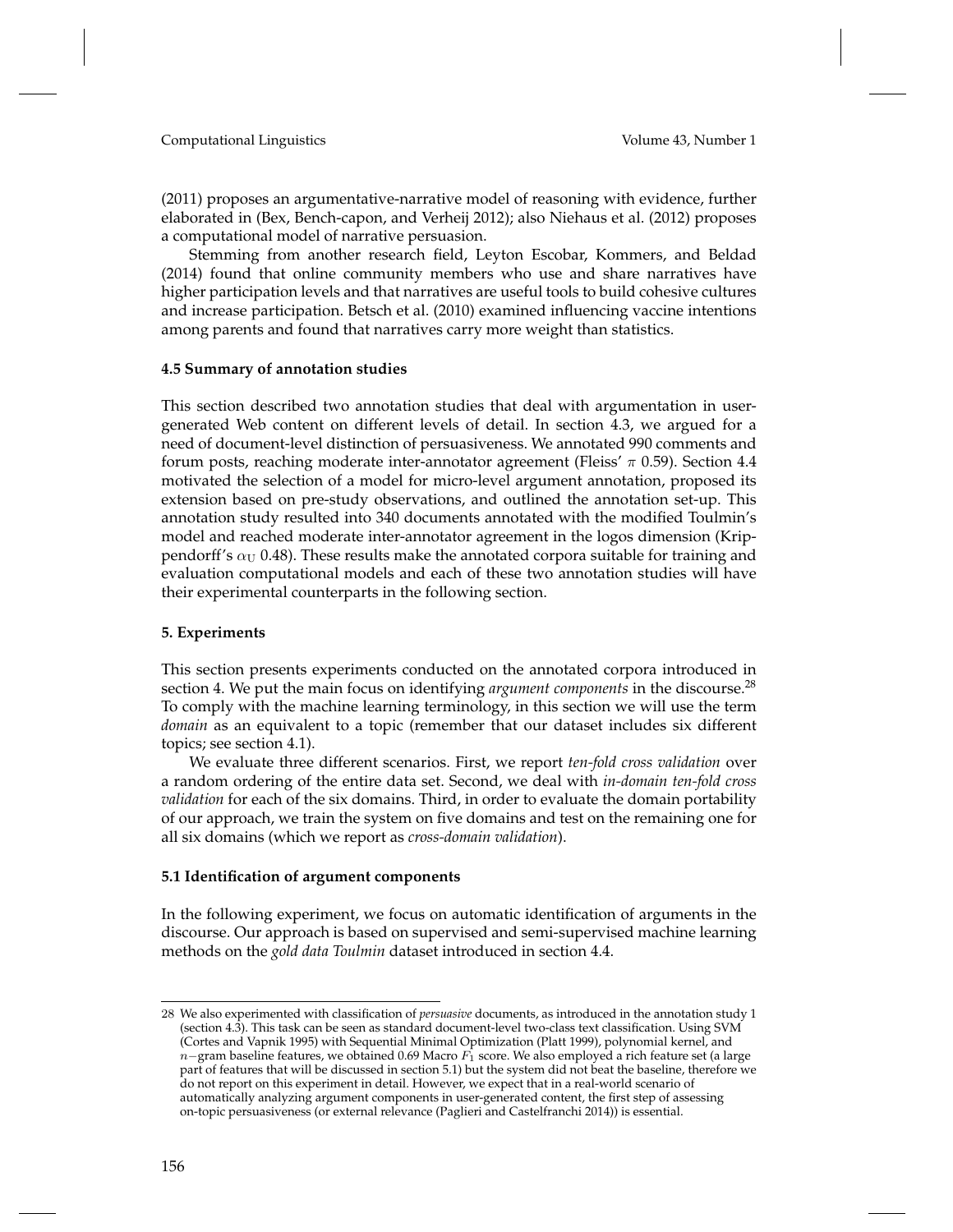An argument consists of different components (such as *premises*, *backing*, etc.) which are implicitly linked to the *claim*. In principle one document can contain multiple independent arguments.<sup>29</sup> However, only 4% of the documents in our dataset contain arguments for both sides of the issue. Thus we simplify the task and assume there is only one argument per document.<sup>30</sup>

Given the low inter-annotator agreement on the *pathos* dimension (Table 4), we focus solely on recognizing the logical dimension of argument. The *pathos* dimension of argument remains an open problem for a proper modeling as well as its later recognition.

**5.1.1 Data representation and evaluation.** Since the smallest annotation unit is a token and the argument components do not overlap, we approach identification of argument components as a sequence labeling problem. We use the BIO encoding, so each token belongs to one of the following 11 classes: *O* (not a part of any argument component), *Backing-B*, *Backing-I*, *Claim-B*, *Claim-I*, *Premise-B*, *Premise-I*, *Rebuttal-B*, *Rebuttal-I*, *Refutation-B*, *Refutation-I*. This is the minimal encoding that is able to distinguish two adjacent argument components of the same type. In our data, 48% of all adjacent argument components of the same type are direct neighbors (there are no "O" tokens in between).

We report Macro- $F_1$  score and  $F_1$  scores for each of the 11 classes as the main evaluation metric. This evaluation is performed on the token level, and for each token the predicted label must exactly match the gold data label (classification of tokens into 11 classes).

As instances for the sequence labeling model, we chose *sentences* rather than *tokens*. During our initial experiments, we observed that building a sequence labeling model for recognizing argument components as sequences of *tokens* is too fine-grained, as a single token does not convey enough information that could be encoded as features for a machine learner. However, as discussed in section 4.4.5, the annotations were performed on data pre-segmented to sentences and annotating tokens was necessary only when the sentence segmentation was wrong or one sentence contained multiple argument components. Our corpus consists of 3899 sentences, from which 2214 sentences (57%) contain no argument component. From the remaining ones, only 50 sentences (1%) have more than one argument component. Although in 19 cases (0.5%) the sentence contains a *Claim*-*Premise* pair which is an important distinction from the argumentation perspective, given the overall small number of such occurrences, we simplify the task by treating each sentence as if it has either one argument component or none.

The approximation with sentence-level units is explained in the example in Figure 8. In order to evaluate the expected performance loss using this approximation, we used an *oracle* that always predicts the correct label for the unit (sentence) and evaluated it against the true labels (recall that the evaluation against the true gold labels is done always on token level). We lose only about 10% of macro  $F_1$  score (0.906) and only

<sup>29</sup> In our approach to annotation of controversies, this would mean that the *overall* standpoint of the author is neutral but she presents arguments for both sides of the controversy.

<sup>30</sup> This simplification can be seen as a limitation of our model, as argumentation mining in some related works is a form of structured predictions of elements in discourse where the explicit notion of relation between argument components is crucial for argument 'parsing', e.g., in the work by Peldszus and Stede (2015), envisioned in their earlier survey paper (Peldszus and Stede 2013a), or by Stab and Gurevych (2014b). It is thus possible that in a general argumentative discourse, the same proposition can play two different roles in two arguments, similarly to the approach of Aharoni et al. (2014). This phenomena was discussed as *divergent structures* by Thomas (1981) and later elaborated on by Freeman (2011, p. 16).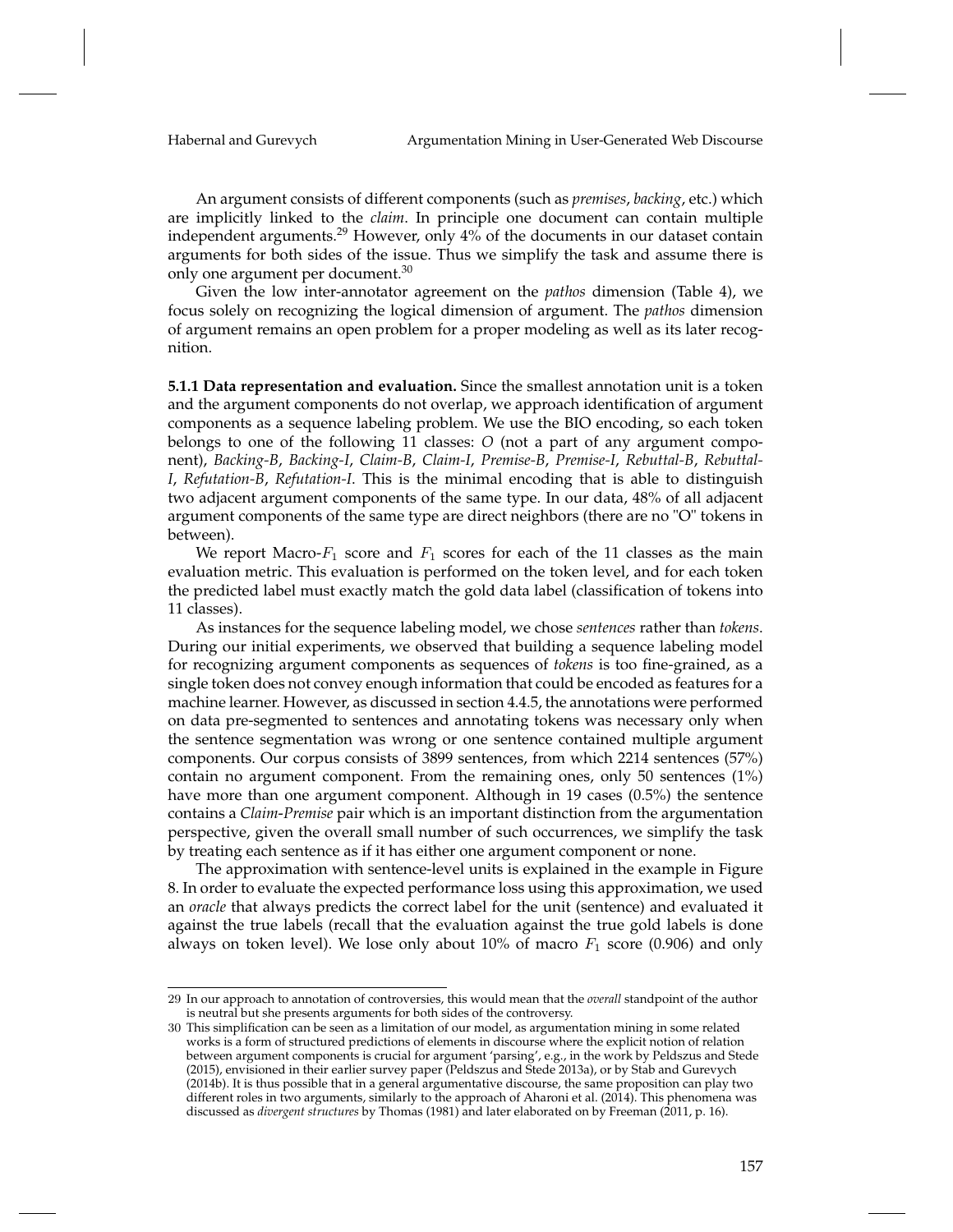

Figure 8: Our approach to simplifying argument component segmentation and evaluation of the system. Gold data are labeled on the token level (*C* = *Claim*, *P* = *Premise*). In step 1, the argument component label becomes a new label for the entire sentence. The resulting label reflects if the component begins in the sentence (i.e., the case of *Claim-B* in *S1*). If there are more components in one sentence, the longest one is selected (i.e., the case of *Claim* and *Premise* in *S4*). In step 2, the predictions are obtained for entire sentences, as one sentence represents the minimal unit in sequence labeling mode. In step 3, the labels are translated back to the token level, spanning over the entire sentence. If the predicted label is a *\*-B* tag, the first token is labeled as *\*-B* and the remaining ones as *\*-I* (i.e., in *S1* and *S4*). In step 4, evaluation of predictions is performed solely on the token level by comparing the predicted token labels with the gold token labels.

|              | Sentences in data |          |              | Sentences in data |          |  |  |  |
|--------------|-------------------|----------|--------------|-------------------|----------|--|--|--|
| <b>Class</b> | Relative $(\%)$   | Absolute | <b>Class</b> | Relative $(\% )$  | Absolute |  |  |  |
| Backing-B    | 5.6               | 220      | Premise-I    | 8.6               | 336      |  |  |  |
| Backing-I    | 7.2               | 281      | Rebuttal-B   | 1.6               | 61       |  |  |  |
| Claim-B      | 4.4               | 171      | Rebuttal-I   | 0.9               | 37       |  |  |  |
| Claim-I      | 0.4               | 16       | Refutation-B | 0.5               | 18       |  |  |  |
|              | 56.8              | 2214     | Refutation-I | 0.4               | 15       |  |  |  |
| Premise-B    | 13.6              | 530      | Total        |                   | 3899     |  |  |  |

Table 8: Class distribution of the *gold data Toulmin* corpus approximated to the sentence level boundaries.

about 2% of accuracy (0.984). This performance is still acceptable, while allowing to model sequences where the minimal unit is a sentence.

**5.1.2 Gold data statistics.** Table 8 shows the distribution of the classes in the *gold data Toulmin*, where the labeling was already mapped to the sentences. The little presence of *rebuttal* and *refutation* (4 classes account only for 3.4% of the data) makes this dataset very unbalanced.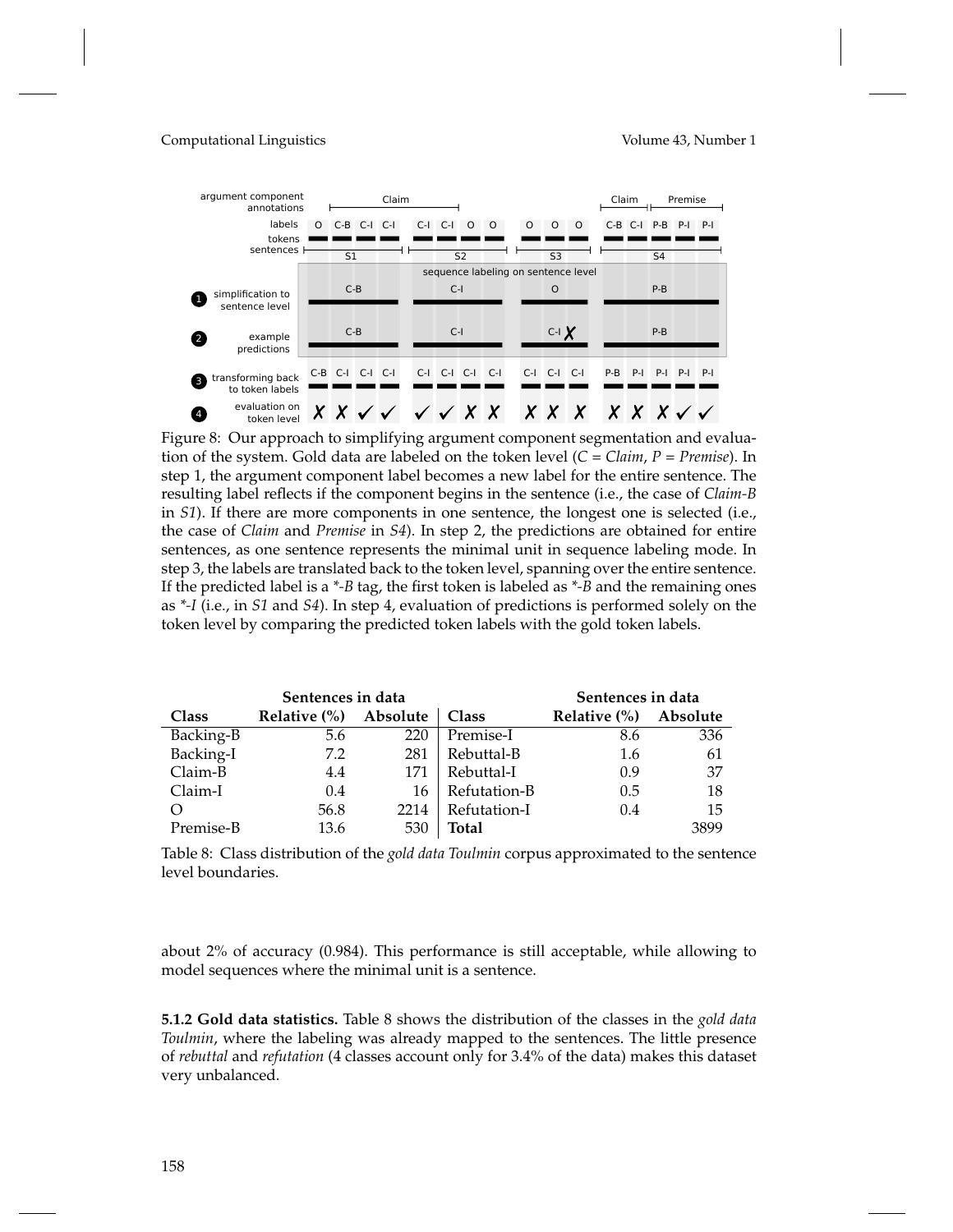**5.1.3 Methods and features.** We chose SVM*hmm* (Joachims, Finley, and Yu 2009) implementation<sup>31</sup> of Structural Support Vector Machines<sup>32</sup> for sequence labeling.<sup>33</sup> Each sentence (x) is represented as a vector of real-valued features.

We defined the following feature sets:

- r **FS0**: Baseline lexical features
	- **–** word uni-, bi-, and tri-grams (binary)
- **FS1**: Structural, morphological, and syntactic features
	- **–** First and last 3 tokens. *Motivation:* these tokens may contain discourse markers or other indicators for argument components, such as "therefore" and "since" for premises or "think" and "believe" for claims.
	- **–** Relative position in paragraph and relative position in document. *Motivation:* We expect that claims are more likely to appear at the beginning or at the end of the document.
	- **–** Number of POS 1-3 grams, dependency tree depth, constituency tree production rules, and number of sub-clauses. Based on (Stab and Gurevych 2014b).
- **FS2**: Topic and sentiment features
	- **–** 30 features taken from a vector representation of the sentence obtained by using Gibbs sampling on LDA model (Blei, Ng, and Jordan 2003; McCallum 2002) with 30 topics trained on unlabeled data from the *raw corpus*. *Motivation:* Topic representation of a sentence might be valuable for detecting off-topic sentences, namely non-argument components.
	- **–** Scores for five sentiment categories (from very negative to very positive) obtained from Stanford sentiment analyzer (Socher et al. 2013). *Motivation:* Claims usually express opinions and carry sentiment.
- r **FS3**: Semantic, coreference, and discourse features
	- **–** Binary features from Clear NLP Semantic Role Labeler (Choi 2012). Namely, we extract *agent*, *predicate + agent*, *predicate + agent + patient + (optional) negation*, *argument type + argument value*, and *discourse marker* which are based on PropBank semantic role labels.<sup>34</sup> *Motivation:* Exploit the semantics of Capturing the semantics of the sentences.

<sup>31</sup> http://www.cs.cornell.edu/people/tj/svm\_light/svm\_hmm.html

<sup>32</sup> Another widely used method for sequence labeling is Conditional Random Fields (CRF) (Lafferty, McCallum, and Pereira 2001), but the performance of CRF has been found comparable to SVM*hmm* by Keerthi and Sundararajan (2007).

<sup>33</sup> Argument components can span several sentences, their boundaries are not fixed. Therefore, each sentence belonging to a particular argument component can be encoded with two different tags, namely the begin tag (i.e., *Claim-B*) for the first sentence and the "in" tag (i.e., *Claim-I*) for the following sentences. Although this can be treated as a simple sentence classification task, sequence labeling can leverage the probability distribution of label sequences (for instance *Claim-B*, *Claim-I* are more likely to occur then *Claim-B*, *Premise-I*).

<sup>34</sup> Explained in detail in annotation guidelines at

http://clear.colorado.edu/compsem/documents/propbank\_guidelines.pdf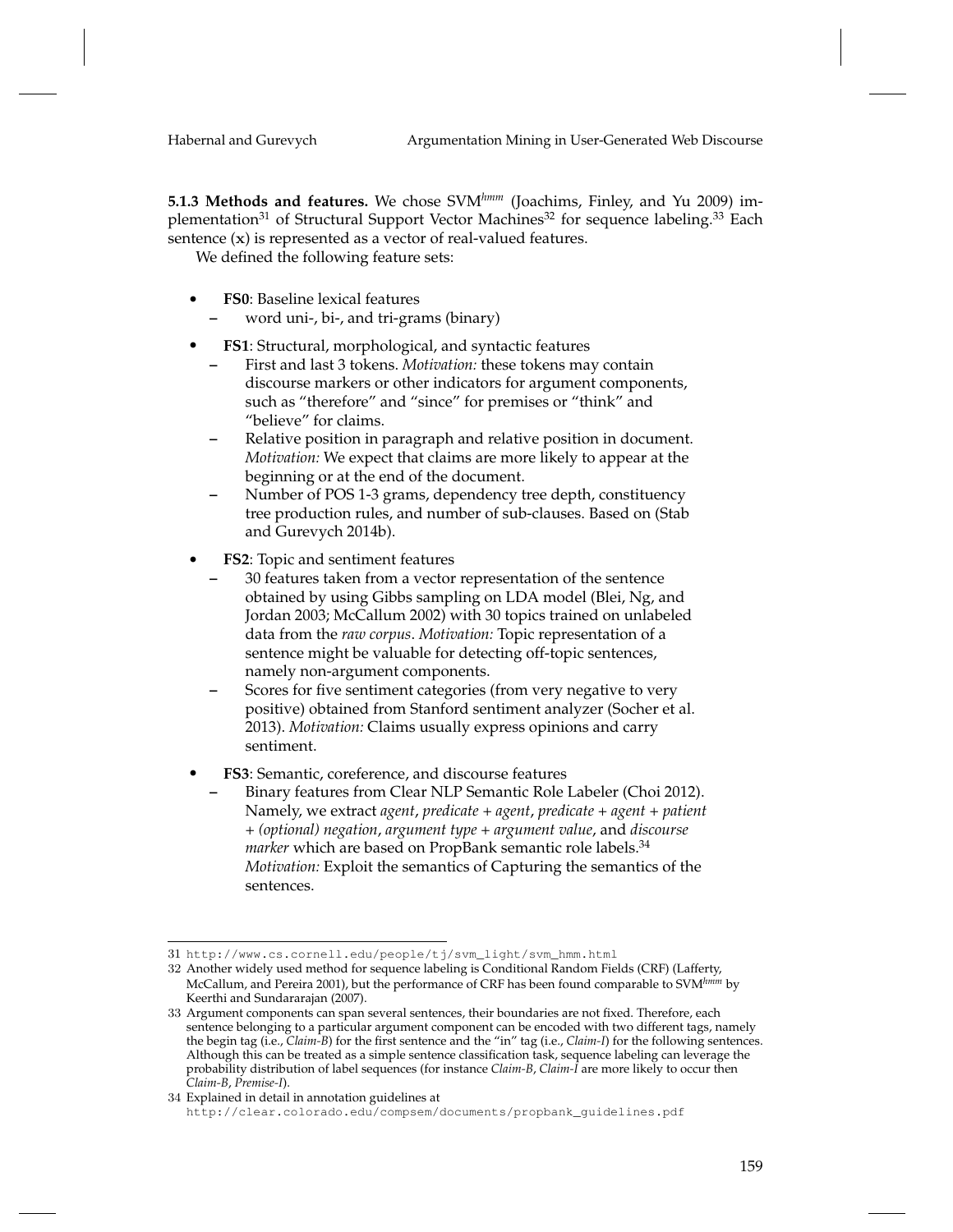- **–** Binary features from Stanford Coreference Chain Resolver (Lee et al. 2013), e.g., presence of the sentence in a chain, transition type (i.e., nominal–pronominal), distance to previous/next sentences in the chain, or number of inter-sentence coreference links. *Motivation:* Presence of coreference chains indicates links outside the sentence and thus may be informative, for example, for classifying whether the sentence is a part of a larger argument component.
- **–** Results of a PTDB-style discourse parser (Lin, Ng, and Kan 2014), namely the type of discourse relation (explicit, implicit), presence of discourse connectives, and attributions. *Motivation:* It has been claimed that discourse relations play a role in argumentation mining (Cabrio, Tonelli, and Villata 2013).
- **FS4**: Embedding features
	- **–** 300 features from word embedding vectors using word embeddings trained on part of the Google News dataset (Mikolov et al. 2013). In particular, we sum up embedding vectors (dimensionality 300) of each word, resulting into a single vector for the entire sentence. This vector is then directly used as a feature vector.<sup>35</sup> *Motivation:* Embeddings helped to achieve state-of-the-art results in various NLP tasks (Socher et al. 2013; Guo et al. 2014).

Except the baseline lexical features, all feature types are extracted not only for the current sentence  $s_i$ , but also for  $C$  preceding and subsequent sentences, namely  $s_{i-C}$ ,  $s_{i-C+1}$ , ...  $s_{i+C-1}$ ,  $s_{i+C}$ , where C was empirically set to 4.<sup>36</sup> Each feature is then represented with a prefix to determine its relative position to the current sequence  $unit.<sup>37</sup>$ 

**5.1.4 Results.** Let us first discuss the upper bounds of the system. Performance of the three human annotators is shown in the first column of Table 9 (results are obtained from a cumulative confusion matrix). The overall Macro- $F_1$  score is 0.602 (accuracy 0.754). If we look closer at the different argument components, we observe that humans are good at predicting *claims*, *premises*, *backing* and non-argumentative text (about 0.60-0.80 F1), but on *rebuttal* and *refutation* they achieve rather low scores. Without these two components, the overall human Macro- $F_1$  would be 0.707. This trend follows the interannotator agreement scores, as discussed in section 4.4.6.

In our experiments, the feature sets were combined in the bottom-up manner, starting with the simple lexical features (FS0), adding structural and syntactic features (FS1), then adding topic and sentiment features (FS2), then features reflecting the discourse structure (FS3), and finally enriched with completely unsupervised latent vector space representation (FS4). In addition, we were gradually removing the simple features (e.g., without lexical features, without syntactic features, etc.) to test the system with more "abstract" feature sets (feature ablation). The results are shown in Table 9.

<sup>35</sup> Le and Mikolov (2014) proposed more advanced techniques for sentence representation using embeddings.

<sup>36</sup> We used grid search with different C values in several feature set combinations (FS01, FS012) over the entire cross-validation scenario and fixed the value afterwards.

<sup>37</sup> For example, minus2Sent\_sentimentNegative=0.23 or plus1Sent\_DependencyTreeDepth=3.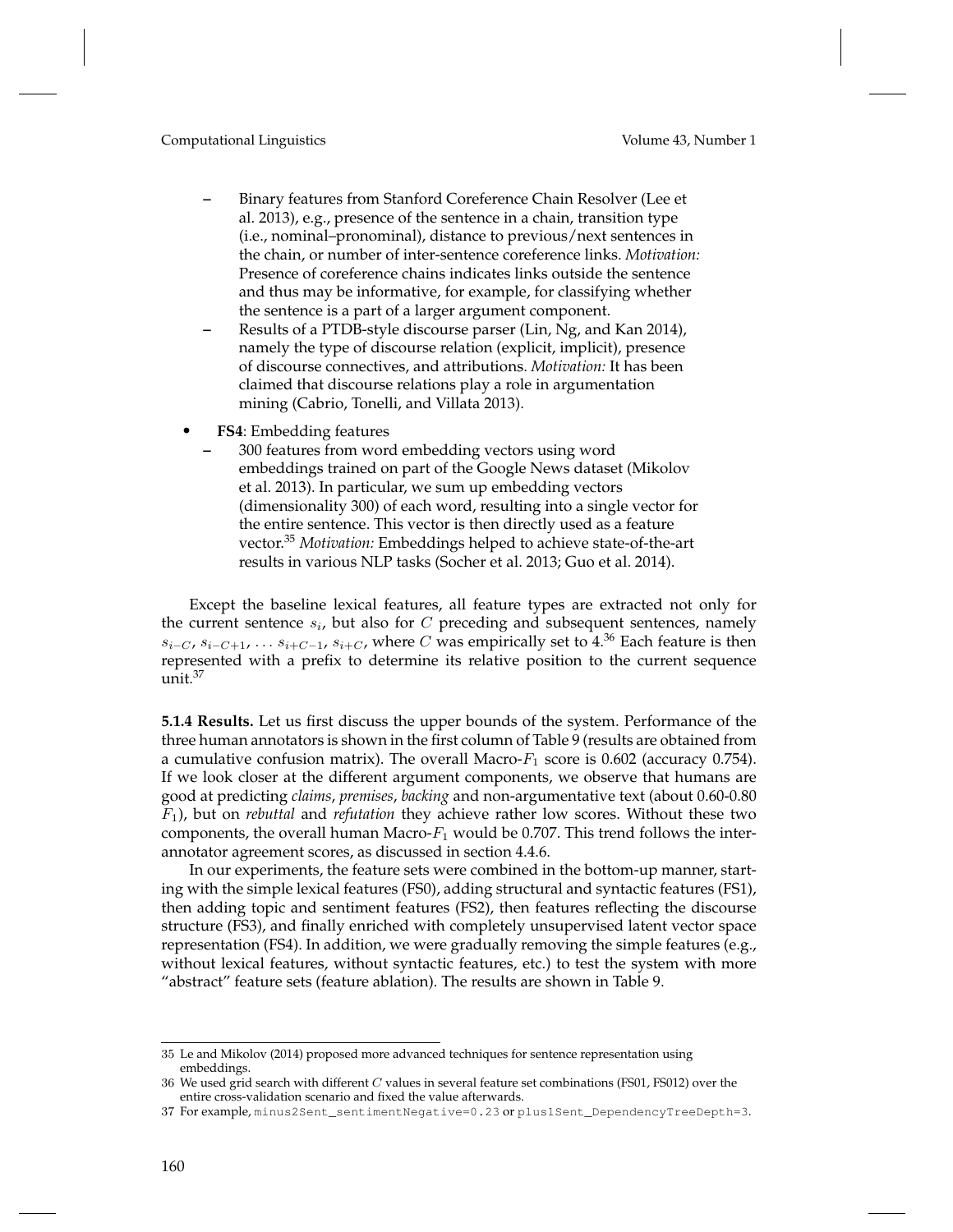|         |      |      |      |      | <b>Feature set combinations</b> |      |      |       |      |      |      |      |
|---------|------|------|------|------|---------------------------------|------|------|-------|------|------|------|------|
|         | Hum  | Ran  | "О"  | 0    | 01                              | 012  | 0123 | 01234 | 1234 | 234  | 34   | 4    |
| $M-F_1$ | .602 | .071 | .065 | .156 | .217                            | .229 | .219 | .251  | .240 | .251 | .238 | .229 |
| Bac-B   | .664 | .063 | .000 | .140 | .262                            | .311 | .294 | .320  | .326 | .291 | .278 | .278 |
| Bac-I   | .579 | .120 | .000 | .159 | .339                            | .364 | .334 | .372  | .380 | .366 | .362 | .363 |
| $Cla-B$ | .739 | .051 | .000 | .127 | .203                            | .234 | .211 | .257  | .259 | .270 | .266 | .252 |
| $Cla-I$ | .728 | .051 | .000 | .165 | .207                            | .224 | .194 | .237  | .245 | .269 | .258 | .242 |
| O       | .833 | .136 | .707 | .714 | .705                            | .703 | .708 | .691  | .686 | .675 | .671 | .669 |
| Pre-B   | .673 | .082 | .000 | .176 | .280                            | .289 | .286 | .298  | .294 | .265 | .269 | .246 |
| Pre-I   | .736 | .179 | .000 | .241 | .390                            | .391 | .380 | .400  | .396 | .357 | .366 | .356 |
| Reb-B   | .403 | .026 | .000 | .000 | .000                            | .000 | .000 | .082  | .000 | .037 | .000 | .035 |
| Reb-I   | .495 | .053 | .000 | .000 | .000                            | .000 | .000 | .104  | .054 | .118 | .036 | .076 |
| Ref-B   | .390 | .000 | .000 | .000 | .000                            | .000 | .000 | .000  | .000 | .057 | .057 | .000 |
| Ref-I   | .387 | .023 | .000 | .000 | .000                            | .000 | .000 | .000  | .000 | .055 | .052 | .000 |

Table 9: 10-fold cross validation results of classification of argument components using different feature sets. Macro- $F_1$  and  $F_1$  scores for individual classes are shown. Column **Hum** denotes human performance, **Ran** is a random classifier, **"O"** is a majority voting (each token is labeled as "O"). Bold numbers denote the best results for the given class. The best performing configuration is the **234** feature set. Differences between the best feature sets (01234 and 234) and other sets are statistically significant ( $p < 0.001$ , paired exact Liddell's test).

The overall best performance (Macro- $F_1$  0.251) was achieved using the rich feature sets (01234 and 234) and significantly outperformed the baseline as well as other feature sets. Classification of non-argumentative text (the "O" class) yields about 0.7  $F_1$  score even in the baseline setting. The boundaries of *claims* (**Cla-B**), *premises* (**Pre-B**), and *backing* (**Bac-B**) reach in average lower scores then their respective inside tags (**Cla-I**, **Pre-I**, **Bac-I**). It can be interpreted such that the system is able to classify that a certain sentence belongs to a certain argument component, but the distinction whether it is a beginning of the argument component is harder. The very low numbers for *rebuttal* and *refutation* have two reasons. First, these two argument components caused many disagreements in the annotations, as discussed in section 4.4.8, and were hard to recognize for the humans too. Second, these four classes have very few instances in the corpus (about 3.4%, see Table 8), so the classifier suffers from the lack of training data.

The results for the *in-domain cross validation scenario* are shown in Table 10. Similarly to the cross-validation scenario, the overall best results were achieved using the largest feature set (01234). For *mainstreaming* and *red-shirting*, the best results were achieved using only the feature set 4 (embeddings). These two domains contain also fewer documents, compared to other domains (refer to Table 2). We suspect that embeddings-based features convey important information when not enough in-domain data are available. This observation will become apparent in the next experiment.

The *cross-domain* experiments yield rather poor results for most of the feature combinations (Table 11). However, using only feature set 4 (embeddings), the system performance increases rapidly, so it is even comparable to numbers achieved in the *indomain* scenario. These results indicate that embedding features generalize well across domains in our task of argument component identification. We leave investigating better performing vector representations, such as *paragraph vectors* (Le and Mikolov 2014), for future work.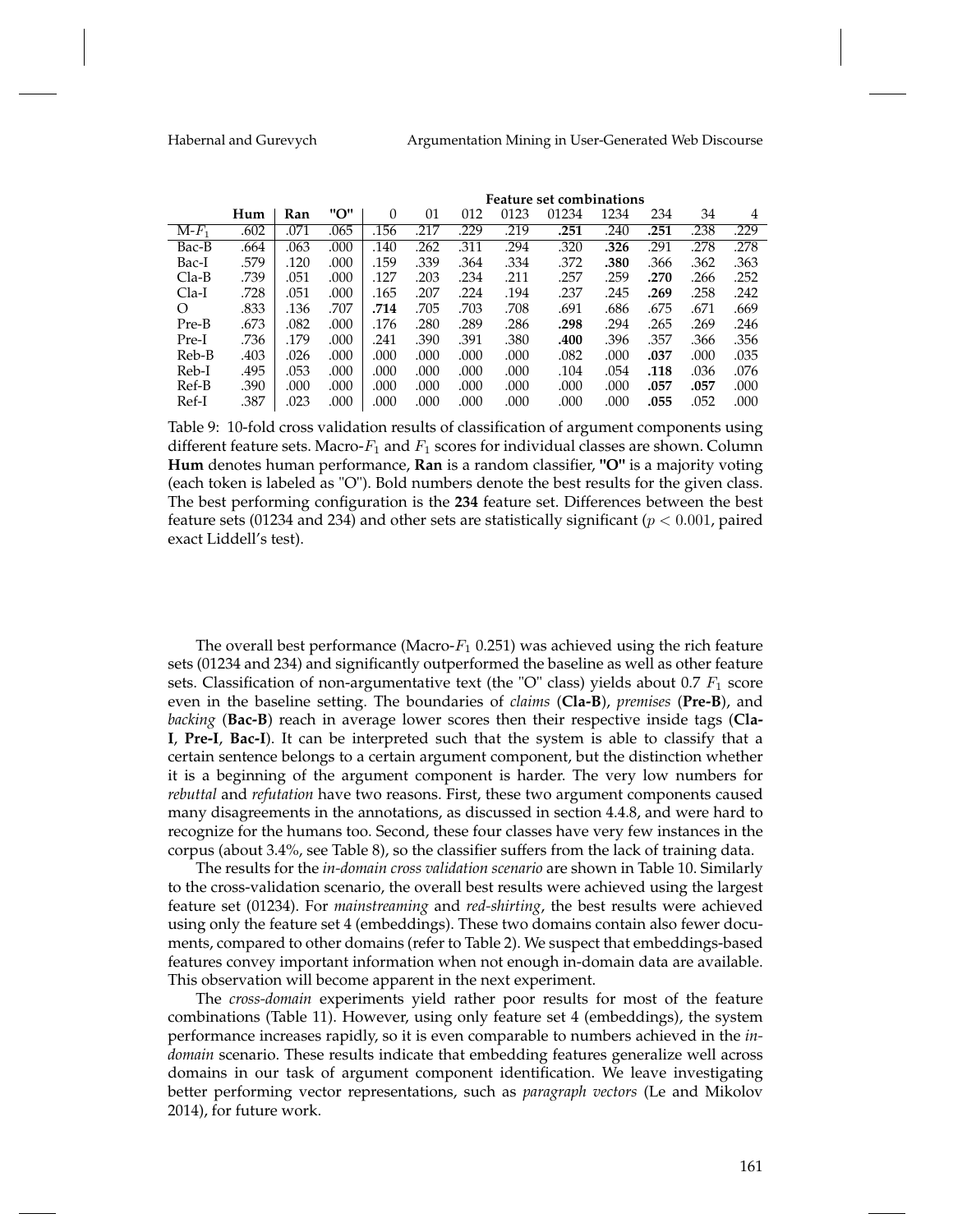|            |       | <b>Feature set combinations</b> |       |       |       |       |       |       |       |  |  |  |
|------------|-------|---------------------------------|-------|-------|-------|-------|-------|-------|-------|--|--|--|
| Domain     |       | 01                              | 012   | 0123  | 01234 | 1234  | 234   | 34    | 4     |  |  |  |
| HS         | 0.134 | 0.162                           | 0.167 | 0.165 | 0.187 | 0.176 | 0.205 | 0.203 | 0.193 |  |  |  |
| MS         | 0.072 | 0.123                           | 0.138 | 0.151 | 0.198 | 0.216 | 0.165 | 0.190 | 0.226 |  |  |  |
| <b>PIS</b> | 0.152 | 0.174                           | 0.178 | 0.168 | 0.212 | 0.192 | 0.175 | 0.177 | 0.181 |  |  |  |
| <b>PPS</b> | 0.235 | 0.233                           | 0.230 | 0.240 | 0.265 | 0.250 | 0.239 | 0.250 | 0.243 |  |  |  |
| RS         | 0.090 | 0.156                           | 0.156 | 0.144 | 0.195 | 0.201 | 0.204 | 0.190 | 0.225 |  |  |  |
| <b>SSE</b> | 0.141 | 0.176                           | 0.200 | 0.185 | 0.206 | 0.216 | 0.189 | 0.202 | 0.201 |  |  |  |
| Aggregated | 182   | 0.200                           | 0.205 | 0.206 | 0.236 | 0.230 | 0.218 | 0.228 | 0.229 |  |  |  |

Table 10: Results of classification of argument components in the in-domain crossvalidation scenario. Macro-F<sup>1</sup> scores reported, bold numbers denote the best results. **HS** – homeschooling, **MS** – mainstreaming, **PIS** – prayer in schools, **PPS** – private vs. public schools, **RS** – redshirting, **SSE** – single sex education. Results in the *aggregated* row are computed from an aggregated confusion matrix over all domains. The differences between the best feature set combination (01234) and others are statistically significant  $(p < 0.001$ ; paired exact Liddell's test).

|            |          | <b>Feature set combinations</b> |       |                  |       |       |       |       |       |  |  |  |  |
|------------|----------|---------------------------------|-------|------------------|-------|-------|-------|-------|-------|--|--|--|--|
| Domain     | $\theta$ | 01                              | 012   | 0123             | 01234 | 1234  | 234   | 34    | 4     |  |  |  |  |
| HS         | 0.087    | 0.063                           | 0.044 | 0.106            | 0.072 | 0.075 | 0.065 | 0.063 | 0.197 |  |  |  |  |
| MS         | 0.072    | 0.060                           | 0.070 | 0.058            | 0.038 | 0.062 | 0.045 | 0.060 | 0.188 |  |  |  |  |
| <b>PIS</b> | 0.078    | 0.073                           | 0.083 | 0.074            | 0.086 | 0.073 | 0.096 | 0.081 | 0.166 |  |  |  |  |
| <b>PPS</b> | 0.070    | 0.059                           | 0.070 | 0.132            | 0.059 | 0.062 | 0.071 | 0.067 | 0.203 |  |  |  |  |
| RS         | 0.067    | 0.067                           | 0.082 | 0.110            | 0.097 | 0.092 | 0.075 | 0.075 | 0.257 |  |  |  |  |
| <b>SSE</b> | 0.092    | 0.089                           | 0.066 | 0.036            | 0.120 | 0.091 | 0.071 | 0.066 | 0.194 |  |  |  |  |
| Aggregated | 0.079    | 0.086                           | 0.072 | .122<br>$\Omega$ | 0.094 | 0.088 | 0.089 | 0.076 | 0.209 |  |  |  |  |

Table 11: Results of classification of argument components in the cross-domain scenario. Macro-F<sup>1</sup> scores reported, bold numbers denote the best results. **HS** – homeschooling, **MS** – mainstreaming, **PIS** – prayer in schools, **PPS** – private vs. public schools, **RS** – redshirting, **SSE** – single sex education. Results in the *aggregated* row are computed from an aggregated confusion matrix over all domains. The differences between the best feature set combination (4) and others are statistically significant ( $p < 0.001$ ; paired exact Liddell's test).

**5.1.5 Error analysis.** Error analysis based on the probabilistic confusion matrix (Wang et al. 2013) shown in Table 12 reveals further details. About a half of the instances for each class are misclassified as non-argumentative (the "O" prediction).

*Backing-B* is often confused with *Premise-B* (12%) and *Backing-I* with *Premise-I* (23%). Similarly, *Premise-I* is misclassified as *Backing-I* in 9%. This shows that distinguishing between *backing* and *premises* is not easy because these two components are similar such that they support the *claim*, as discussed in section 4.4.8. We can also see that the misclassification is consistent among *\*-B* and *\*-I* tags.

*Rebuttal* is often misclassified as *Premise* (28% for *Rebuttal-I* and 18% for *Rebuttal-B*; notice again the consistency in *\*-B* and *\*-I* tags). This is rather surprising, as one would expect that *rebuttal* would be confused with a *claim*, because its role is to provide an opposing view.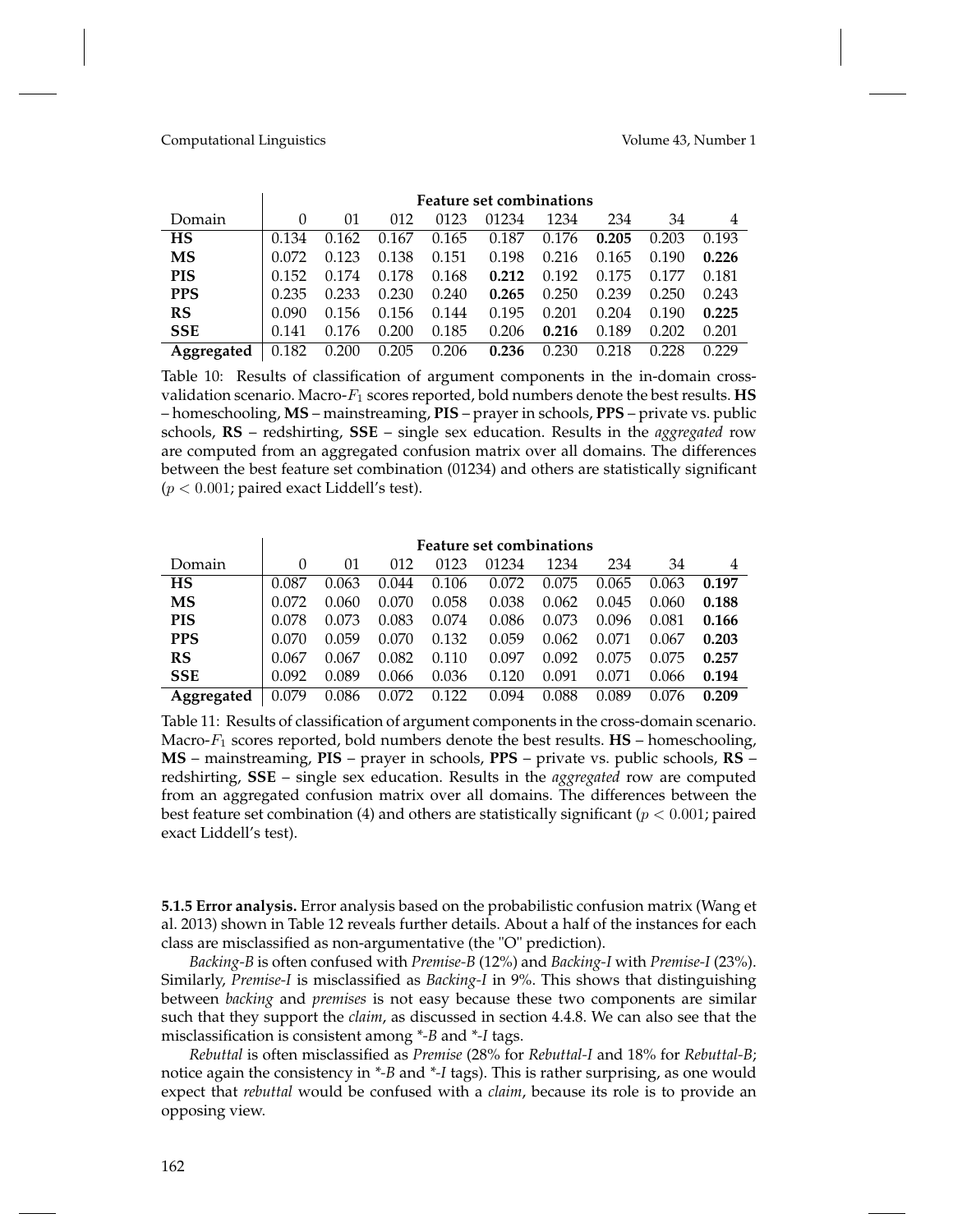|         | Bac-B    | Bac-I          | $Cla-B$        | $Cla-I$  | O  | Pre-B    | Pre-I | Reb-B          | Reb-I    | Ref-B    | Ref-I             |
|---------|----------|----------------|----------------|----------|----|----------|-------|----------------|----------|----------|-------------------|
| Bac-B   | 28       | $\overline{7}$ | 6              | $\theta$ | 41 | 12       | 5     | $\theta$       | $\Omega$ | $\theta$ | $\Omega$          |
| Bac-I   | $\Omega$ | 35             | $\theta$       | 3        | 36 | $\theta$ | 23    | 0              | 2        | 0        |                   |
| $Cla-B$ | 5        | 3              | 24             | 4        | 48 | 10       | 5     |                |          | $\theta$ |                   |
| $Cla-I$ | $\Omega$ | 6              | $\theta$       | 26       | 55 | $\theta$ | 13    | 0              |          | $\theta$ | $\mathbf{0}$      |
| $\circ$ | $\Omega$ | 8              | $\theta$       | 2        | 70 | $\theta$ | 18    | $\Omega$       |          | $\Omega$ | $\mathbf{\Omega}$ |
| Pre-B   | 5        | 4              | $\overline{4}$ |          | 49 | 24       | 8     | $\overline{2}$ |          | $\Omega$ |                   |
| Pre-I   | $\Omega$ | 9              | $\Omega$       | 3        | 49 | $\Omega$ | 35    | $\theta$       | 4        | $\theta$ |                   |
| Reb-B   | 3        | 7              | 12             | 4        | 49 | 18       | 3     | 3              |          | $\theta$ | $\theta$          |
| Reb-I   | $\Omega$ | 9              | $\theta$       | 6        | 44 | $\Omega$ | 28    | $\theta$       | 11       | $\Omega$ |                   |
| Ref-B   | 8        | $\theta$       | $\Omega$       | 12       | 46 | 8        | 19    | $\theta$       | 4        | 4        | 0                 |
| Ref-I   | $\Omega$ | 4              | 0              | 4        | 60 | $\Omega$ | 27    | 0              |          | $\theta$ | 4                 |

Table 12: Probabilistic confusion matrix for the cross-validation scenario for the best performing system from Table 9. Row labels represent gold labels, column labels are predictions. Values in %, each row sums up to 100%.

*Refutation-B* and *Refutation-I* is misclassified as *Premise-I* in 19% and 27%, respectively. This finding confirms the discussion in section 4.4.8, because the role of *refutation* is highly context-dependent. In a pragmatic perspective, it is put forward to indirectly support the *claim* by attacking the *rebuttal*, thus having a similar function to the *premise*.

**5.1.6 Qualitative error analysis.** We manually examined miss-classified examples produced the best-performing system to find out which phenomena pose biggest challenges. Properly detecting boundaries of argument components caused problems, as shown in Figure 9 (a). This goes in line with the granularity annotation difficulties discussed in section 4.4.8. The next example in Figure 9 (b) shows that even if boundaries of components were detected precisely, the distinction between *premise* and *backing* fails. The example also shows that in some cases, labeling on clause level is required (lefthand side *claim* and *premise*) but the approximation in the system cannot cope with this level of detail (as explained in section 5.1.1). Confusing non-argumentative text and argument components by the system is sometimes plausible, as is the case of the last rhetorical question in Figure 9 (c). On the other hand, the last example in Figure 9 (d) shows that some claims using figurative language were hard to be identified. The complete predictions along with the gold data are publicly available. $38$ 

*Hyper-parameter tuning.* SVM*hmm* offers many hyper-parameters with suggested default values, from which three are of importance. Parameter  $t$  sets the order of dependencies of transitions in HMM, parameter  $e$  sets the order of dependencies of emissions in HMM, and parameter c represents a trading-off slack versus magnitude of the weightvector.<sup>39</sup> For all experiments, we set all the hyper-parameters to their default values  $(t = 1, e = 0, c = 5.0)$ . Using the best performing feature set from Table 9, we experimented with a grid search over different values ( $c \in \{0.1, 1.0, 5.0, 10.0, 50.0\}$ ,  $e \in \{0, 1\}$ ,

<sup>38</sup> https://www.ukp.tu-darmstadt.de/data/argumentation-mining/

<sup>39</sup> http://www.cs.cornell.edu/people/tj/svm\_light/svm\_hmm.html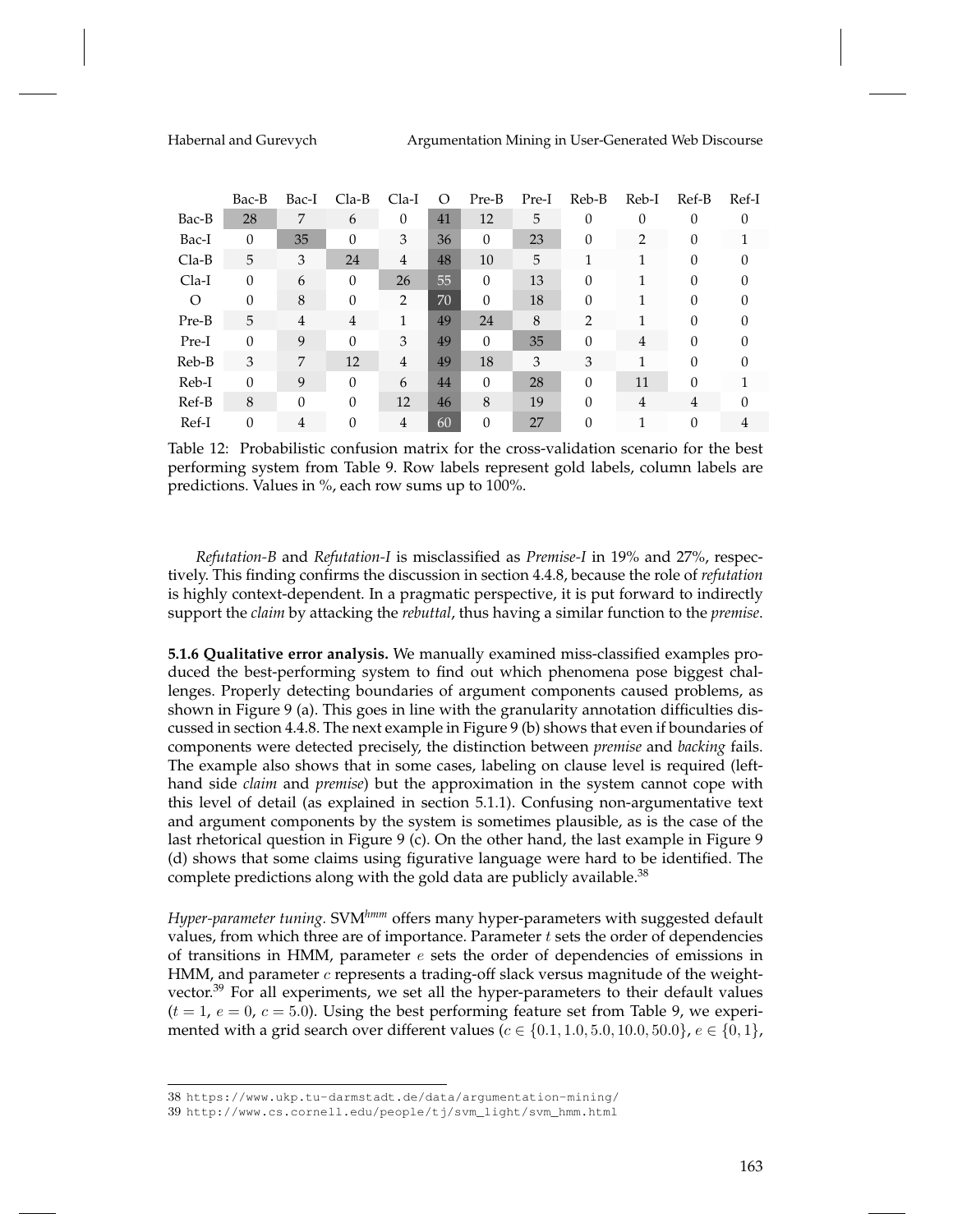#### **Gold**

Some really good points have been expressed here. [...]

[*premise:* We've heard about public school space being allotted to accommodate one religion and its demand for a dedicated space. Muslim prayer is strictly segregated. Gender segregation violates our Charter of Rights and Freedoms which, under Section 15, prohibits discrimination on the grounds of race; national or ethnic origin; colour; religion; gender; age; and mental or physical disability. Sexual orientation has recently been recognized as a prohibited ground for discrimination under the Charter.]

Are gay Muslim students allowed? [...]

(a) #1346 (article comment, prayer-in-schools)

### **Gold**

Ohhhh, here we go again!!!! Where ever the Muslims go, they expect "special" treatment. [*claim:* No religion in schools....this is what we've come to.] [*premise:* In order to keep everyone satisfied,] [*claim:* there should be no religion in schools.] If parents want their children to have religion, they are going to have to teach them at home or in their places of worship. [...] For goodness sake, it's just awful. [*backing*: Time was, the school day started with a prayer, and yes, maybe religion classes, but not nowadays..there would be full scale war. If the textbooks contain any reference to God, there s trouble, and if the teachers happen there's trouble, and if the teachers happen to make any kind of a reference to God, or religion..or . . . . the . . . . . . . . . . . . . . hereafter..or . . . . . . what . . . . . . ever . . . . . . may . . . . . . have . . . . . any. . . . . . . . . . . religious connotation, the children tell their parents and the parents complain!!!!] So there you have it....yet more proof the multiculturalism doesn't work!! [...]

#### **Gold**

[*claim:* Sending your child to a private school is one of the best things you can do for them.] [*premise:* The teachers do not open up a text book and teach every child the same way. Private teachers have more passion about teaching because they are free to write their own curriculum for each child based on developmental assessments and achievements to where each child is learning at the level they need to be at and not just a class as a whole.] [*premise:* Children in the public school systems ARE left behind, bullied, and not challenged enough in their own learning capabilities.] When your public school system ranks #50 in the nation you tell me, would you rather send your child to public school or honor them with attending a private school?

#### **Predicted**

Some really good points have been expressed here. [...]

[*premise:* We've heard about public school space being allotted to accommodate one religion and its demand for a dedicated space. Muslim prayer is strictly segregated.] [*premise:* Gender segregation violates our Charter of Rights and Freedoms which, under Section 15, prohibits discrimination on the grounds of race; national or ethnic origin; colour; religion; gender; age; and mental or physical disability.] Sexual orientation has recently been recognized as a prohibited ground for discrimination under the Charter.

Are gay Muslim students allowed? [...]

#### **Predicted**

Ohhhh, here we go again!!!! Where ever the Muslims go, they expect "special" treatment. No religion in schools....this is what we've come to. [*claim:* In order to keep everyone satisfied, there should be no religion in schools.] If parents want their children to have religion, they are going to have to teach them at home or in their places of worship. [...] For goodness sake, it's just awful. [*premise:* Time was, the school day started with a prayer, and yes, maybe religion classes, but not nowadays..there would be full scale war. If the textbooks contain any reference to God, there's trouble, and if the teachers happen to make any kind of a reference to God, or religion..or the hereafter..or what ever may have any religious connotation, the children tell their parents and the parents complain!!!!] So there you have it....yet more proof the multiculturalism doesn't work!! [...]

#### (b) #1412 (artcomment, prayer-in-schools)

#### **Predicted**

[*claim:* Sending your child to a private school is one of the best things you can do for them.] The teachers do not open up a text book and teach every child the same way. Private teachers have more passion about teaching because they are free to write their own curriculum for each child based on developmental assessments and achievements to where each child is learning at the level they need to be at and not just a class as a whole. [*premise:* Children in the public school systems ARE left behind, bullied, and not challenged enough in their own learning capabilities.] [*claim:* When your public school system ranks #50 in the nation you tell me, would you rather send your child to public school or honor them with attending a private school?]

### (c) #2499 (artcomment, public-private-schools)

**Predicted**

#### **Gold**

[backing: I went to both, public and private.]<br>[*premise:* The essential difference were the students. I went to both, public and private.] And it makes all the difference.] [*claim:* The public school was a joke.]

[backing: I went to both, public and private.] The essential difference were the students. And it makes all the difference. The public school was a joke.

(d) #2342 (artcomment, public-private-schools)

Figure 9: Examples of gold data annotations on the left-hand side and system predictions in the best-performing system on the right-hand side.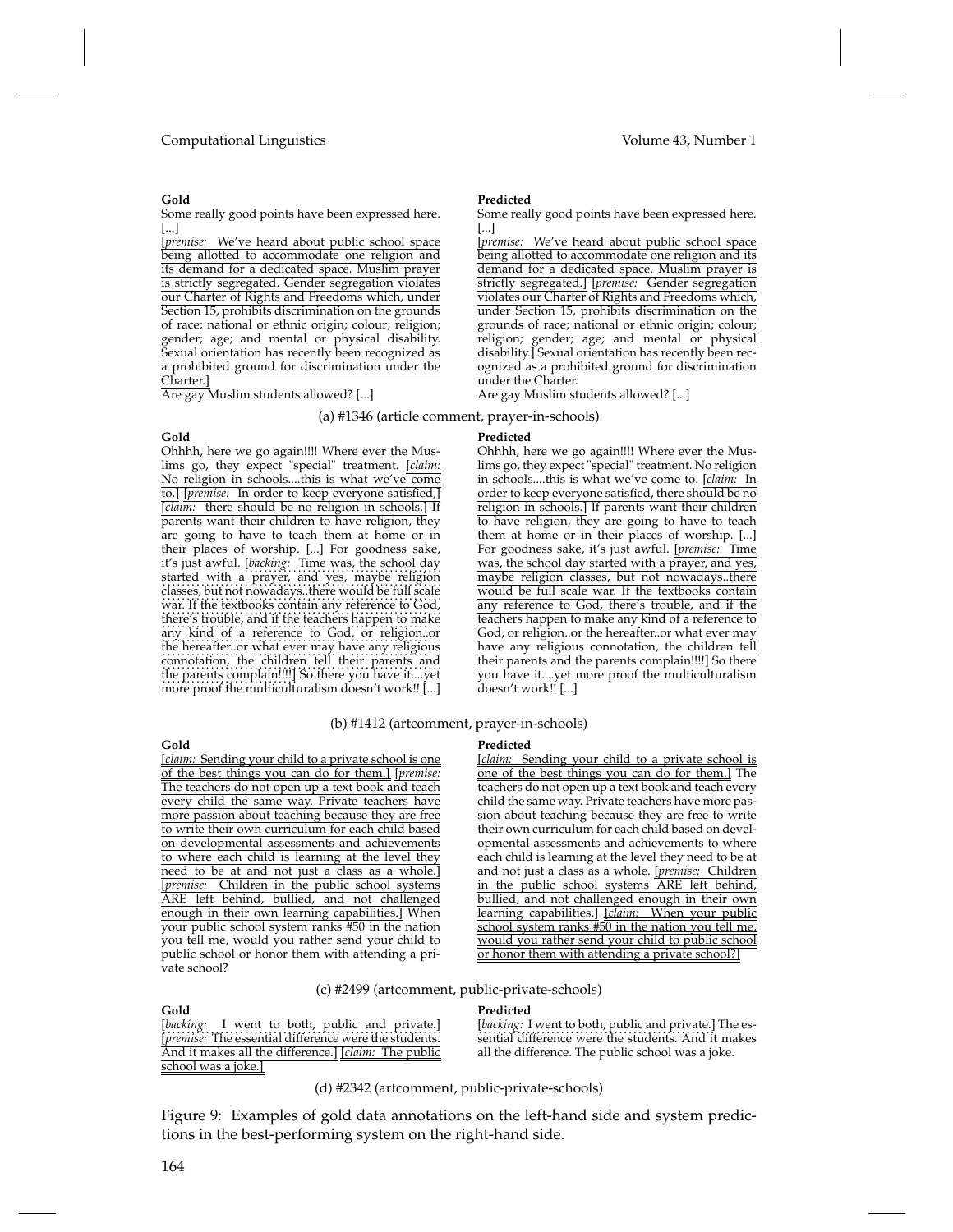### Habernal and Gurevych Argumentation Mining in User-Generated Web Discourse

|                 | Macro- $F_1$ | Krippendorff's $\alpha_{\rm U}$ | <b>Boundary similarity</b> |
|-----------------|--------------|---------------------------------|----------------------------|
| Human           | 0.60         | $0.48*$                         | 0.70                       |
| <b>Baseline</b> | 0.16         | 0.11                            | 0.18                       |
| Best system     | 0.25         | 0.30                            | 0.32                       |

Table 13: Additional metrics to evaluate the performance of argument component identification applied to the results of 10-fold cross-validation scenario (Table 9). \*Measured only on a subset of the data (refer to section 4.4.6).

 $t \in \{1, 2, 3\}$  but the results did not outperform the system trained with default parameter values.

**5.1.7 Discussion.** The  $F_1$  scores might seem very low at the first glance. One obvious reason is the actual performance of the system, which gives a plenty of room for improvement in the future.<sup>40</sup> But the main cause of low  $F_1$  numbers is the evaluation measure — using 11 classes on the token level is very strict, as it penalizes a mismatch in argument component boundaries the same way as a wrongly predicted argument component type. Therefore we also report two another evaluation metrics that help to put our results into a context.

- *Krippendorff's*  $\alpha_U$  It was also used for evaluating inter-annotator agreement (see section 4.4.6).
- r *Boundary similarity* (Fournier 2013) Using this metric, the problem is treated solely as a segmentation task without recognizing the argument component types.

As shown in Table 13 (the Macro- $F_1$  scores are repeated from Table 9), the bestperforming system achieves 0.30 score using Krippendorf's  $\alpha_U$ , which is in the middle between the baseline and the human performance (0.48) but is considered as poor from the inter-annotator agreement point of view (Artstein and Poesio 2008). The boundary similarity metrics is not directly suitable for evaluating argument component classification, but reveals a sub-task of finding the component boundaries. The best system achieved 0.32 on this measure. Vovk (2013) used this measure to annotate argument spans and his annotators achieved 0.36 boundary similarity score. Human annotators in (Fournier 2013) reached 0.53 boundary similarity score.

The overall performance of the system is also affected by the accuracy of individual NPL tools used for extracting features. One particular problem is that the preprocessing models we rely on (POS, syntax, semantic roles, coreference, discourse; see section 5.1.3) were trained on newswire corpora, so one has to expect performance drop when applied on user-generated content. This is however a well-known issue in NLP (Foster et al. 2011; Eisenstein 2013; Baldwin et al. 2013).

To get an impression of the actual performance of the system on the data, we also provide the complete output of our best performing system in one PDF document together with the gold annotations in the logos dimension side by side in the accom-

<sup>40</sup> We also experimented with a two-step approach consisting of (1) argument component segmentation and (2) argument component classification, but the performance of segmentation (about  $0.7 F_1$ ) was not promising.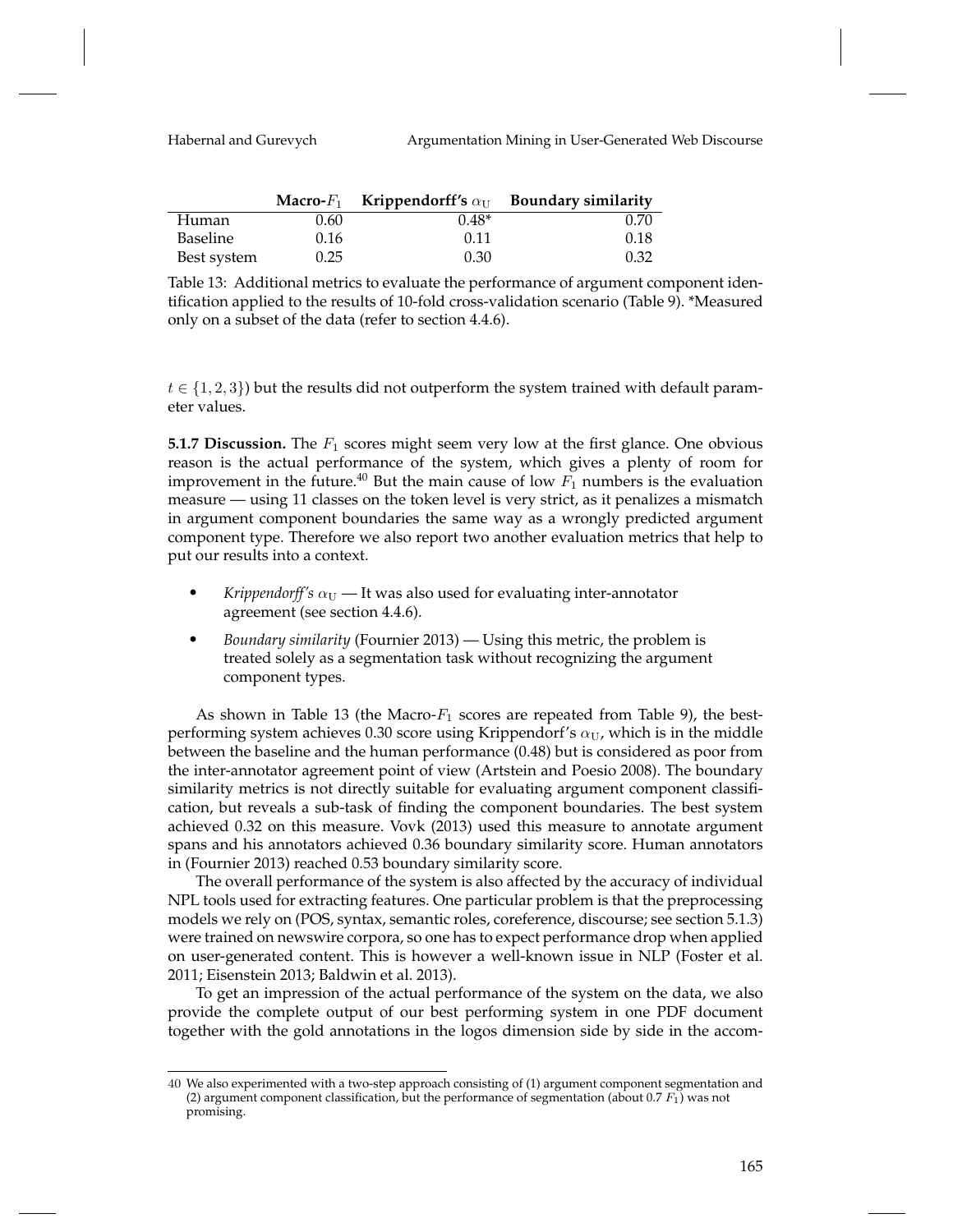panying software package. We believe this will help the community to see the strengths of our model as well as possible limitations of our current approaches.

# **6. Conclusions**

Let us begin with summarizing answers to the research questions stated in the introduction. First, as we showed in section 4.4.2, existing argumentation theories do offer models for capturing argumentation in user-generated content on the Web. We built upon the Toulmin's model and proposed some extensions.

Second, as compared to the negative experiences with annotating using Walton's schemes (see sections 4.4.1 and 3.1), our modified Toulmin's model offers a tradeoff between its expressiveness and annotation reliability. However, we found that the capabilities of the model to capture argumentation depend on the register and topic, the length of the document, and inherently on the literary devices and structures used for expressing argumentation as these properties influenced the agreement among annotators.

Third, there are aspects of online argumentation that lack their established theoretical counterparts, such as rhetorical questions, figurative language, narratives, and fallacies in general. We tried to model some of them in the pathos dimension of argument (section 4.4.10), but no satisfying agreement was reached. Furthermore, we dealt with a step that precedes argument analysis by filtering documents given their persuasiveness with respect to the controversy. Finally, we proposed a computational model based on machine learning for identifying argument components (section 5.1). In this identification task, we experimented with a wide range of linguistically motivated features and found that (1) the largest feature set (including n-grams, structural features, syntactic features, topic distribution, sentiment distribution, semantic features, coreference feaures, discourse features, and features based on word embeddings) performs best in both in-domain and all-data cross validation, while (2) features based only on word embeddings yield best results in cross-domain evaluation.

Since there is no one-size-fits-all argumentation theory to be applied to actual data on the Web, the argumentation model and an annotation scheme for argumentation mining is a function of the task requirements and the corpus properties. Its selection should be based on the data at hand and the desired application. Given the proposed use-case scenarios (section 1) and the results of our annotation study (section 4.4), we recommend a scheme based on Toulmin's model for short documents, such as comments or forum posts.

*Summary of contributions.* In this article we presented our original research of argumentation mining in the user-generated Web discourse by collecting data in six controversial topics in education. We conducted an annotation study on 990 documents to filter persuasive comments and forum posts with inter-annotator agreement 0.59 Fleiss'  $\kappa$  Then we annotated 340 documents (approx. 90k tokens) on the token level with a modified Toulmin's model and reached inter-annotator agreement 0.48 (Krippendorff's joint  $\alpha_U$ ). We proposed a sequence labeling approach to identify argument components in the discourse and significantly ( $p < 0.001$ ) outperformed the baseline (0.156) with overall macro- $F_1$  0.251. We also found that a feature set based on word embeddings works well in a cross-domain scenario and reaches  $0.209$  macro $F_1$ . We thoroughly examined errors made by the system and proposed future improvements.

As the argumentation mining field is still evolving, and to foster future research, we provide our annotation guidelines, the annotated data, the source codes for the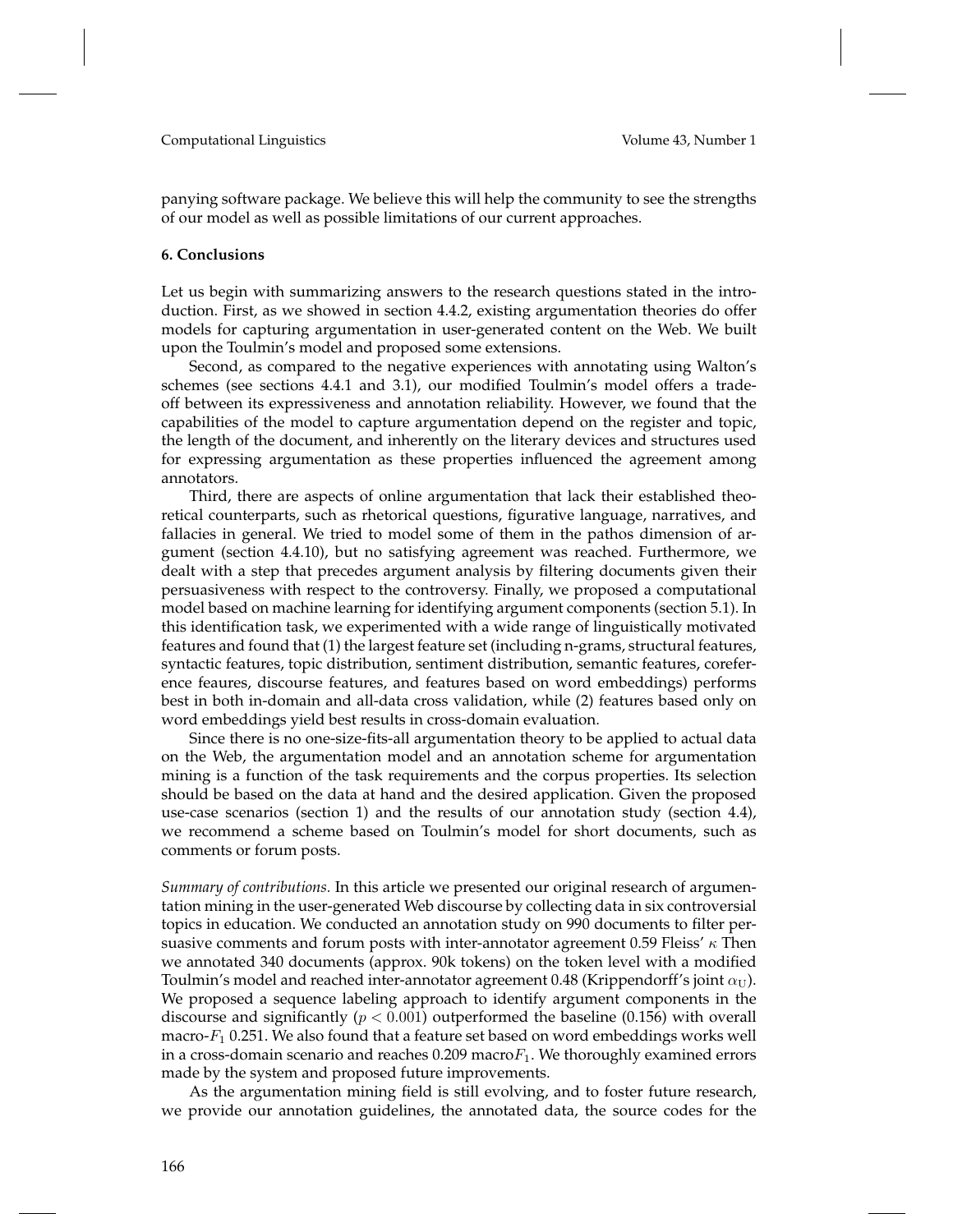Habernal and Gurevych Argumentation Mining in User-Generated Web Discourse

| Domain                     | <b>Docs</b> | Domain                         | Docs |
|----------------------------|-------------|--------------------------------|------|
| living.msn.com             | 2040        | www.theage.com.au              | 196  |
| discussion.theguardian.com |             | 494   www.forerunner.com       | 169  |
| community.babycenter.com   | 403         | www.netmums.com                | 117  |
| www.washingtonpost.com     | 398         | schoolsofthought.blogs.cnn.com | 117  |
| www.cbc.ca                 | 380         | www.greatschools.org           | 89   |

Table 1: Top 10 source domains in the *raw corpus*

| Topic $\setminus$ Register | Comment | Article | <b>Blog</b> | Forum post | Total |
|----------------------------|---------|---------|-------------|------------|-------|
| Redshirting                | 237     | 10      | 10          | 178        | 435   |
| Single sex education       | 237     | 10      | 10          | 76         | 333   |
| Prayer in schools          | 547     | 10      | 11          | 240        | 808   |
| Homeschooling              | 907     | 10      | 11          | 339        | 1267  |
| Mainstreaming              | 33      | 12      | 10          | 134        | 189   |
| Public vs. private         | 2235    | 10      | 10          | 157        | 2412  |
| Total                      | 4196    | 62      | 62          | 1124       | 5444  |

Table 2: *Raw corpus* statistics – number of documents for particular topics and registers.

experiments, as well as the results of our system for error analysis. We believe that keeping the whole process transparent will help to identify the strengths and possible shortcomings and will motivate the community to build upon our work.

# **Appendix A: Raw corpus compilation**

Given the six controversial topics and four different registers introduced in section 4.1, we compiled the *raw corpus* semi-automatically. Websites with relevant comments to articles and discussions forums were identified manually (Google search engine) in order to maximize their relatedness to the search topic. We did not prefer any particular platform or data source. We extracted the texts automatically, however, we did some minimal data pre-selection and cleaning. If article comments formed a tree structure, we kept only the root comments, as they are most likely comment on the topic of the article, according to our observations. In discussion forum posts, we automatically removed all quotations (users usually quote the previous post to which they react).

Articles and blogs were also selected manually; we skimmed the texts quickly to check if they discuss the given topic in an argumentative manner. Since we wanted to ensure the reliability of the extracted texts in terms of proper paragraph formatting and boiler-content removal, we extracted the texts manually. For each document we also kept the paragraph formatting, as paragraphs play an important role in argumentative discourse (McGee 2014).

The top ten source domains from the total number of 117 unique domains are listed in Table 1. Table 2 shows the document distribution with respect to the registers and topics.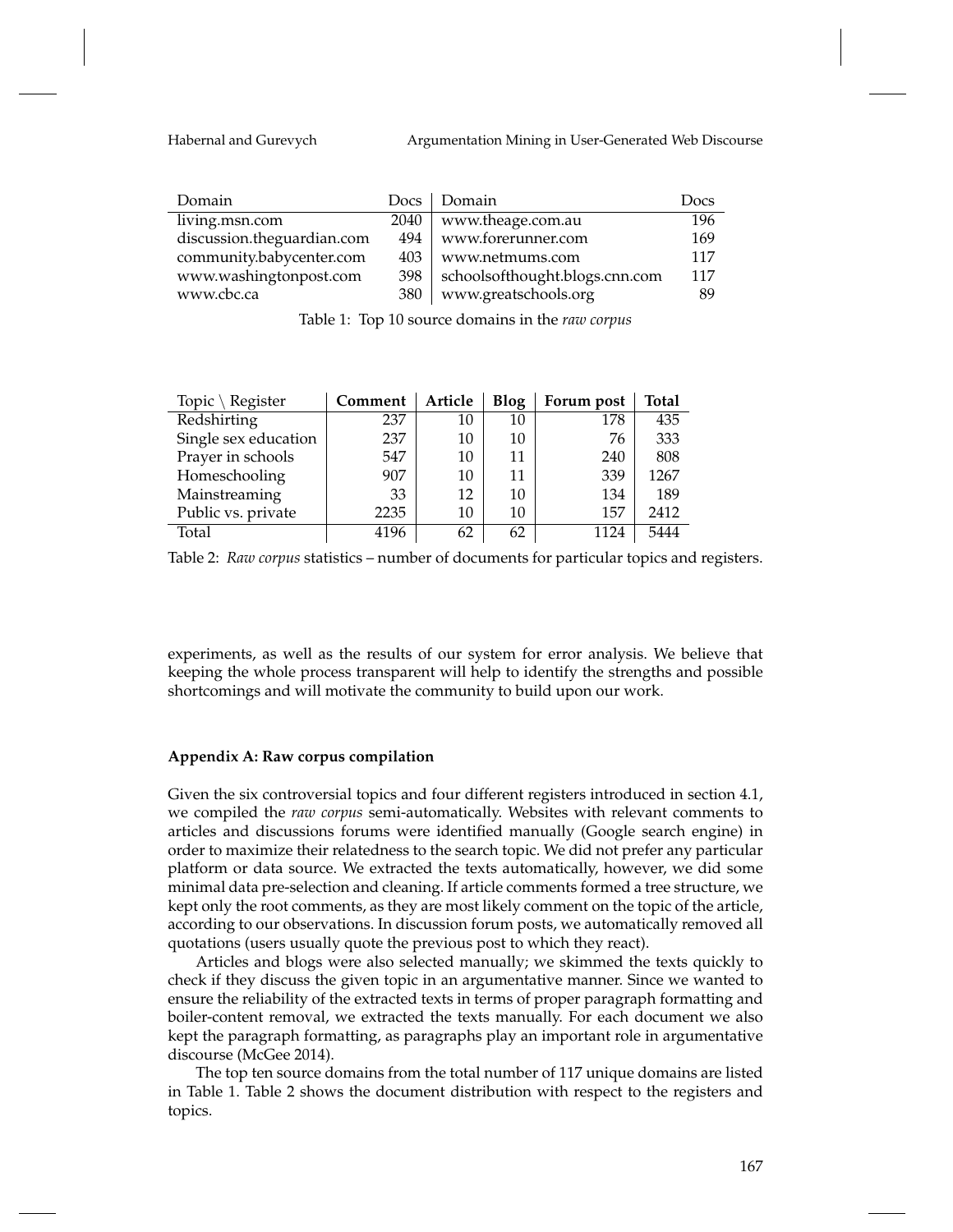# **Appendix B: Examples of annotated documents from the second annotation study**

# **Example 1**

An example of argument annotation with a re-stated claim and both dimensions (logos, pathos). With the first sentence ("Depriving your child of a basic education...") the author appeals to emotions and uses figurative language ("child abuse," "ruin whole life"). The argument is extracted under the original text. Phrases in italics summarize the content of the respective argument components produced by annotators.

**Doc#45 (comment, homeschooling)** [*app-to-emot:* Depriving your child of a basic education is a form of child abuse. It can ruin your child's whole life.]¶

[*claim:* Home schooling should be illegal] unless [*rebuttal: t*he parent can demonstrate that they are providing the same level of education as a public school.] There should be a core national curriculum and testing to ensure children are achieving at least a basic level of education.¶

[*premise:* In an increasingly complex, global technological society, all people need to have a basic understanding of science, technology and local and global culture, just to be able to function and make informed decisions.]¶

[*claim:* I don't see any need for home schooling any child] unless [*rebuttal: the child has* special needs or learning difficulties.] If public schools are under-performing, then the public education system needs to be improved. [*premise:* Public education in the US seems to be a self-perpetuating disaster, with ignorant, uneducated, unqualified people on school boards deciding what children should learn.]

**Claim** • "Home schooling should be illegal" • "I don't see any need for home schooling any child" **Premise** • *Science and technology are not taught in HS* "In an increasingly complex, global technological society, all people need to have a basic understanding of science, technology and local and global culture, just to be able to function and make informed decisions." • *Public school in the US is bad* "Public education in the US seems to be a self-perpetuating disaster, with ignorant, uneducated, unqualified people on school boards deciding what children should learn." **Rebuttal** • *HS is ok if parents demonstrate the same level of education as in schools* "the parent can demonstrate that they are providing the same level of education as a public school." • *HS can be allowed for kids with special needs* "the child has special needs or learning difficulties." **Appeal to emotion** • "Depriving your child of a basic education is a form of child abuse. It can ruin your child's whole life."

# **Example 2**

This example contains annotations both in the logos and the pathos dimensions. The main support for the authors implicit claim starts with "I personally am acquainted with four families ..." Another reason is the social skills.

**Doc#163 (comment, homeschooling)** Thank you for bringing this tragedy to light. *[backing: I* am a Christian, an educator, a student and a parent and I have seen too many children like the Powells. As an admissions officer, we had applicants whose<br>" "record keeping" consisted of sending boxes full of paper for our office to review as part<br>We will be a consistent with the constant of the constant of the constant of the constant of the constant of t . . of . . . . . the . . . . . . . . . . . . . . application.] [*premise:* If their students did get an interview, which was rare, they didn't have the social skills to survive the first round.]¶ [*premise:* I personlly am acquainted with four families who are home schooling their large families. All four have no intention of book-schooling their daughters past age 13 as they need to learn :homemaking skills". One of the girls, who has not been taught for two years, could be Josh Powell's twin. She is intelligent and desperate to learn, but her parents won't allow it.] [*app-to-emot:* It is heartbreaking.¶ That the Commonwealth of Virginia has such a rich tradition of the education of young

people and allows this travesty is shameful.] All of us, no matter our religious beliefs,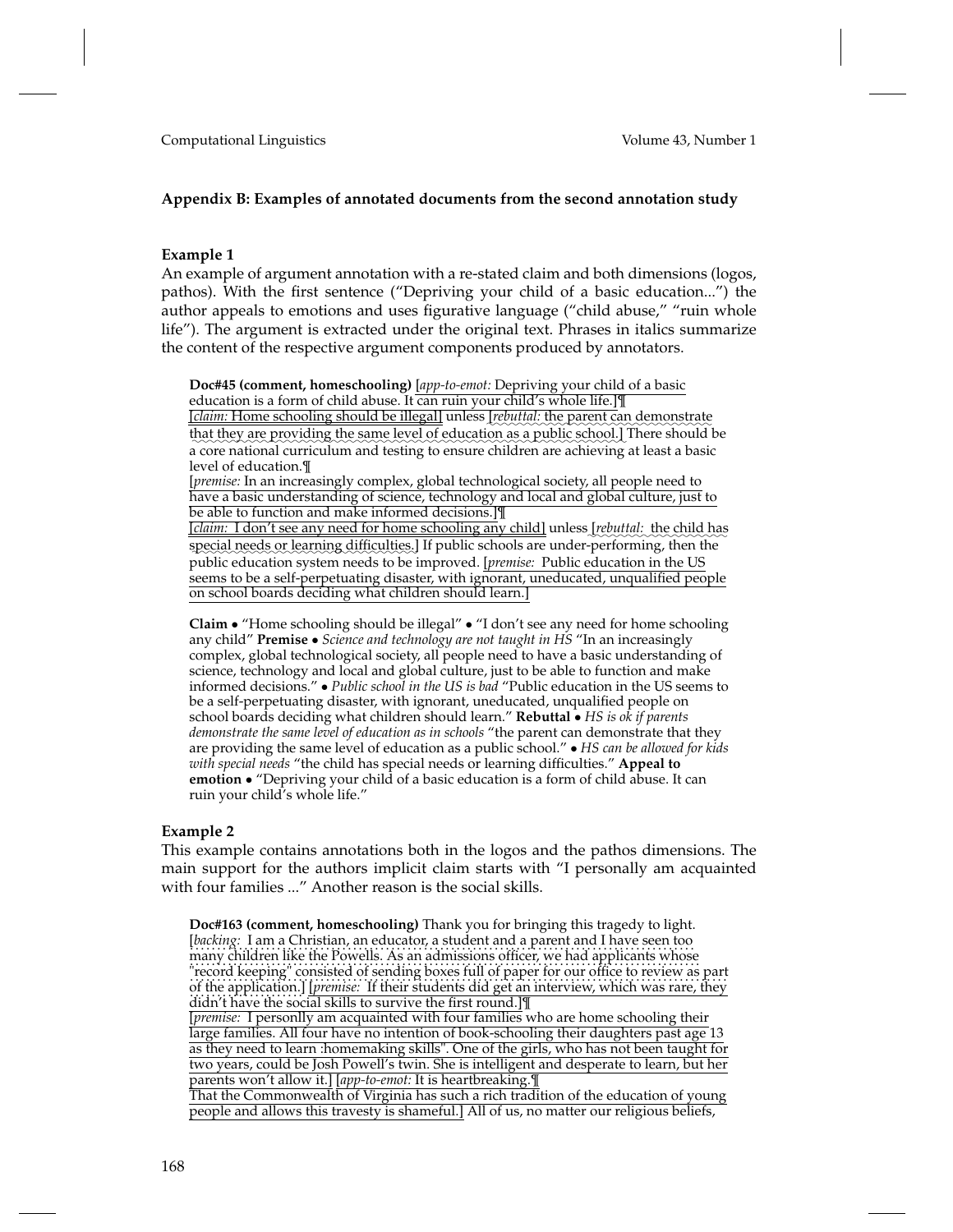need to pray that the law changes before more smart children are left behind.

**Claim** • *Implicit: Against homeschooling* **Premise** • *HS kids lacked social skills* "If their students did get an interview, which was rare, they didn't have the social skills to survive the first round." • *I know families that HS but in fact do not teach their children at all* "I personlly am acquainted with four families who are home schooling their large families. All four have no intention of book-schooling their daughters past age 13 as they need to learn :homemaking skills". One of the girls, who has not been taught for two years, could be Josh Powell's twin. She is intelligent and desperate to learn, but her parents won't allow it." **Backing** • *Observations as an admission officer* "I am a Christian, an educator, a student and a parent and I have seen too many children like the Powells. As an admissions officer, we had applicants whose "record keeping" consisted of sending boxes full of paper for our office to review as part of the application." **Appeal to emotion** • "It is heartbreaking. That the Commonwealth of Virginia has such a rich tradition of the education of young people and allows this travesty is shameful."

# **Example 3**

Notice the wrong capitalization and punctuation. This text had to be annotated on the token level, as the automatic sentence splitting could not cope with it properly.

**Doc#2488 (comment, public-private-schools)** BIG E.[*premise:* what about all the money we do send to our schools .does it help our child. no .teachers keep asking for more with no difference in teaching just more money and if they dont get it what happens they strike .]well thats real nice on kids education is it not boo hoo you [*claim:* TAKE YOUR KIDS PRIVATE IF YOU CARE AS I DID]

**Claim** • "TAKE YOUR KIDS PRIVATE IF YOU CARE AS I DID" **Premise** *Teachers in public just want more money but it does not help the kids education* "what about all the money we do send to our schools .does it help our child. no .teachers keep asking for more with no difference in teaching just more money and if they dont get it what happens they strike ."

# **Example 4**

This argument has been annotated as completely in the pathos dimension by only appealing to emotions ("send children to a pig farm").

**Doc#2581 (comment, public-private-schools)** [*app-to-emot:* Absolutely stupid person, why do we have children? To send to an immoral government run pig farm? No but to give to our children all the best that we as parents can!]

**Claim** • *Implicit: Against public schools* **Appeal to emotion** • "Absolutely stupid person, why do we have children? To send to an immoral government run pig farm? No but to give to our children all the best that we as parents can!"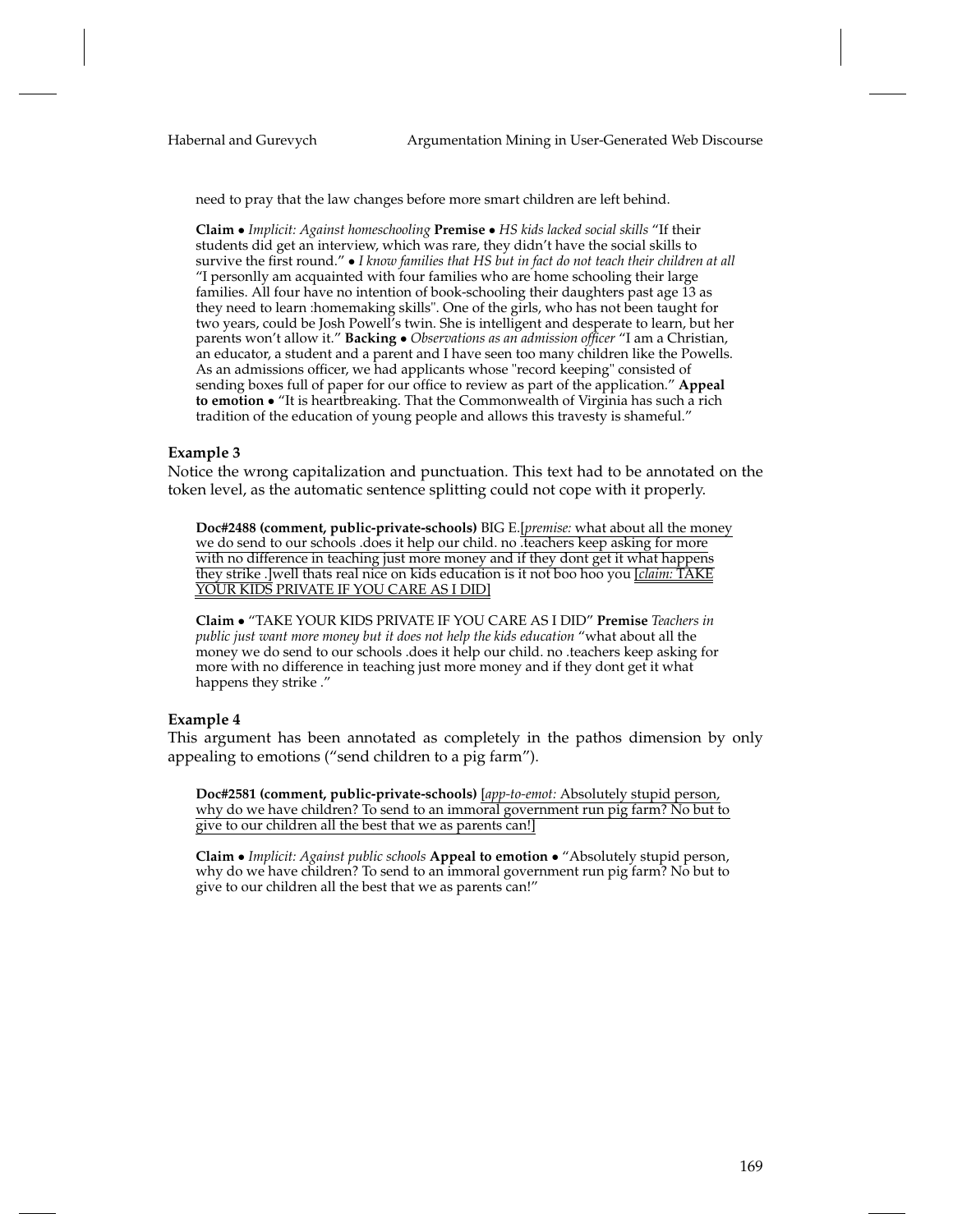#### **Acknowledgments**

This work has been supported by the Volkswagen Foundation as part of the Lichtenberg-Professorship Program under grant  $N^{\underline{o}}$  I/82806, the German Institute for Educational Research (DIPF), and the German Research Foundation via the German-Israeli Project Cooperation (DIP, grant DA 1600/1-1). Computational resources were provided by the MetaCentrum under the program LM2010005 and the CERIT-SC under the program Centre CERIT Scientific Cloud, part of the Operational Program Research and Development for Innovations, Reg. no. CZ.1.05/3.2.00/08.0144. We would like to thank the anonymous reviewers for their valuable feedback and Judith Eckle-Kohler, Christian Stab, Emily Jamison, and Miloslav Konopik for their comments.

### **References**

- Aharoni, Ehud, Anatoly Polnarov, Tamar Lavee, Daniel Hershcovich, Ran Levy, Ruty Rinott, Dan Gutfreund, and Noam Slonim. 2014. A benchmark dataset for automatic detection of claims and evidence in the context of controversial topics. In *Proceedings of the First Workshop on Argumentation Mining*, pages 64–68, Baltimore, Maryland, June. Association for Computational Linguistics.
- Ammari, Tawfiq, Meredith Ringel Morris, and Sarita Yardi Schoenebeck. 2014. Accessing social support and overcoming judgment on social media among parents of children with special needs. In *International AAAI Conference on Weblogs and Social Media*, pages 22–31, Ann Arbor, MI.
- Amossy, Ruth. 2009. The New Rhetoric's Inheritance. Argumentation and Discourse Analysis. *Argumentation*, 23(3):313–324.
- Anthony, Robert and Mijung Kim. 2014. Challenges and remedies for identifying and classifying argumentation schemes. *Argumentation*, 29(1):81–113.
- Aristotle and George Kennedy (translator). 1991. *On Rhetoric: A Theory of Civil Discourse*. Oxford University Press, USA.
- Artstein, Ron and Massimo Poesio. 2008. Inter-coder agreement for computational linguistics. *Computational Linguistics*, 34(August 2005):555–596.
- Bal, Bal Krishna and Patrick Saint Dizier. 2010. Towards building annotated resources for analyzing opinions and

argumentation in news editorials. In Nicoletta Calzolari (Conference Chair), Khalid Choukri, Bente Maegaard, Joseph Mariani, Jan Odijk, Stelios Piperidis, Mike Rosner, and Daniel Tapias, editors, *Proceedings of the Seventh conference on International Language Resources and Evaluation (LREC'10)*, Valletta, Malta. European Language Resources Association (ELRA).

- Baldwin, Timothy, Paul Cook, Marco Lui, Andrew MacKinlay, and Li Wang. 2013. How noisy social media text, how diffrnt social media sources? In *Proceedings of the Sixth International Joint Conference on Natural Language Processing*, pages 356–364, Nagoya, Japan, October. Asian Federation of Natural Language Processing.
- Ball, W. J. 1994. Using Virgil to Analyze Public Policy Arguments: A System Based on Toulmin's Informal Logic. *Social Science Computer Review*, 12(1):26–37, April.
- Bentahar, Jamal, Bernard Moulin, and Micheline Bélanger. 2010. A taxonomy of argumentation models used for knowledge representation. *Artificial Intelligence Review*, 33:211–259.
- Bernard, Stéphane, Hugo Mercier, and Fabrice Clément. 2012. The power of well-connected arguments: early sensitivity to the connective because. *Journal of experimental child psychology*, 111(1):128–35.
- Betsch, Cornelia, Frank Renkewitz, Tilmann Betsch, and Corina Ulshöfer. 2010. The influence of vaccine-critical websites on perceiving vaccination risks. *Journal of Health Psychology*, 15(3):446–455.
- Bex, Floris, Trevor Bench-capon, and Bart Verheij. 2012. Persuasive precedents. In Mark A. Finlayson, editor, *Workshop on Computational Models of Narrative*, pages 171–175, Istanbul, Turkey.
- Bex, Floris J. 2011. *Arguments, Stories and Criminal Evidence*, volume 92 of *Law and Philosophy Library*. Springer Netherlands.
- Biber, Douglas and Susan Conrad. 2009. *Register, Genre, and Style*. Cambridge Textbooks in Linguistics. Cambridge University Press.
- Biran, Or and Owen Rambow. 2011. Identifying justifications in written dialogs by classifying text as argumentative. *International Journal of Semantic Computing*, 5(4):363–381.
- Bishop, Jonathan. 2007. Increasing participation in online communities: A framework for human**–**computer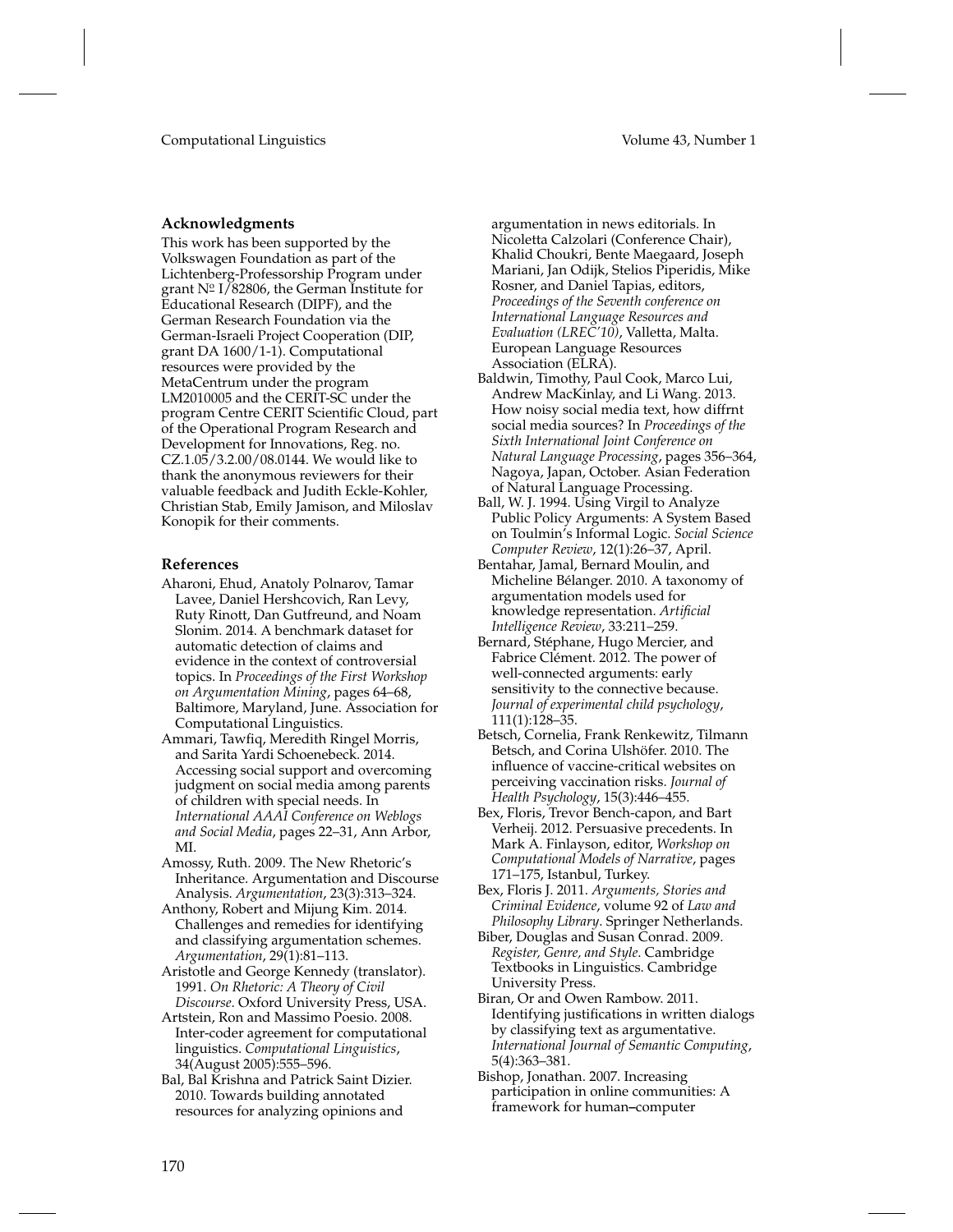interaction. *Computers in Human Behavior*, 23(4):1881–1893.

- Björnsson, C. H. 1968. *Läsbarhet*. Pedagogiskt Utvecklingsarbete vid Stockholms Skolor. 6. Liber.
- Blair, J. Anthony. 2004. Argument and its uses. *Informal Logic*, 24:137**–**151.
- Blair, J. Anthony. 2011. Argumentation as rational persuasion. *Argumentation*, 26(1):71–81.
- Blei, David M., Andrew Y. Ng, and Michael I. Jordan. 2003. Latent dirichlet allocation. *Journal of Machine Learning Research*, 3:993–1022, March.
- Boltužić, Filip and Jan Šnajder. 2014. Back up your stance: Recognizing arguments in online discussions. In *Proceedings of the First Workshop on Argumentation Mining*, pages 49–58, Baltimore, Maryland, June. Association for Computational Linguistics.
- Bracewell, David B., Marc Tomlinson, and Hui Wang. 2013. Semi-supervised modeling of social actions in online dialogue. In *2013 IEEE Seventh International Conference on Semantic Computing*, pages 168–175. IEEE.
- Brilman, Maarten and Stefan Scherer. 2015. A Multimodal Predictive Model of Successful Debaters or How I learned to Sway Votes. In *Proceedings of the 23rd ACM International Conference on Multimedia*, pages 149–158, Brisbane, Australia. ACM.
- Burfoot, Clinton, Steven Bird, and Timothy Baldwin. 2011. Collective classification of congressional floor-debate transcripts. In *Proceedings of the 49th Annual Meeting of the Association for Computational Linguistics: Human Language Technologies*, pages 1506–1515, Portland, Oregon, USA, June. Association for Computational Linguistics.
- Cabrio, Elena, Sara Tonelli, and Serena Villata. 2013. From discourse analysis to argumentation schemes and back: Relations and differences. In João Leite, Tran Cao Son, Paolo Torroni, Leon Torre, and Stefan Woltran, editors, *Proceedings of 14th International Workshop on Computational Logic in Multi-Agent Systems*, volume 8143 of *Lecture Notes in Computer Science*, pages 1–17. Springer Berlin Heidelberg.
- Cabrio, Elena and Serena Villata. 2012. Combining textual entailment and argumentation theory for supporting online debates interactions. In *Proceedings of the 50th Annual Meeting of the Association for Computational Linguistics: Short Papers - Volume 2*, ACL '12, pages 208–212, Jeju Island, Korea. Association for

Computational Linguistics.

- Cardie, Claire, editor. 2015. *Proceedings of the 2nd Workshop on Argumentation Mining*. Association for Computational Linguistics, Denver, CO, June.
- Chambliss, Marilyn J. 1995. Text cues and strategies successful readers use to construct the gist of lengthy written arguments. *Reading Research Quarterly*, 30(4):778–807.
- Choi, Jinho D. 2012. *Optimization of Natural Language Processing Components for Robustness and Scalability*. Ph.D. Thesis, University of Colorado Boulder, Computer Science and Cognitive Science.
- Cinková, Silvie, Martin Holub, and Vincent Kríž. 2012. Managing uncertainty in semantic tagging. In *Proceedings of the 13th Conference of the European Chapter of the Association for Computational Linguistics*, EACL '12, pages 840–850, Avignon, France. Association for Computational Linguistics.
- Coleman, Meri and T. L. Liau. 1975. A computer readability formula designed for machine scoring. *Journal of Applied Psychology*, 60:283–284.
- Conrad, Alexander, Janyce Wiebe, and Rebecca Hwa. 2012. Recognizing arguing subjectivity and argument tags. In Roser Morante and Caroline Sporleder, editors, *Proceedings of the Workshop on Extra-Propositional Aspects of Meaning in Computational Linguistics*, pages 80–88, Jeju Island, Korea. Association for Computational Linguistics.
- Cortes, Corinna and Vladimir Vapnik. 1995. Support-vector networks. *Machine Learning*, 20(3):273–297.
- Cullen, Rowena and Sarah Morse. 2011. Who's contributing: Do personality traits influence the level and type of participation in online communities. In *System Sciences (HICSS), 2011 44th Hawaii International Conference on*, pages 1–11, Jan.
- Dagan, Ido, Bill Dolan, Bernardo Magnini, and Dan Roth. 2009. Recognizing textual entailment: Rational, evaluation and approaches. *Natural Language Engineering*, 15(Special Issue 04):i–xvii.
- Damer, T. Edward. 2013. *Attacking Faulty Reasoning: A Practical Guide to Fallacy-Free Arguments*. Cengage Learning, Boston, MA, 7 edition.
- de Melo Bezerra, Juliana and Celso Massaki Hirata. 2011. Motivation and its mechanisms in virtual communities. In Adriana S. Vivacqua, Carl Gutwin, and Marcos R. S. Borges, editors, *Collaboration and Technology*, volume 6969 of *Lecture*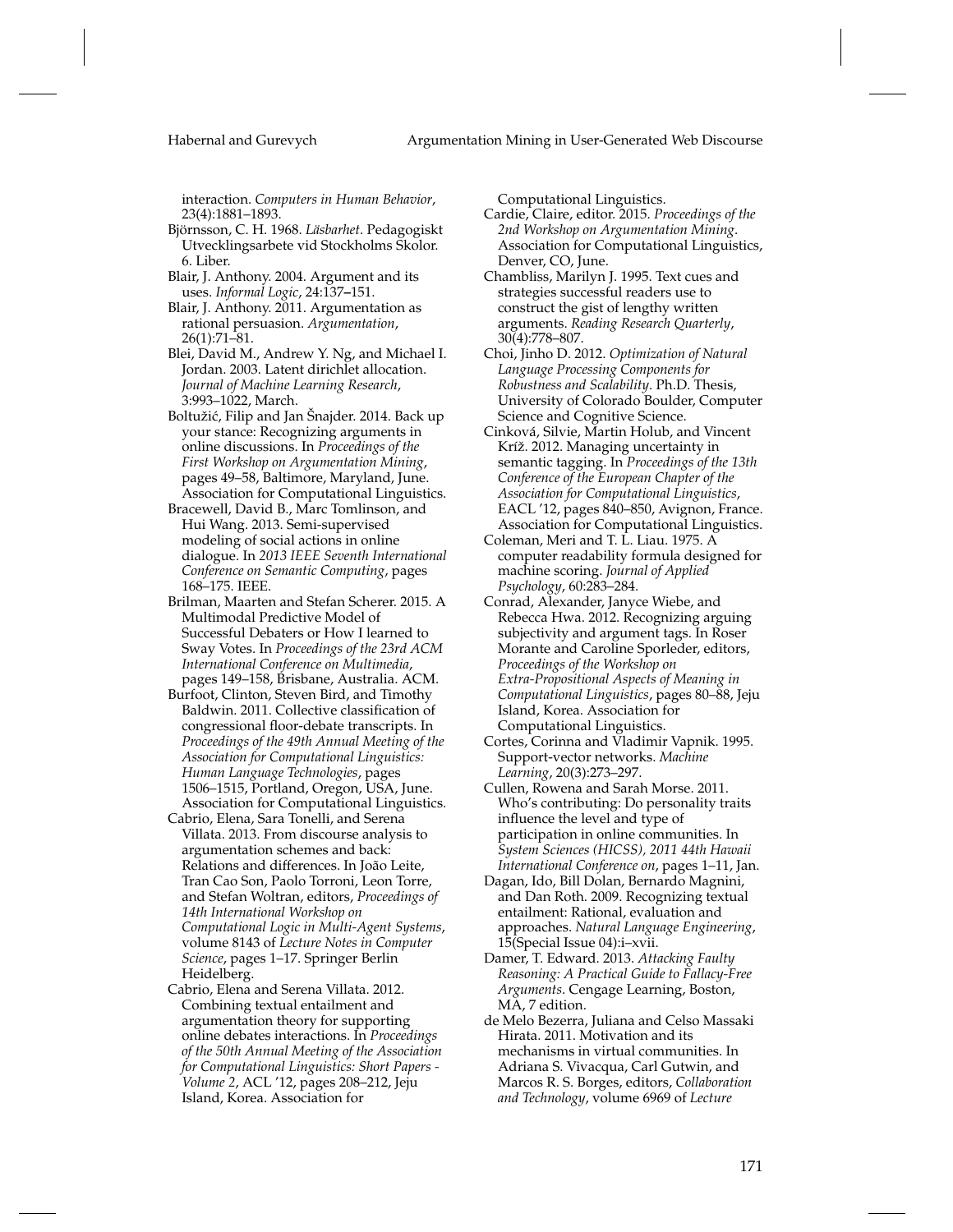*Notes in Computer Science*. Springer Berlin Heidelberg, pages 57–72.

- Dippold, Doris. 2007. Using speech frames to research interlanguage pragmatics: facework strategies in L2 German argument. *Journal of Applied Linguistics*, 4(3):285–308, September.
- Dung, Phan Minh. 1995. On the acceptability of arguments and its fundamental role in nonmonotonic reasoning, logic programming and n-person games. *Artificial Intelligence*, 77(2):321 – 357.
- Dunn, William N. 2011. *Public Policy Analysis*. Pearson, London, UK, 5 edition.
- Eckart de Castilho, Richard and Iryna Gurevych. 2014. A broad-coverage collection of portable NLP components for building shareable analysis pipelines. In Nancy Ide and Jens Grivolla, editors, *Proceedings of the Workshop on Open Infrastructures and Analysis Frameworks for HLT (OIAF4HLT) at COLING 2014*, pages 1–11, Dublin, Ireland. Association for Computational Linguistics and Dublin City University.
- Egg, Markus. 2007. Meaning and use of rhetorical questions. In Maria Aloni, Paul Dekker, and Floris Roelofsen, editors, *Proceedings of the Sixteenth Amsterdam Colloquium*, pages 73–78. University of Amsterdam.
- Eisenstein, Jacob. 2013. What to do about bad language on the internet. In *Proceedings of the 2013 Conference of the North American Chapter of the Association for Computational Linguistics: Human Language Technologies*, pages 359–369, Atlanta, Georgia, June. Association for Computational Linguistics.
- Erduran, Sibel, Shirley Simon, and Jonathan Osborne. 2004. TAPping into argumentation: Developments in the application of Toulmin's Argument Pattern for studying science discourse. *Science Education*, 88(6):915–933, November.
- Farkas, Richárd, Veronika Vincze, György Móra, János Csirik, and György Szarvas. 2010. The conll-2010 shared task: Learning to detect hedges and their scope in natural language text. In *Proceedings of the Fourteenth Conference on Computational Natural Language Learning*, pages 1–12, Uppsala, Sweden, July. Association for Computational Linguistics.
- Faulkner, Adam Robert. 2014. *Automated Classification of Argument Stance in Student Essays: A Linguistically Motivated Approach with an Application for Supporting Argument Summarization*. Dissertation, City University of New York.
- Feng, Vanessa Wei and Graeme Hirst. 2011. Classifying arguments by scheme. In *Proceedings of the 49th Annual Meeting of the Association for Computational Linguistics: Human Language Technologies - Volume 1*, HLT '11, pages 987–996, Portland, Oregon. Association for Computational Linguistics.
- Ferschke, Oliver. 2014. *The Quality of Content in Open Online Collaboration Platforms: Approaches to NLP-supported Information Quality Management in Wikipedia*. Dissertation, Technische Universität Darmstadt, Darmstadt.
- Finocchiaro, Maurice A. 2005. *Arguments about Arguments: Systematic, Critical, and Historical Essays In Logical Theory*. Cambridge University Press, Cambridge.
- Fisher, Walter. 1987. *Human communication as narration*. University of South Carolina Press.
- Flesch, Rudolf. 1948. A new readability yardstick. *Journal of Applied Psychology*, 32:221–233.
- Flores-Ferrán, Nydia and Kelly Lovejoy. 2015. An examination of mitigating devices in the argument interactions of L2 Spanish learners. *Journal of Pragmatics*, 76:67–86.
- Florou, Eirini, Stasinos Konstantopoulos, Antonis Koukourikos, and Pythagoras Karampiperis. 2013. Argument extraction for supporting public policy formulation. In *Proceedings of the 7th Workshop on Language Technology for Cultural Heritage, Social Sciences, and Humanities*, pages 49–54, Sofia, Bulgaria. ACL.
- Foster, Jennifer, Ozlem Cetinoglu, Joachim Wagner, Joseph Le Roux, Joakim Nivre, Deirdre Hogan, and Josef van Genabith. 2011. From news to comment: Resources and benchmarks for parsing the language of web 2.0. In *Proceedings of 5th International Joint Conference on Natural Language Processing*, pages 893–901, Chiang Mai, Thailand, November. Asian Federation of Natural Language Processing.
- Fournier, Chris. 2013. Evaluating text segmentation using boundary edit distance. In *Proceedings of the 51st Annual Meeting of the Association for Computational Linguistics (Volume 1: Long Papers)*, pages 1702–1712, Sofia, Bulgaria, August.
- Association for Computational Linguistics. Frank, Jane. 1990. You call that a rhetorical question?: Forms and functions of rhetorical questions in conversation. *Journal of Pragmatics*, 14(5):723 – 738.
- Freeley, Austin J. and David L. Steinberg. 2008. *Argumentation and Debate*. Cengage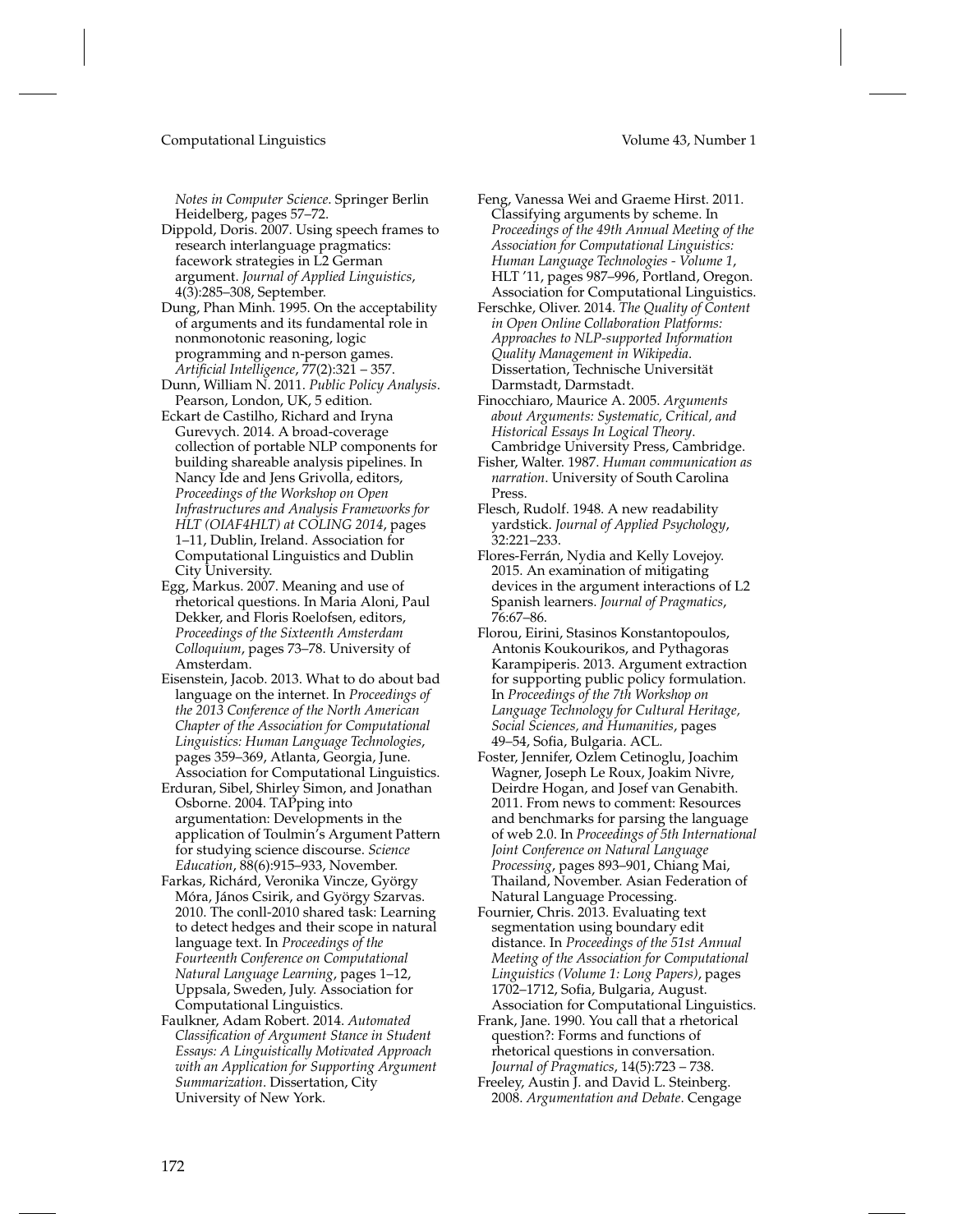Learning, Stamford, CT, USA, 12th edition. Freeman, James B. 1991. *Dialectics and the macrostructure of arguments: A theory of*

- *argument structure*, volume 10 of *Trends in Linguistics*. De Gruyter.
- Freeman, James B. 2011. *Argument Structure: Representation and Theory*, volume 18 of *Argumentation Library*. Springer Netherlands.
- Garcia-Mila, Merce, Sandra Gilabert, Sibel Erduran, and Mark Felton. 2013. The Effect of Argumentative Task Goal on the Quality of Argumentative Discourse. *Science Education*, 97(4):497–523, July.
- Garcia-Villalba, Maria Paz and Patrick Saint-Dizier. 2014. Argument extraction in opinion analysis: Identifying the reasons behind consumer evaluations. In Murray E. Jennex, editor, *Knowledge Discovery, Transfer, and Management in the Information Age*. IGI Global, pages 186–211.
- Georgila, Kallirroi, Ron Artstein, Angela Nazarian, Michael Rushforth, David Traum, and Katia Sycara. 2011. An annotation scheme for cross-cultural argumentation and persuasion dialogues. In *Proceedings of the SIGDIAL 2011 Conference: the 12th Annual Meeting of the Special Interest Group on Discourse and Dialogue*, pages 272–278, Portland, Oregon. Association for Computational Linguistics.
- Ghosh, Debanjan, Smaranda Muresan, Nina Wacholder, Mark Aakhus, and Matthew Mitsui. 2014. Analyzing argumentative discourse units in online interactions. In *Proceedings of the First Workshop on Argumentation Mining*, pages 39–48, Baltimore, Maryland, June. Association for Computational Linguistics.
- Gottipati, Swapna, Minghui Qiu, Yanchuan Sim, Jing Jiang, and Noah A. Smith. 2013. Learning topics and positions from Debatepedia. In *Proceedings of the 2013 Conference on Empirical Methods in Natural Language Processing*, pages 1858–1868, Seattle, Washington, USA, October. Association for Computational Linguistics.
- Goudas, Theodosis, Christos Louizos, Georgios Petasis, and Vangelis Karkaletsis. 2014. Argument extraction from news, blogs, and social media. In Aristidis Likas, Konstantinos Blekas, and Dimitris Kalles, editors, *Artificial Intelligence: Methods and Applications*, pages 287–299. Springer International Publishing.
- Govier, Trudy. 2010. *A Practical Study of Argumentation*. Wadsworth Cengage Learning, Belmont, CA.
- Green, Nancy, Kevin Ashley, Diane Litman, Chris Reed, and Vern Walker, editors. 2014. *Proceedings of the First Workshop on Argumentation Mining*. Association for Computational Linguistics, Baltimore, Maryland, June.
- Guadagno, Rosanna E. and Robert B. Cialdini. 2002. Online persuasion: An examination of gender differences in computer-mediated interpersonal influence. *Group Dynamics: Theory, Research, and Practice*, 6(1):38–51.
- Guo, Jiang, Wanxiang Che, Haifeng Wang, and Ting Liu. 2014. Revisiting embedding features for simple semi-supervised learning. In *Proceedings of the 2014 Conference on Empirical Methods in Natural Language Processing (EMNLP)*, pages 110–120, Doha, Qatar, October. Association for Computational Linguistics.
- Habernal, Ivan and Iryna Gurevych. 2015. Exploiting debate portals for semi-supervised argumentation mining in user-generated web discourse. In *Proceedings of the 2015 Conference on Empirical Methods in Natural Language Processing*, pages 2127–2137, Lisbon, Portugal, September. Association for Computational Linguistics.
- Han, Chung-hye. 2002. Interpreting interrogatives as rhetorical questions. *Lingua*, 112(3):201–229.
- Harrell, Maralee. 2011a. Argument diagramming and critical thinking in introductory philosophy. *Higher Education Research & Development*, 30(3):371–385.
- Harrell, Maralee. 2011b. Understanding, evaluating, and producing arguments: Training is necessary for reasoning skills. *Behavioral and Brain Sciences*, 34:80–81, 4.
- Hasan, Kazi Saidul and Vincent Ng. 2012. Predicting stance in ideological debate with rich linguistic knowledge. In *Proceedings of COLING 2012: Posters*, pages 451–460, Mumbai, India, December. The COLING 2012 Organizing Committee.
- Hasan, Kazi Saidul and Vincent Ng. 2013. Stance classification of ideological debates: Data, models, features, and constraints. In *Proceedings of the Sixth International Joint Conference on Natural Language Processing*, pages 1348–1356, Nagoya, Japan, October. Asian Federation of Natural Language Processing.
- Hitchcock, David. 2003. Toulmin's warrants. In Frans H. Van Eemeren, J.Anthony Blair, CharlesA. Willard, and A.Francisca Snoeck Henkemans, editors, *Anyone Who Has a View: Theoretical Contributions to the*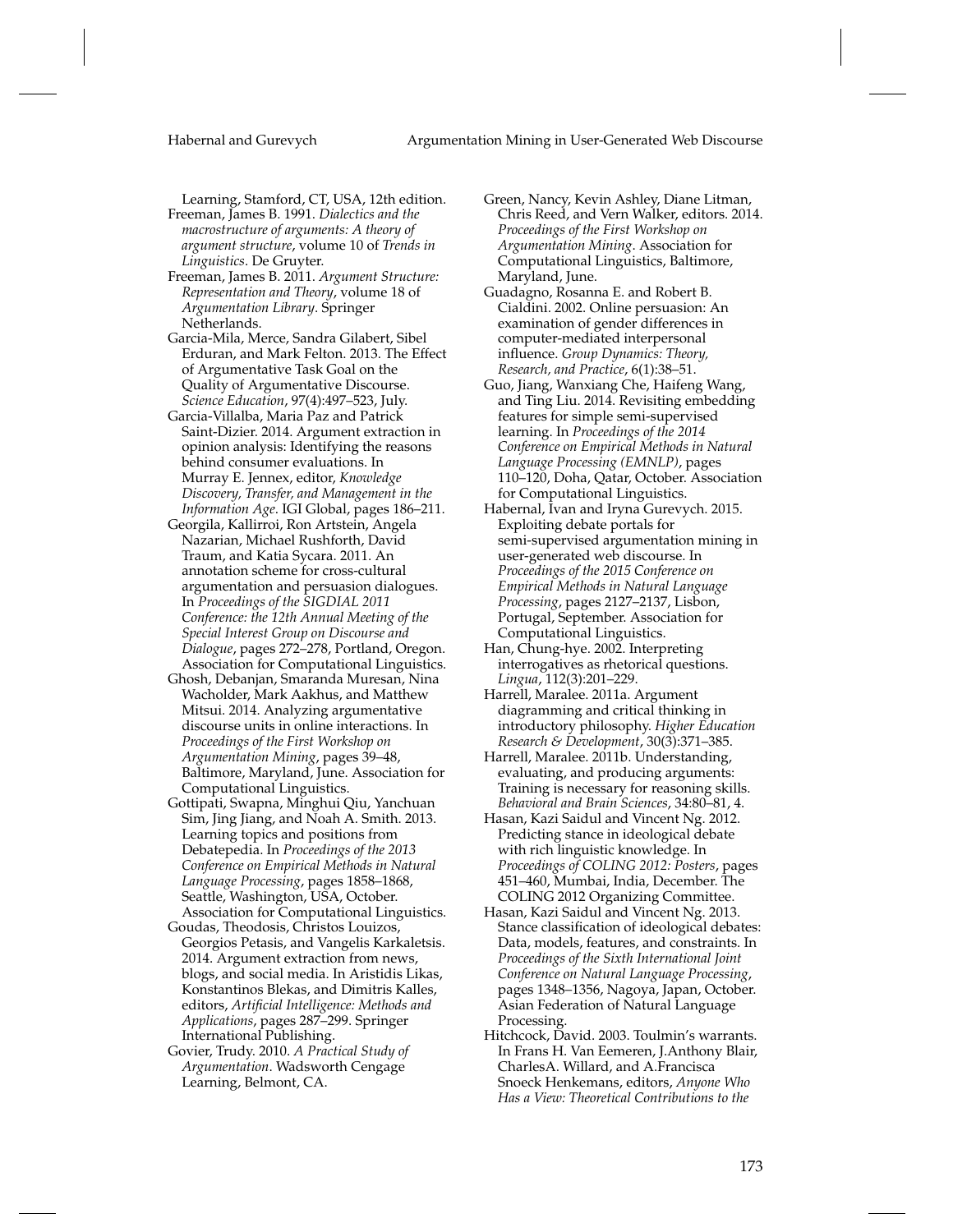*Study of Argumentation*, volume 8 of *Argumentation Library*. Springer Netherlands, pages 69–82.

Hoeken, Hans and Karin M. Fikkers. 2014. Issue-relevant thinking and identification as mechanisms of narrative persuasion. *Poetics*, 44:84–99.

Houy, Constantin, Tim Niesen, Peter Fettke, and Peter Loos. 2013. Towards Automated Identification and Analysis of Argumentation Structures in the Decision Corpus of the German Federal Constitutional Court. In *7th IEEE International Conference on Digital Ecosystems and Technologies (IEEE DEST-13)*, Menlo Park, CA, 7. IEEE Computer Society, Los Alamitos, California.

Huang, Francis L. and Marcia A. Invernizzi. 2013. Birthday effects and preschool attendance. *Early Childhood Research Quarterly*, 28(1):11–23.

Ilie, Cornelia. 1999. Question-response argumentation in talk shows.

Joachims, Thorsten, Thomas Finley, and Chun-Nam John Yu. 2009. Cutting-plane training of structural SVMs. *Machine Learning*, 77(1):27–59.

Johnson, Ralph H. 2000. *Manifest rationality: A pragmatic theory of argument*. Routledge, Mahwah, NJ.

Kaltenbök, Gunther, Wiltrud Mihatsch, and Stefan Schneider, editors. 2010. *New Approaches to Hedging*. Number 9 in Studies in Pragmatics. Emerald Group Publishing Limited.

Keerthi, S. Sathiya and S. Sundararajan. 2007. CRF versus SVM-struct for sequence labeling. Technical report, Yahoo! Research.

Ketcham, V. A. 1917. *The theory and practice of argumentation and debate*. Macmillan, New York.

Kluge, Roland. 2014a. Automatic Analysis of Arguments about Controversial Educational Topics in Web Documents, Master Thesis, Ubiquitious Knowledge Processing Lab, TU Darmstadt.

Kluge, Roland. 2014b. *Searching for Arguments: Automatic analysis of arguments about controversial educational topics in web documents*. AV Akademikerverlag, Saarbrücken, Germany.

Kreutel, Karen. 2007. "I'm not agree with you." ESL Learners' Expressions of Disagreement. *Teaching English as a Second or Foreign Language*, 11(3):1–35, December.

Krippendorff, Klaus. 2004. *Content Analysis: An Introduction to Its Methodology*.

Thousand Oaks, CA: Sage Publications, 2 edition.

Lafferty, John D., Andrew McCallum, and Fernando C. N. Pereira. 2001. Conditional Random Fields: Probabilistic Models for Segmenting and Labeling Sequence Data. In *Proceedings of the Eighteenth International Conference on Machine Learning*, ICML '01, pages 282–289, San Francisco, CA. Morgan Kaufmann Publishers Inc.

Landis, J. Richard and Gary G. Koch. 1977. The measurement of observer agreement for categorical data. *Biometrics*, 33(1):159–174.

Le, Elisabeth. 2004. Active participation within written argumentation: metadiscourse and editorialist's authority. *Journal of Pragmatics*, 36(4):687–714.

Le, Quoc and Tomas Mikolov. 2014. Distributed representations of sentences and documents. In Tony Jebara and Eric P. Xing, editors, *Proceedings of the 31st International Conference on Machine Learning (ICML-14)*, volume 32, pages 1188–1196, Beijing, China. JMLR Workshop and Conference Proceedings.

Lee, Heeyoung, Angel Chang, Yves Peirsman, Nathanael Chambers, Mihai Surdeanu, and Dan Jurafsky. 2013. Deterministic Coreference Resolution Based on Entity-centric, Precision-ranked Rules. *Computational Linguistics*, 39(4):885–916.

Lee-Goldman, Russell. 2006. A typology of rhetorical questions. Technical Report 1, University of California, Berkeley.

Leyton Escobar, Mariana, P.A.M. Kommers, and Ardion Beldad. 2014. Using narratives as tools for channeling participation in online communities. *Computers in Human Behavior*, 37:64–72, August.

Lin, Ziheng, Hwee Tou Ng, and Min-Yen Kan. 2014. A PDTB-styled end-to-end discourse parser. *Natural Language Engineering*, 20(02):151–184.

Lippi, Marco and Paolo Torroni. 2016. Argumentation mining: State of the art and emerging trends. *ACM Transactions on Internet Technology*, page (to appear).

Llewellyn, Clare, Claire Grover, Jon Oberlander, and Ewan Klein. 2014. Re-using an argument corpus to aid in the curation of social media collections. In *Proceedings of the Ninth International Conference on Language Resources and Evaluation (LREC'14)*, pages 462–468.

Macagno, Fabrizio and Aikaterini Konstantinidou. 2012. What students' arguments can tell us: Using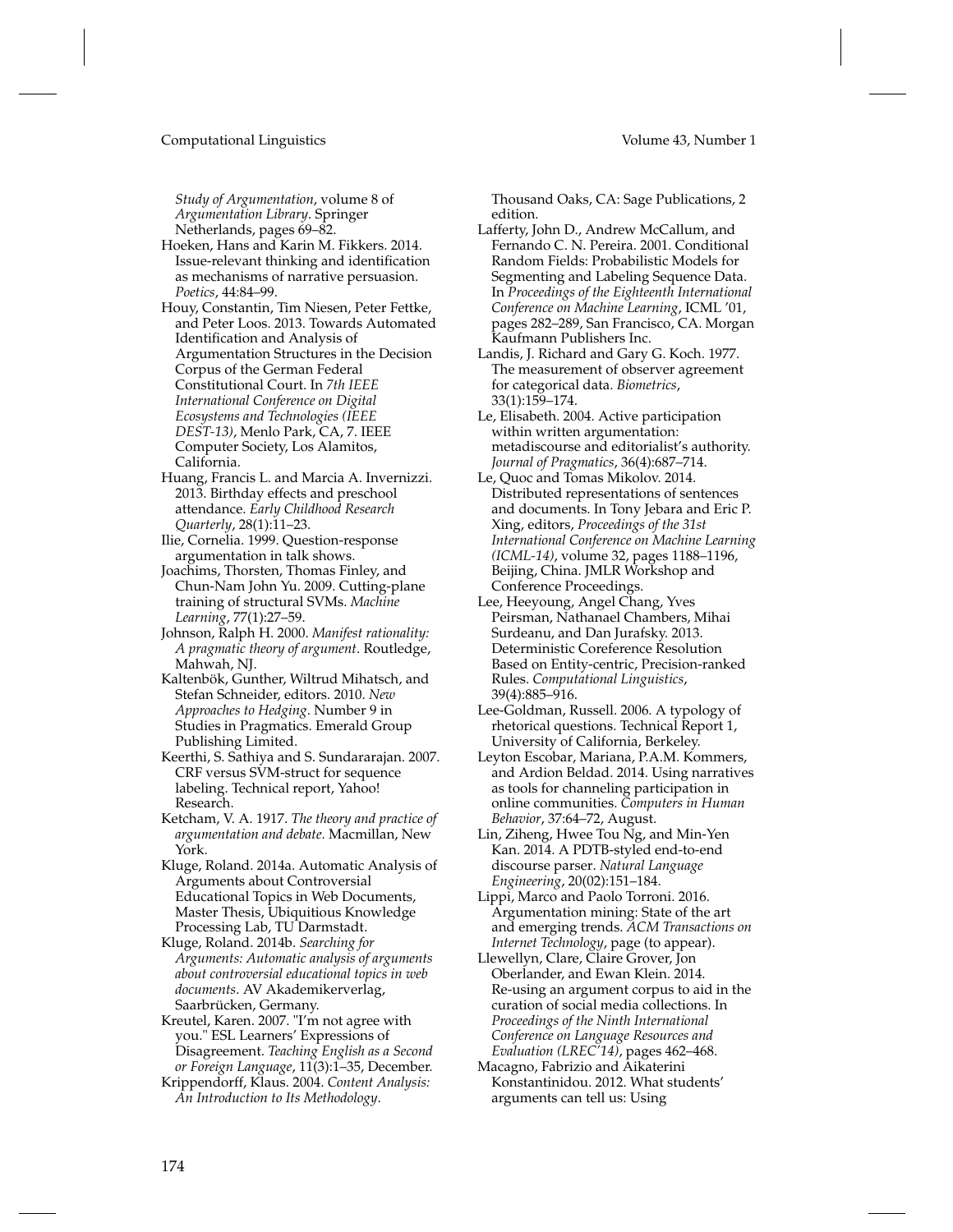argumentation schemes in science education. *Argumentation*, 27(3):225–243.

MacEwan, E. J. 1898. *The essentials of*

*argumentation*. D. C. Heath, Boston.

- Madnani, Nitin, Michael Heilman, Joel Tetreault, and Martin Chodorow. 2012. Identifying high-level organizational elements in argumentative discourse. In *Proceedings of the 2012 Conference of the North American Chapter of the Association for Computational Linguistics: Human Language Technologies*, NAACL HLT '12, pages 20–28, Montreal, Canada. Association for Computational Linguistics.
- Mann, William C. and Sandra A. Thompson. 1987. Rhetorical structure theory: A theory of text organization. Technical report, Information Sciences Institute, University of Southern California, Marina del Rey, CA, USA.
- Manning, Christopher D., Mihai Surdeanu, John Bauer, Jenny Finkel, Steven J. Bethard, and David McClosky. 2014. The Stanford CoreNLP natural language processing toolkit. In *Proceedings of 52nd Annual Meeting of the Association for Computational Linguistics: System Demonstrations*, pages 55–60, Baltimore, Maryland, June. Association for Computational Linguistics.
- McCallum, Andrew Kachites. 2002. MALLET: A Machine Learning for Language Toolkit.
- McGee, Iain. 2014. The pragmatics of paragraphing English argumentative text. *Journal of Pragmatics*, 68:40–72.
- Mercier, Hugo and Dan Sperber. 2011. Why do humans reason? Arguments for an argumentative theory. *The Behavioral and Brain Sciences*, 34(2):57–74; discussion 74–111.
- Miceli, Maria, Fiorella de Rosis, and Isabella Poggi. 2006. Emotional and non-emotional persuasion. *Applied Artificial Intelligence*, 20(10):849–879.
- Micheli, Raphaël. 2008. Emotions as objects of argumentative constructions.
- *Argumentation*, 24(1):1–17, October. Micheli, Raphaël. 2011. Arguing Without Trying to Persuade? Elements for a Non-Persuasive Definition of Argumentation. *Argumentation*,  $26(1):115-126.$
- Mikolov, Tomas, Ilya Sutskever, Kai Chen, Greg S Corrado, and Jeff Dean. 2013. Distributed representations of words and phrases and their compositionality. In C. J. C. Burges, L. Bottou, M. Welling, Z. Ghahramani, and K. Q. Weinberger, editors, *Advances in Neural Information*

*Processing Systems 26*. Curran Associates, Inc., pages 3111–3119.

- Mochales, Raquel and Marie-Francine Moens. 2011. Argumentation mining. *Artificial Intelligence and Law*, 19(1):1–22, April.
- Mohammadi, Gelareh, Sunghyun Park, Kenji Sagae, Alessandro Vinciarelli, and Louis-Philippe Morency. 2013. Who is persuasive?: The role of perceived personality and communication modality in social multimedia. In *Proceedings of the 15th ACM on International Conference on Multimodal Interaction*, ICMI '13, pages 19–26, Sydney, Australia. ACM.
- Murphy, P. Karen. 2001. What makes a text persuasive? Comparing students' and experts' conceptions of persuasiveness. *International Journal of Educational Research*, 35(7-8):675–698.
- Nettel, Ana Laura and Georges Roque. 2011. Persuasive argumentation versus manipulation. *Argumentation*, 26(1):55–69.
- Newman, S. and C. Marshall. 1991. Pushing Toulmin Too Far: Learning From an Argument Representation Scheme. Technical report, Xerox Palo Alto Research Center, Palo Alto, CA.
- Nguyen, Vinh Van, Minh Le Nguyen, and Akira Shimazu. 2009. Clause Splitting with Conditional Random Fields. *Information and Media Technologies*, 4(12):57–75.
- Nicholson, Michelle S. and Julie Leask. 2012. Lessons from an online debate about measles-mumps-rubella (MMR) immunization. *Vaccine*, 30(25):3806–3812. Special Issue: The Role of Internet Use in Vaccination Decisions.
- Niehaus, James, Victoria Romero, Jonathan Pfautz, Scott Neal Reilly, Richard Gerrig, and Peter Weyhrauch. 2012. Towards a computational model of narrative persuasion: A broad perspective. In *Workshop on Computational Models of Narrative*, pages 181–182, Istanbul, Turkey.
- Nieminen, Petteri and Anne-Mari Mustonen. 2014. Argumentation and fallacies in creationist writings against evolutionary theory. *Evolution: Education and Outreach*, 7(1):11.
- Ong, Nathan, Diane Litman, and Alexandra Brusilovsky. 2014. Ontology-based argument mining and automatic essay scoring. In *Proceedings of the First Workshop on Argumentation Mining*, pages 24–28, Baltimore, Maryland, June. Association for Computational Linguistics.
- Ottati, Victor, Susan Rhoads, and Arthur C. Graesser. 1999. The effect of metaphor on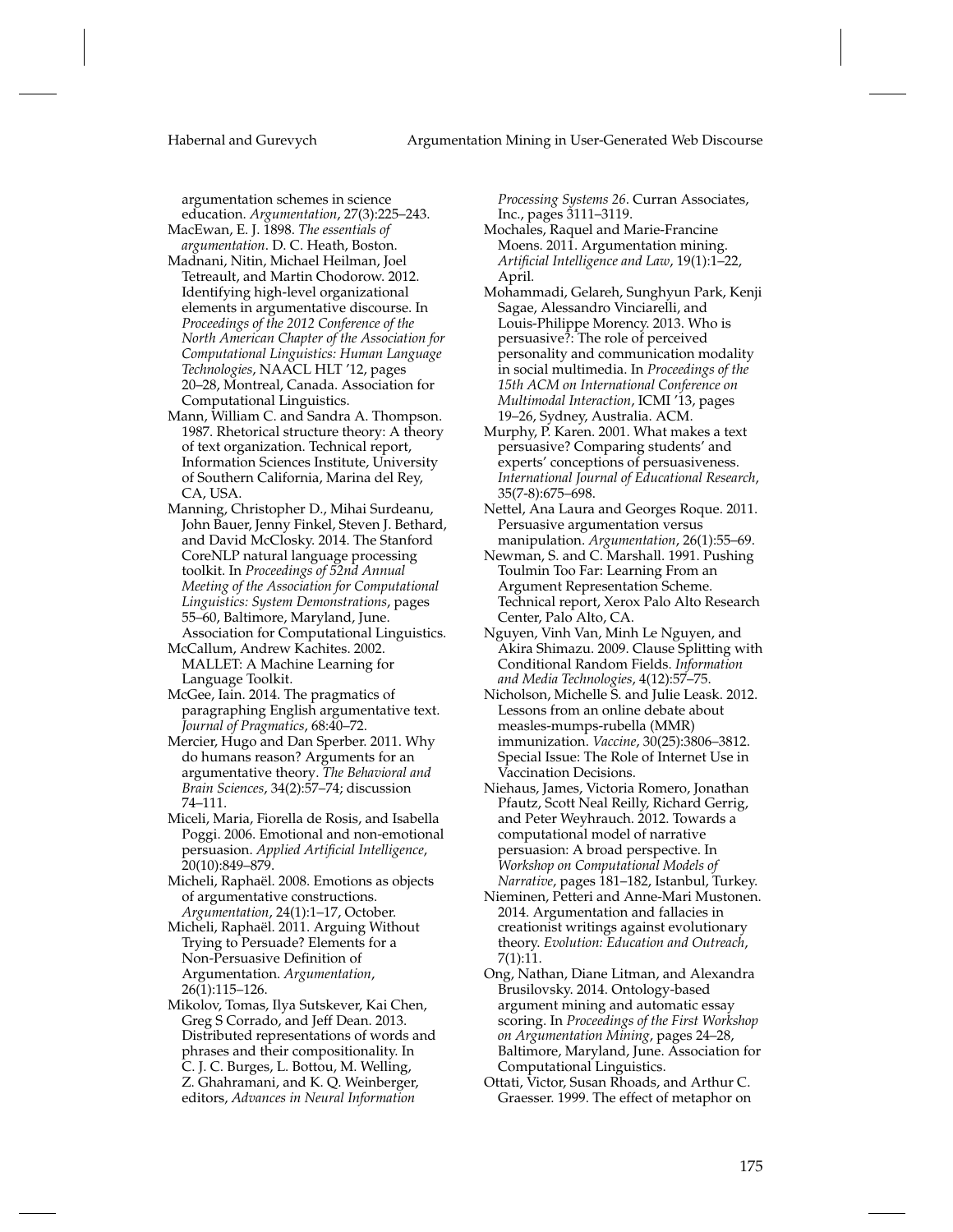processing style in a persuasion task: A motivational resonance model. *Journal of Personality and Social Psychology*, 77(4):688.

- O'Keefe, Daniel J. 1982. The concepts of argument and arguing. *Advances in argumentation theory and research*, pages 3–23.
- O'Keefe, Daniel J. 2002. *Persuasion: Theory and research*. Sage Publications, 2 edition.
- O'Keefe, Daniel J. 2011. Conviction, persuasion, and argumentation: Untangling the ends and means of influence. *Argumentation*, 26(1):19–32.
- Paglieri, Fabio and Cristiano Castelfranchi. 2014. Trust, relevance, and arguments. *Argument & Computation*, 5(2-3):216–236.
- Park, Joonsuk and Claire Cardie. 2014. Identifying appropriate support for propositions in online user comments. In *Proceedings of the First Workshop on Argumentation Mining*, pages 29–38, Baltimore, Maryland, June. Association for Computational Linguistics.
- Park, Souneil, Kyung Soon Lee, and Junehwa Song. 2011. Contrasting opposing views of news articles on contentious issues. In *Proceedings of the 49th Annual Meeting of the Association for Computational Linguistics: Human Language Technologies*, pages 340–349, Portland, Oregon, USA, June. Association for Computational Linguistics.
- Peldszus, Andreas. 2014. Towards segment-based recognition of argumentation structure in short texts. In *Proceedings of the First Workshop on Argumentation Mining*, pages 88–97, Baltimore, Maryland, June. Association for Computational Linguistics.
- Peldszus, Andreas and Manfred Stede. 2013a. From argument diagrams to argumentation mining in texts: A survey. *International Journal of Cognitive Informatics and Natural Intelligence*, 7(1):1–31.
- Peldszus, Andreas and Manfred Stede. 2013b. Ranking the annotators: An agreement study on argumentation structure. In *Proceedings of the 7th Linguistic Annotation Workshop and Interoperability with Discourse*, pages 196–204, Sofia, Bulgaria, August. Association for Computational Linguistics.
- Peldszus, Andreas and Manfred Stede. 2015. Joint prediction in MST-style discourse parsing for argumentation mining. In *Proceedings of the 2015 Conference on Empirical Methods in Natural Language Processing*, pages 938–948, Lisbon, Portugal. Association for Computational Linguistics.
- Perkins, David N. 1985. Postprimary education has little impact on informal reasoning. *Journal of Educational Psychology*, 77(5):562–571.
- Petty, Richard E., John T. Cacioppo, and Martin Heesacker. 1981. Effects of rhetorical questions on persuasion: A cognitive response analysis. *Journal of Personality and Social Psychology*, 40(3):432–440.
- Pineau, Andrew. 2013. The Abuses of Argument: Understanding Fallacies on Toulmin's Layout of Argument. In D. Mohammed and M Lewiński, editors, *Virtues of Argumentation. Proceedings of the 10th International Conference of the Ontario Society for the Study of Argumentation (OSSA)*, volume 33. OSSA, Winsdor, CA, pages 1–11.
- Platt, John C. 1999. Fast training of support vector machines using sequential minimal optimization. In Bernhard Schölkopf, Christopher J. C. Burges, and Alexander J. Smola, editors, *Advances in Kernel Methods: Support Vector Learning*. MIT Press, Cambridge, MA, USA, pages 185–208.
- Prakken, Henry and Gerard Vreeswijk. 2002. Logics for defeasible argumentation. In D.M. Gabbay and F. Guenthner, editors, *Handbook of Philosophical Logic*, volume 4 of *Handbook of Philosophical Logic*. Springer Netherlands, pages 219–318.
- Prasad, Rashmi, Nikhil Dinesh, Alan Lee, Eleni Miltsakaki, Livio Robaldo, Aravind Joshi, and Bonnie Webber. 2008. The Penn Discourse TreeBank 2.0. In Nicoletta Calzolari, Khalid Choukri, Bente Maegaard, Joseph Mariani, Jan Odijk, Stelios Piperidis, and Daniel Tapias, editors, *Proceedings of the Sixth International Conference on Language Resources and Evaluation (LREC'08)*, pages 1–4, Marrakech, Morocco. European Language Resources Association (ELRA).
- Procter, Rob, Farida Vis, and Alex Voss. 2013. Reading the riots on Twitter: methodological innovation for the analysis of big data. *International Journal of Social Research Methodology*, 16(3):197–214.
- Qiu, Minghui and Jing Jiang. 2013. A latent variable model for viewpoint discovery from threaded forum posts. In *Proceedings of the 2013 Conference of the North American Chapter of the Association for Computational Linguistics: Human Language Technologies*, pages 1031–1040, Atlanta, Georgia, June. Association for Computational Linguistics.
- Qiu, Minghui, Liu Yang, and Jing Jiang. 2013. Modeling interaction features for debate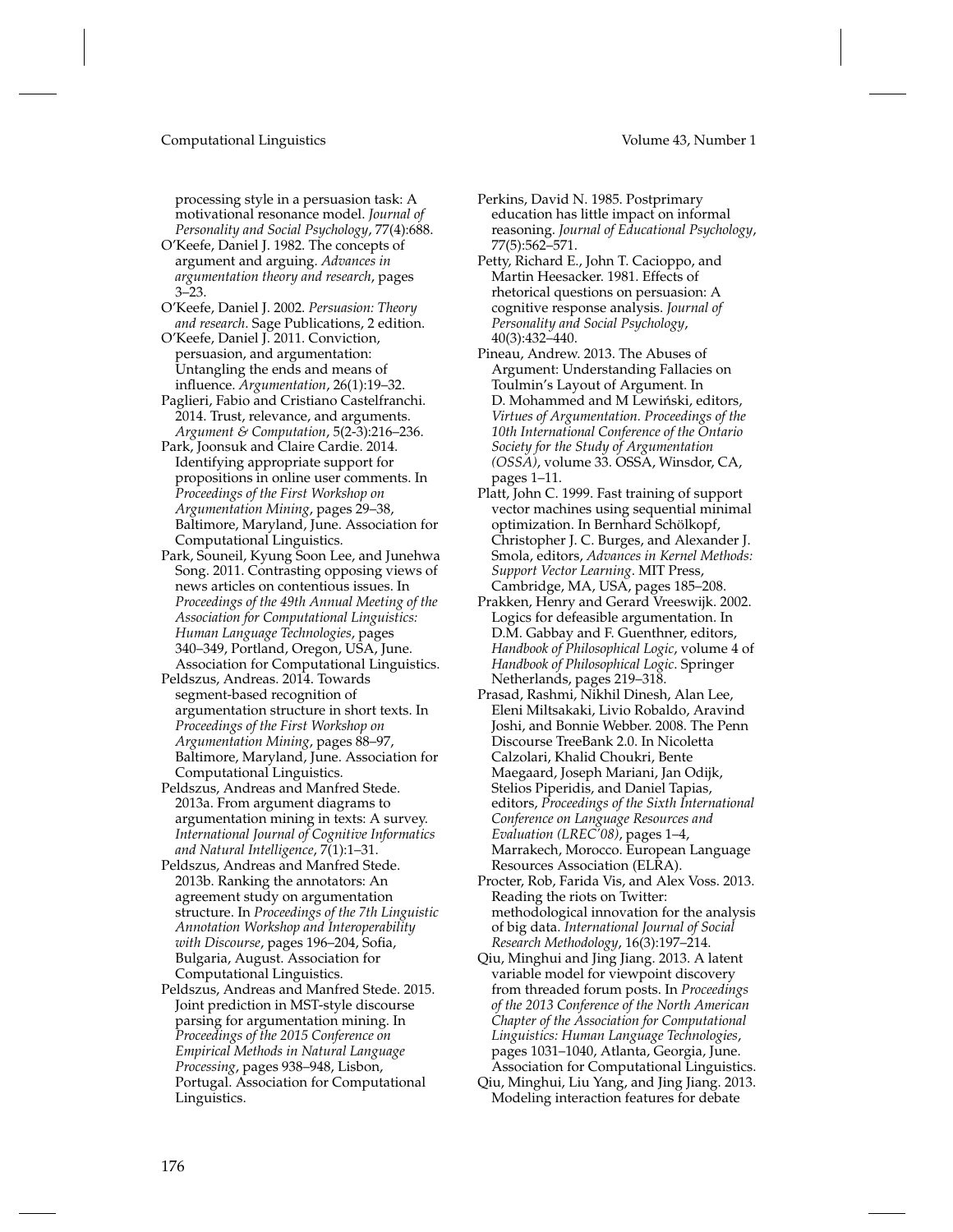#### Habernal and Gurevych Argumentation Mining in User-Generated Web Discourse

side clustering. In *Proceedings of the 22nd ACM international conference on Conference on information & knowledge management - CIKM '13*, pages 873–878, Burlingame, CA. ACM Press.

- Rapanta, Chrysi, Merce Garcia-Mila, and Sandra Gilabert. 2013. What is meant by argumentative competence? an integrative review of methods of analysis and assessment in education. *Review of Educational Research*, 83(4):483–520.
- Rapp, Christof and Tim Wagner. 2012. On Some Aristotelian Sources of Modern Argumentation Theory. *Argumentation*, 27(1):7–30.
- Reed, Chris and Glenn Rowe. 2004. Araucaria: software for argument analysis, diagramming and representation. *International Journal on Artificial Intelligence Tools*, 13(04):961–979.
- Reed, Chris and Glenn Rowe. 2006. Translating Toulmin Diagrams: Theory Neutrality in Argument Representation. *Argumentation*, 19(3):267–286, February.
- Reed, Chris and Douglas Walton. 2003. Argumentation schemes in argument-as-process and argument-as-product. In *Proceedings of the conference celebrating informal Logic*, volume 25, Windsor, Ontario.
- Roberts, Richard M. and Roger J. Kreuz. 1994. Why do people use figurative language? *Psychological Science*, 5(3):159–163.
- Rooney, Niall, Hui Wang, and Fiona Browne. 2012. Applying kernel methods to argumentation mining. In *Proceedings of the Twenty-Fifth International Florida Artificial Intelligence Research Society Conference Applying*, pages 272–275. Association for the Advancement of Artificial Intelligence.
- Rosenthal, Sara and Kathleen McKeown. 2012. Detecting opinionated claims in online discussions. In *2012 IEEE Sixth International Conference on Semantic Computing*, pages 30–37, Palermo, Italy. IEEE.
- Saint-Dizier, Patrick. 2012. Processing natural language arguments with the TextCoop platform. *Argument & Computation*, 3(1):49–82.
- Santibáñez, Cristián. 2010. Metaphors and argumentation: The case of Chilean parliamentarian media participation. *Journal of Pragmatics*, 42:973–989.
- Scheuer, Oliver, Frank Loll, Niels Pinkwart, and Bruce M. McLaren. 2010. Computer-supported argumentation: A review of the state of the art. *International*

*Journal of Computer-Supported Collaborative Learning*, 5(1):43–102.

- Schiappa, Edward and John P. Nordin. 2013. *Argumentation: Keeping Faith with Reason*. Pearson UK, 1st edition.
- Schlosser, Ann E. 2011. Can including pros and cons increase the helpfulness and persuasiveness of online reviews? the interactive effects of ratings and arguments. *Journal of Consumer Psychology*, 21(3):226–239.
- Schmidt-Radefeldt, Jürgen. 1977. On so-called 'rhetorical' questions. *Journal of Pragmatics*, 1(4):375 – 392.
- Schneider, Jodi, Brian Davis, and Adam Wyner. 2012. Dimensions of argumentation in social media. In Annette ten Teije, Johanna Völker, Siegfried Handschuh, Heiner Stuckenschmidt, Mathieu d'Acquin, Andriy Nikolov, Nathalie Aussenac-Gilles, and Nathalie Hernandez, editors, *Knowledge Engineering and Knowledge Management*, volume 7603 of *Lecture Notes in Computer Science*. Springer Berlin Heidelberg, pages 21–25.
- Schneider, Jodi, Tudor Groza, and Alexandre Passant. 2013. A review of argumentation for the Social Semantic Web. *Semantic Web*, 4(2):159–218.
- Schneider, Jodi, Krystian Samp, Stefan Decker, and Alexandre Passant. 2013. Arguments about deletion: How experience improves the acceptability of arguments in ad-hoc online task groups. In *Proceedings of the 2013 conference on Computer supported cooperative work CSCW '13*, pages 1069–1079, San Antonio, TX.
- Schneider, Jodi and Adam Wyner. 2012. Identifying consumers' arguments in text. In Diana Maynard, Marieke van Erp, and Brian Davis, editors, *Semantic Web and Information Extraction SWAIE 2012*, pages 31–42, Galway City, Ireland.
- Senter, J. R. and E. A. Smith. 1967. Automated readability index. Technical report AMRL-TR-66-220, Aerospace Medical Research Laboratories, Ohio.
- Sergeant, Alan. 2013. Automatic argumentation extraction. In *ESWC 2013*, pages 656–660. Springer-Verlag Berlin Heidelberg.
- Shaw, Victoria F. 1996. The cognitive processes in informal reasoning. *Thinking & Reasoning*, 2(1):51–80.
- Simosi, Maria. 2003. Using Toulmin's framework for the analysis of everyday argumentation: Some methodological considerations. *Argumentation*, 17:185–202.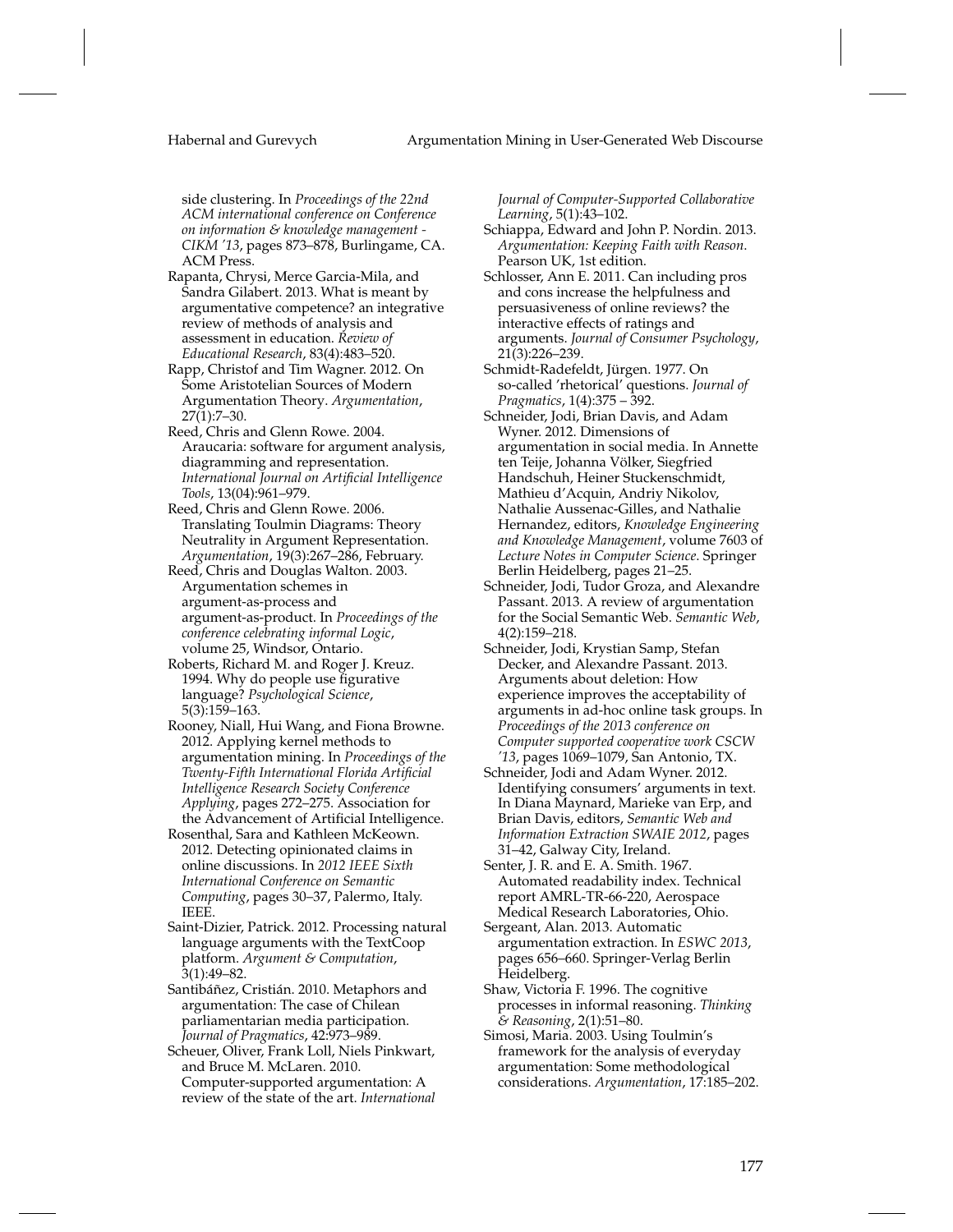Smirnova, Alla Vitaljevna. 2009. Reported speech as an element of argumentative newspaper discourse. *Discourse & Communication*, 3:79–103.

- Socher, Richard, Alex Perelygin, Jean Wu, Jason Chuang, Christopher D. Manning, Andrew Ng, and Christopher Potts. 2013. Recursive deep models for semantic compositionality over a sentiment treebank. In *Proceedings of the 2013 Conference on Empirical Methods in Natural Language Processing*, pages 1631–1642, Seattle, Washington, USA, October. Association for Computational Linguistics.
- Somasundaran, Swapna and Janyce Wiebe. 2009. Recognizing stances in online debates. In *Proceedings of the Joint Conference of the 47th Annual Meeting of the ACL and the 4th International Joint Conference on Natural Language Processing of the AFNLP*, pages 226–234, Suntec, Singapore, August. Association for Computational Linguistics.
- Stab, Christian and Iryna Gurevych. 2014a. Annotating argument components and relations in persuasive essays. In *Proceedings of COLING 2014, the 25th International Conference on Computational Linguistics: Technical Papers*, pages 1501–1510, Dublin, Ireland, August. Dublin City University and Association for Computational Linguistics.
- Stab, Christian and Iryna Gurevych. 2014b. Identifying argumentative discourse structures in persuasive essays. In *Proceedings of the 2014 Conference on Empirical Methods in Natural Language Processing (EMNLP)*, pages 46–56, Doha, Qatar, October. Association for Computational Linguistics.
- Stegmann, Karsten, Christof Wecker, Armin Weinberger, and Frank Fischer. 2011. Collaborative argumentation and cognitive elaboration in a computer-supported collaborative learning environment. *Instructional Science*, 40(2):297–323, July.
- Sun, Na, Patrick Pei-Luen Rau, and Liang Ma. 2014. Understanding lurkers in online communities: A literature review. *Computers in Human Behavior*, 38(0):110–117.
- Teninbaum, Gabriel H. 2011. Who cares? *Drexel Law Review*, 3:485–519.
- Teufel, Simone, Jean Carletta, and Marc Moens. 1999. An annotation scheme for discourse-level argumentation in research articles. In *Proceedings of the Ninth Conference on European Chapter of the*

- *Association for Computational Linguistics*, EACL '99, pages 110–117, Bergen, Norway. Association for Computational Linguistics. Teufel, Simone and Marc Moens. 2002.
- Summarizing scientific articles: Experiments with relevance and rhetorical status. *Computational Linguistics*, 28:409–445.
- Teufel, Simone, Advaith Siddharthan, and Colin Batchelor. 2009. Towards domain-independent argumentative zoning: Evidence from chemistry and computational linguistics. In *Proceedings of the 2009 Conference on Empirical Methods in Natural Language Processing*, pages 1493–1502, Singapore, August. Association for Computational Linguistics.
- Thomas, Stephen N. 1981. *Practical Reasoning in Natural Language*. Prentice-Hall, Englewood Cliffs, NJ, USA, 2 edition.
- Tindale, Christopher W. 2007. *Fallacies and Argument Appraisal*. Cambridge University Press, New York, NY, USA, critical reasoning and argumentation edition.
- Tjong, Erik F., Kim Sang, and Hervé Déjean. 2001. Introduction to the CoNLL-2001 shared task: clause identification. In *Proceedings of the ACL 2001 Workshop on Computational Natural Language Learning (ConLL)*, pages 5–9. Association for Computational Linguistics.
- Toulmin, Stephen, Richard Rieke, and Allan Janik. 1984. *An Introduction to Reasoning*. Macmillan, New York, 2nd edition.
- Toulmin, Stephen E. 1958. *The Uses of Argument*. Cambridge University Press.
- Toulmin, Stephen E. 2003. *The Uses of Argument, Updated Edition*. Cambridge University Press, New York.
- Trabelsi, Amine and Osmar R. Zaiane. 2014. Finding arguing expressions of divergent viewpoints in online debates. In *Proceedings of the 5th Workshop on Language Analysis for Social Media (LASM)*, pages 35–43, Gothenburg, Sweden, April. Association for Computational Linguistics.
- van Eemeren, Frans H., Bart Garssen, Erik C. W. Krabbe, A. Francisca
- Snoeck Henkemans, Bart Verheij, and Jean H. M. Wagemans. 2014. *Handbook of Argumentation Theory*. Springer, Berlin/Heidelberg.
- van Eemeren, Frans H., R. Grootendorst, and T. Kruiger. 1987. *Handbook of argumentation theory: A critical survey of classical backgrounds and modern studies*. Foris Publications.
- van Eemeren, Frans H., R. Grootendorst, and A. F. Snoeck Henkemans. 2002.